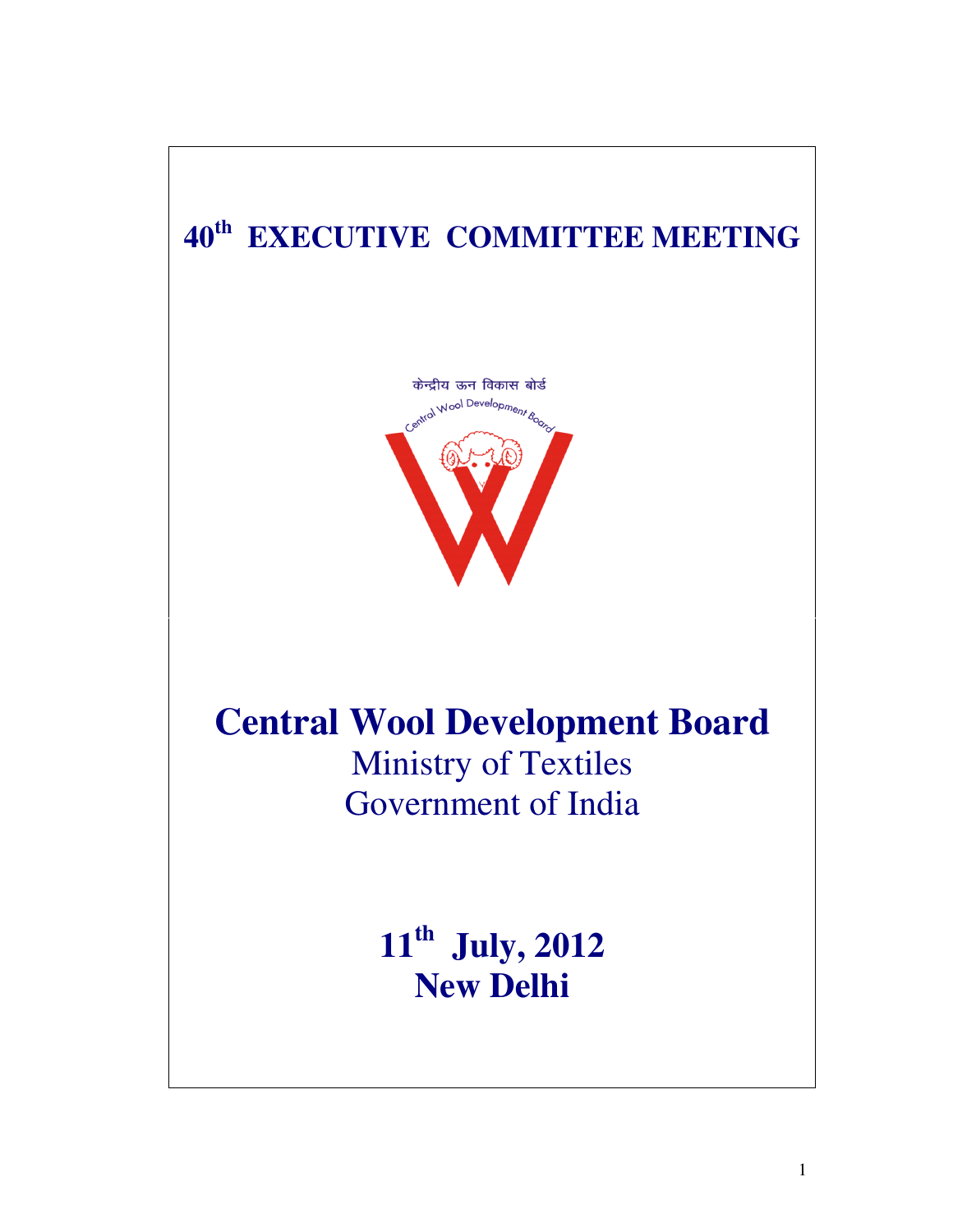## **AGENDA ITEMS FOR 40th EXECUTIVE COMMITTEE MEETING OF CENTRAL WOOL DEVELOPMENT BOARD TO BE HELD ON 11-07-2012 AT 11.00 A.M. AT UDYOG BHAWAN, NEW DELHI.**

| S.             | Agenda item                                                                                                                                                                                                                                               | Page |
|----------------|-----------------------------------------------------------------------------------------------------------------------------------------------------------------------------------------------------------------------------------------------------------|------|
| No.            |                                                                                                                                                                                                                                                           | No.  |
| $\mathbf{1}$   | Confirmation of minutes of the $39th$ meetings of the Executive<br>Committee held on 7 <sup>th</sup> Feb., 2012 at New Delhi.                                                                                                                             | 3    |
| 2              | Action taken report on the decisions of the $39th$ meeting of the<br>Executive Committee of the Board.                                                                                                                                                    | 3    |
| 3              | Discussion and approval of project proposals as recommended<br>by $19th$ meeting of the project committee of the Board held on $3rd$<br>July, 2012.                                                                                                       | 4    |
| $\overline{4}$ | Post-facto approval for (i) one day seminar on "Angora Wool<br>Production and its utilization in Handloom Sector" organized at<br>Kullu and (ii) a workshop organized at Shilong to explore<br>possibility of creating Wool Bank in North Eastern Region. | 13   |
| 5              | Survey of Indian Woollen Industries in association with IICT,<br>Bhadohi under HRD & Promotional Activity of CWDB during<br>2012-13.                                                                                                                      | 15   |
|                | Any other item with the permission of the Chair.                                                                                                                                                                                                          |      |

## List of Annexure

| Annex./Agenda No. | Page No.  |
|-------------------|-----------|
|                   | $16 - 20$ |
| Н                 | 21        |
| HИ                | $22 - 27$ |
| IV                | $28 - 30$ |
|                   | $31 - 40$ |
| VI                | $41 - 47$ |
| VH                | $48 - 56$ |
|                   |           |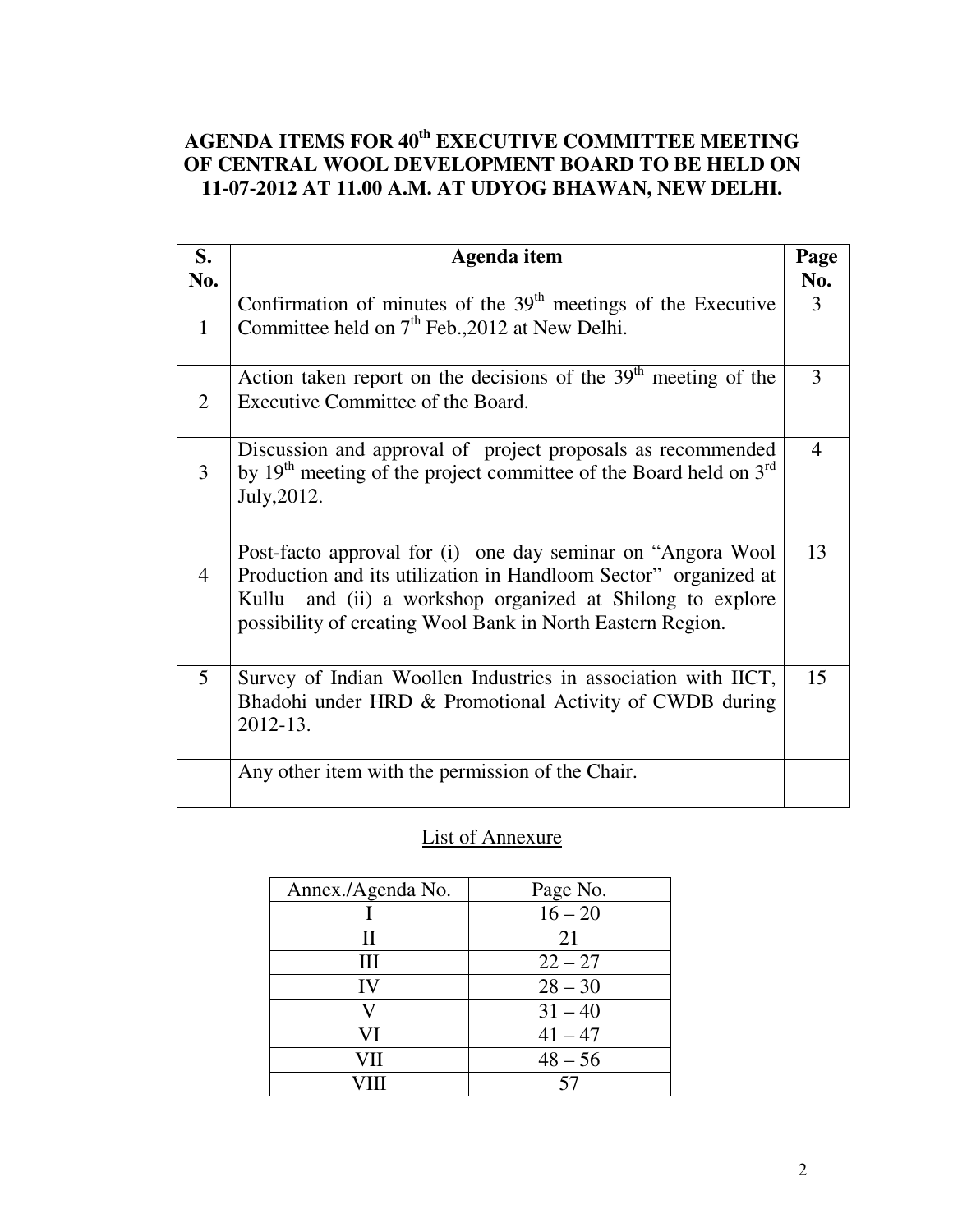# **AGENDA ITEM FOR 40th EXECUTIVE COMMITTEE MEETING OF CWDB TO BE HELD ON 11-07-2012 AT 11.00 A.M. AT NEW DELHI**

# **1. Confirmation of the minutes of the 39th meeting of the Executive Committee held on 7th Feb.,2012 at New Delhi.**

The 39<sup>th</sup> Meeting of the Executive Committee of the CWDB was held on  $7<sup>th</sup>$  Feb., 2012. Copy of minutes of the meeting is enclosed as **Annexure-I** for perusal. (Page No. 16 to 20 ). Since no comment was received from any member, the minutes may be confirmed.

# **2. Action taken report on the decisions of 39th meeting of the Executive Committee of the Board.**

| <b>SN</b>    | <b>Decisions</b>                                                                                                                                                                                      | Follow up action taken                                                                                                                                                                                                                                                                                                                                   |
|--------------|-------------------------------------------------------------------------------------------------------------------------------------------------------------------------------------------------------|----------------------------------------------------------------------------------------------------------------------------------------------------------------------------------------------------------------------------------------------------------------------------------------------------------------------------------------------------------|
| $\mathbf I$  | permission<br>for<br>To<br>give<br>procurement of machineries to<br>M/s. Pureweave Fashion Pvt.<br>Srinagar under Quality<br>Ltd.,<br>Processing of Wool scheme by<br>adopting open tendering method. | By undertaking open tendering procedure,<br>Machinaries have been finalized by duly<br>constituted<br><b>Project</b> Management<br><b>Committee.</b> Chartered Textiles Engineer<br>had also inspected the Machine to be<br>and found<br>procured<br>satisfactory.<br>(Inspection Report enclosed as Annexure-<br>$\underline{VI}$ ) (Page no. 41 to 47) |
| $\mathbf{I}$ | To put up a progress Report on<br>utilization<br>of funds already<br>released to LAHDC, Leh under<br>Revolving Fund scheme for<br>marketing of Pashmina wool.                                         | of<br>Progress Report on Utilization<br>Revolving Fund by LAHDC, Leh<br>is<br>enclosed as <b>Annexure-II</b> . (Page no. 21)                                                                                                                                                                                                                             |
| Ш            | Formation of a Committee for<br>prepratrion of proforma<br>for<br>inviting applications from NGOs<br>along with guidelines to decide<br>grading cards and to submit the                               | The Committee finalized Performa for<br>inviting applications from NGOs along with<br>guidelines to decide grading cards for their<br>selection for implementing S.W.I.S. and                                                                                                                                                                            |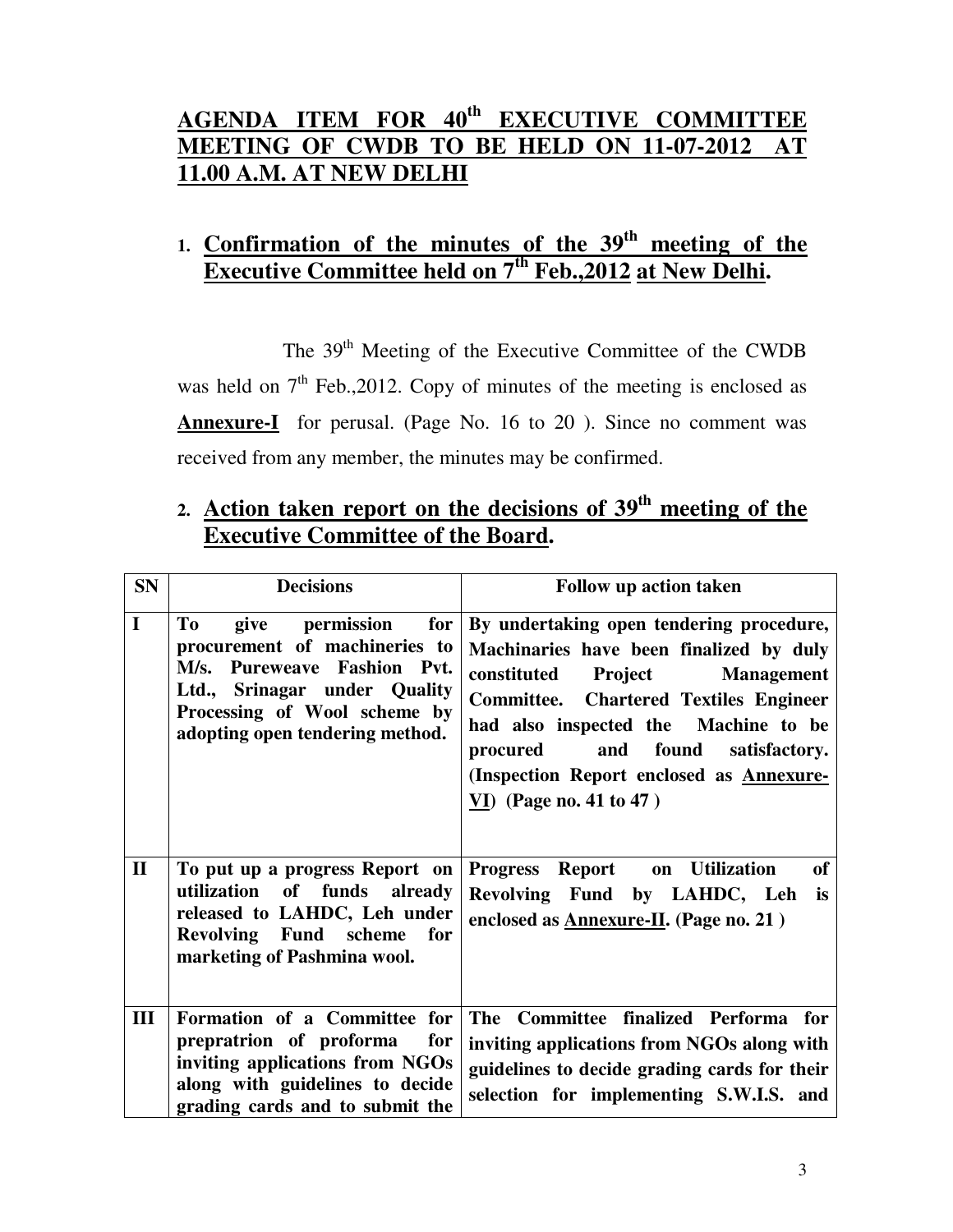|              | report.                                                                                                       | <b>Wool Scheme</b><br>of<br>Board.<br>Angora<br>(Recommendations<br>attached<br>are<br><b>as</b><br>$Annexure-III$ (Page no. 22 to 27)                                                                                                                                                                                                                                                          |
|--------------|---------------------------------------------------------------------------------------------------------------|-------------------------------------------------------------------------------------------------------------------------------------------------------------------------------------------------------------------------------------------------------------------------------------------------------------------------------------------------------------------------------------------------|
| IV           | To conduct survey of Woollen<br><b>Industry</b><br>under<br><b>HRD</b><br>&<br><b>Promotional Activities.</b> | The matter was discussed in $30th$ meeting of<br>Governing Body of CWDB and it was<br>decided to conduct the study with the help<br>of IICT, Bhadohi. The IICT submitted the<br>proposal with total cost of Rs. 35 lakh.<br><b>Methodology/Questionnaires</b><br>of<br>survey<br>finalized in consultation with IICT, Bhadohi<br>is enclosed as <b>Annexure-VII</b> . (page No. 48)<br>to $56)$ |
| $\mathbf{V}$ | To make provision for creation of<br>Wool/Woollen Yarn<br><b>Bank</b><br>in<br>North Eastern region.          | The Board has organized a workshop at<br>inviting<br><b>Shilong</b><br>by<br>all<br>concerned<br>and representatives<br>stakeholders<br>from<br>Govt. Departments of NE States to explore<br>possibility for creating Wool Bank and to<br>submit project proposals. A proposal for<br>this have been submitted by Handloom and<br>Handicraft Board of Govt. of Arunachal<br>Pradesh.            |
| VI           | T <sub>0</sub><br>appraise<br>consolidated<br>progress report of all sanctioned<br>and running CFCs.          | Details of all sanctioned and running CFCs<br>under Quality Processing of Wool Scheme is<br>enclosed as <b>Annexure-IV</b> . (Page no 28 to<br>30)                                                                                                                                                                                                                                              |

## **3. Discussion and approval of project proposals as recommended by 19th meeting of the project committee of the Board held on 3rd July,2012.**

The 19<sup>th</sup> Project Committee meetings of the CWDB was held on 3<sup>rd</sup> July,2012 at Jodhpur and examined all project proposals received and recommended following proposals under different schemes of the Board for implementation during current financial year 2012-13 for approval of the Executive Committee, as under :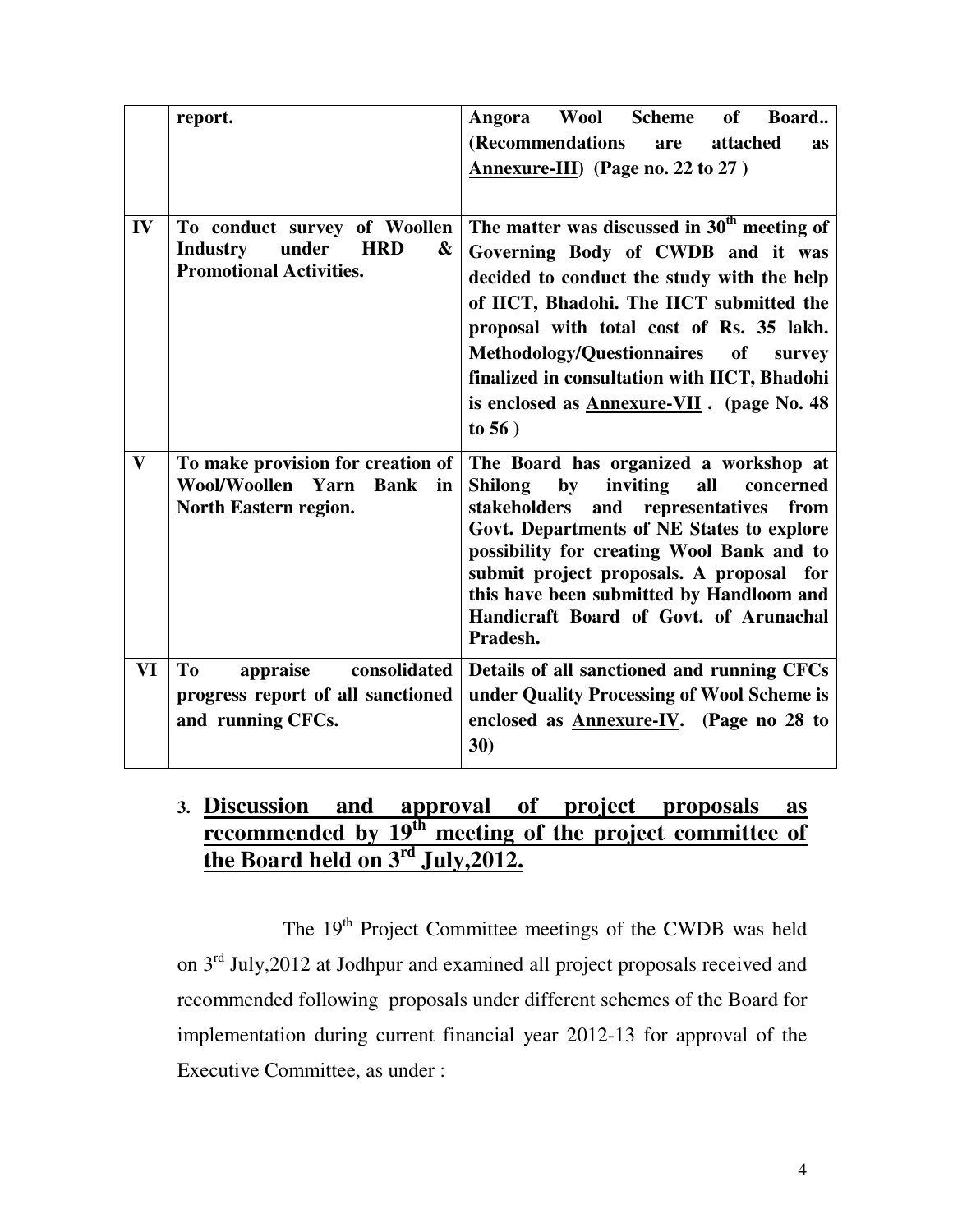# **I. Name of Scheme : Sheep & Wool Improvement Scheme (SWIS)**

|                                |                                                                                                 |                                                                                                                                                                                                 |                                            |                                                                                                                                                 | (Rs. in lakh)                                                                                                                                                                                                          |
|--------------------------------|-------------------------------------------------------------------------------------------------|-------------------------------------------------------------------------------------------------------------------------------------------------------------------------------------------------|--------------------------------------------|-------------------------------------------------------------------------------------------------------------------------------------------------|------------------------------------------------------------------------------------------------------------------------------------------------------------------------------------------------------------------------|
| S<br>$\mathbf N$               | <b>Name of Agency</b><br>submitted the<br>project<br>proposals                                  | <b>Funds demanded</b><br>for Components                                                                                                                                                         | <b>Total Project</b><br>Cost               | No. of<br>sheep $\&$<br>Project<br>Area                                                                                                         | Recommendation<br>of Project<br>Committee for<br>approval of<br>projects<br><b>Executive</b><br>the<br>Committee of Board and grant<br>may be given as per scheme<br>during FY 2012-13, as under                       |
| $\mathbf{1}$<br>$\overline{2}$ | Karnataka<br>Sheep & Wool<br>Deve. Corp.,<br>Govt. of<br>Karnataka,<br>Banglore<br>Andhra       | Health Care,<br><b>Breed</b><br>Improvement,<br>MFC, Feed<br>Supplement,<br>Adm.<br>Overheads.<br>Health Care,                                                                                  | 145.30 lakh<br>for 3 years<br>Rs. 223 lakh | 1 lakh<br>sheep of<br>Raneben<br>nur,<br>Haveri<br>and<br>Hangal<br>districts.                                                                  | <b>HC</b> - Rs. 18<br>$+4(3+1)@22per$ sheep=<br>22.00lac<br>MFC-1center@2.5 lac<br>2 Ram Raising<br>unit@9.0lac=18 lac<br><b>Total-42.50 lac</b><br>HC- 2 lac sheep $@$                                                |
|                                | Pradesh Sheep<br>& Goat<br>Development<br>Cooperative<br>Fed. Ltd.,<br>Masabtank,<br>Hyderabad. | <b>Ram Raising</b><br>Units, Sheep<br>Pen, Revolving<br>Fund, Adm.<br>Overheads.                                                                                                                | for one year                               | 5 lakh<br>sheep and<br>project<br>area not<br>specified.                                                                                        | $Rs.18/sheep=36$ lac<br>2 Ram raising Unit @<br>$9.0$ lac= 18 lac<br>30 sheep pen@ 0.10 lac per<br>sheep pen= $3$ lac<br>Overhead, Survey & study,<br>@ 4 per sheep for 2 lac<br>sheep= $8$ lac<br>Total-Rs 65.0 lakhs |
| $\mathfrak{Z}$                 | Uttarakhand<br>Sheep & Wool<br>Development<br>Board, Govt.<br>of<br>Uttarakhand,<br>Dehradun    | Health Care,<br><b>Ram Raising</b><br>Units (Breed<br>Improvement),<br>Procurement &<br>Training in<br>sheep shearing,<br>Grading & Mkt<br><b>Assistance</b><br>Sheep Pen<br>Adm.<br>Overheads. | 94.715 lakh<br>for one year                | 1.30 lakh<br>sheep of<br>Chamoli,<br>Pauri,<br>Pithoraga<br>rh,<br>Bageshw<br>ar,<br>Uttarkash<br>i,<br>Rudrapra<br>yg &<br>Tehri<br>districts. | $HC-1.0$ lac<br>sheep@Rs.18/sheep=18 lac<br>Marketing, grading, overhead<br>@10\sheep=10.0lac<br>1 Ram Rraising<br>Unit@9.0lac=9 lac<br>60 sheep $pen@0.10$ sheep<br>$pen = 6$ lac<br><b>Total-43 lakhs</b>            |
| $\overline{4}$                 | Sheep<br>Husbandry<br>Deptt., Ladakh<br>Autonomous<br>Hill Deve.<br>Council,<br>Kargil District | Health Care,<br>Feed<br>Supplement                                                                                                                                                              | 600.54 lakh<br>for 4 years<br>coverage     | All 2.779<br>lakh<br>sheep and<br>goat for 4<br>years<br>coverage                                                                               | HC-2 lac sheep\goat Rs.18<br>$+4(3+1)=22$ per sheep =<br><b>Rs</b> 44.00lac<br>Feed supplement for 0.25<br>lakh sheep\goat@3\animal<br>for 90days= $67.50$ lac **<br><b>Total-Rs 111.50 lac</b>                        |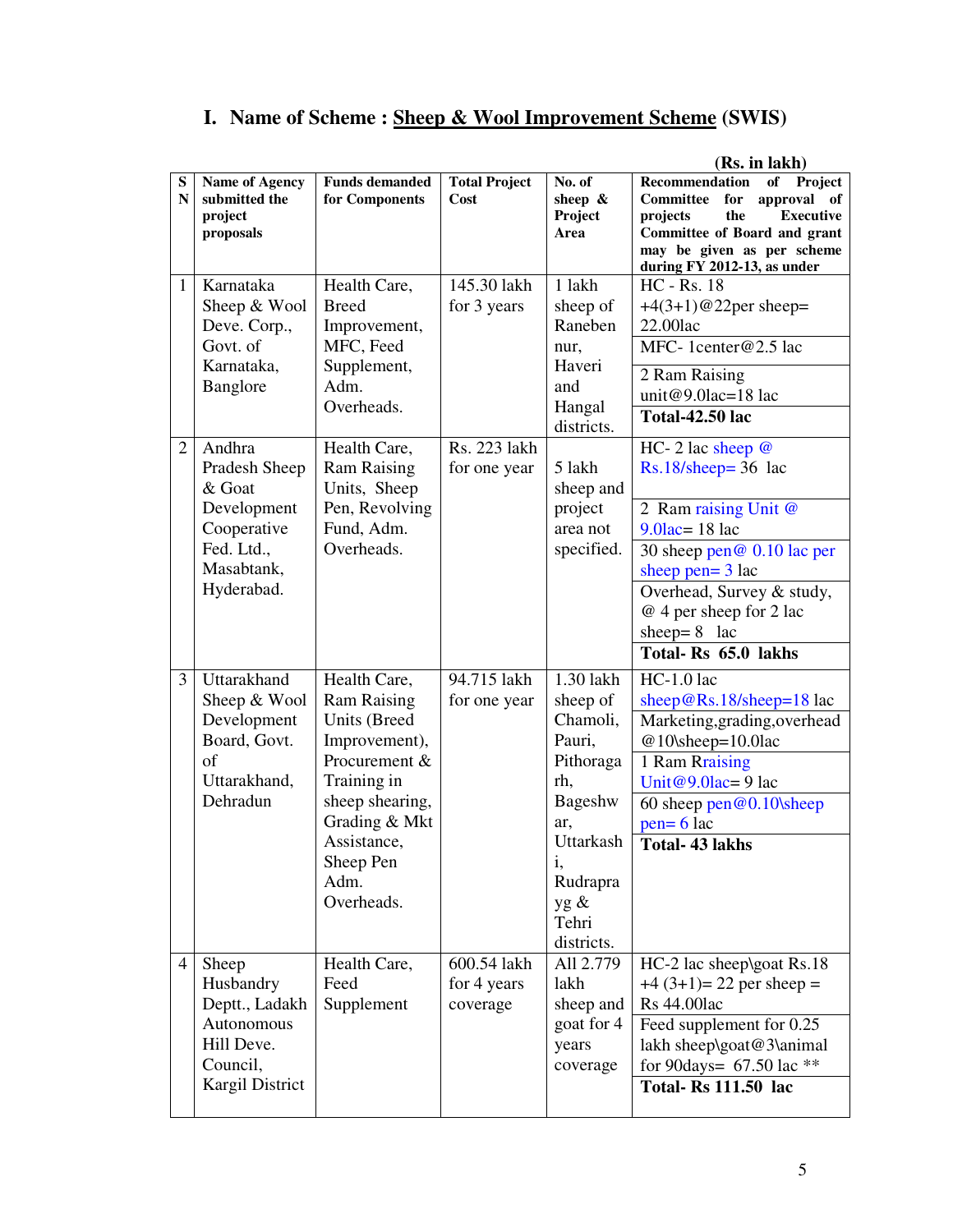| 5            | Sheep<br>Husbandry                                                                | Feed<br>Supplement for                                        | Total Rs.<br>688.65 lakh                     | 2.30 lakh<br>sheep and                                                        | $HC-2$ lac sheep $@$ Rs.<br>18\sheep= $36$ lac                                                                                                                                                                |
|--------------|-----------------------------------------------------------------------------------|---------------------------------------------------------------|----------------------------------------------|-------------------------------------------------------------------------------|---------------------------------------------------------------------------------------------------------------------------------------------------------------------------------------------------------------|
|              | Deptt., Ladakh<br>Autonomous<br>Hill Deve.                                        | 1 lakh sheep<br>for only 50<br>days @ Rs. 3/-                 | for two<br>years<br>period.                  | goat of<br>Leh<br>districts.                                                  | Feed supplement- for 0.50<br>lakh sheep @ Rs. 270/-                                                                                                                                                           |
|              | Council, Leh<br>District                                                          | per day, Health<br>Care                                       |                                              |                                                                               | Total Rs. 135.00 lac**<br>Strengthening of existing 2<br>Sheep/Pashmina Govt.<br>$farms. = Rs. 40 lakh$<br>2 Ram Raising Units = $Rs.$<br>18 lakh<br>500 Sheep/goat pens Rs. 50<br>lakh<br>Total-Rs. 279 Lakh |
| <sup>6</sup> | H.P. State<br>Coop. Wool<br>Procurement<br>& Mkt. Fed.                            | Health Care,<br><b>Breed</b><br>Improvement,<br>Grading & Mkt | demand of<br>Rs. 124.90<br>lakh only)        | (i)<br>Shimla &<br>Kinnaur<br>districts                                       | (ii) Chamba, Kangra, Kullu<br>& Mandi districts<br>$HC-2.0lac \ @ \ 18 = Rs.36$<br>lac                                                                                                                        |
|              | Ltd., Govt. of<br>H.P., Shimla                                                    | Assistance,<br>Training, Adm.<br>Overheads<br>expenditure.    |                                              | for<br>Rampur<br>Bushehri<br>breed of                                         | 2 lac sheep for<br>Mkt, Gdg, overhead $\Phi = 18$ -<br>$15.33 = Rs. 2.67$ lac<br>Total-Rs 38.67 lac                                                                                                           |
| 7            | J&K Sheep &<br>Sheep<br>Products<br>Development                                   | Health care,<br>Strengthening<br>of farms.<br><b>Breed</b>    | 1361 lac                                     | sheep.<br>Not given                                                           | HC-2 lac sheep Rs.18 per<br>sheep = $36.00$ lac<br>Strength. of farm@ 20 lac<br>for 1 farm $= 20$ lac                                                                                                         |
|              | Board, Govt.<br>of J. & K.,<br>Srinagar.                                          | improvement,<br>Support for<br>sheep SEC,<br>Survey, study,   |                                              |                                                                               | Overhead, Survey, study,<br>marketing,<br>grading@10\sheep for 2 lac<br>sheep=20 lac                                                                                                                          |
|              |                                                                                   | marketing,<br>grading,<br>overhead,                           |                                              |                                                                               | Support of MPEC @10 lac<br>for 2 center=20 lac<br>Total-Rs 96 lac                                                                                                                                             |
| 8            | <b>Central Sheep</b><br>& Wool<br>Research<br>Institute,<br>Avikanagar<br>Jaipur. | Health Care,<br>Survey $&$<br>Overhead<br>expenditure<br>and  | 110 lakh<br>one lakh<br>sheep for 5<br>years | 1 lakh<br>sheep of<br>Tonk,<br>Ajmer,<br>Jaipur<br>and<br>Nagor<br>districts. | HC-1.0 lac sheep $@$<br>Rs.18/ sheep and Rs. 4 per<br>sheep $(1+3)=22$ per sheep<br>$=$ Rs 22.00 lac.<br>Total 22.0 Lac.                                                                                      |
|              |                                                                                   |                                                               |                                              |                                                                               |                                                                                                                                                                                                               |

**Note\* As feed is to be transported to Leh-Kargil area from HP, Punjab or Haryana area, most of the fund is spend on transportation so for Leh-Kargil area, Transportation charges for feed will be paid on actual basis by CWDB in addition to feed cost sanctioned above.**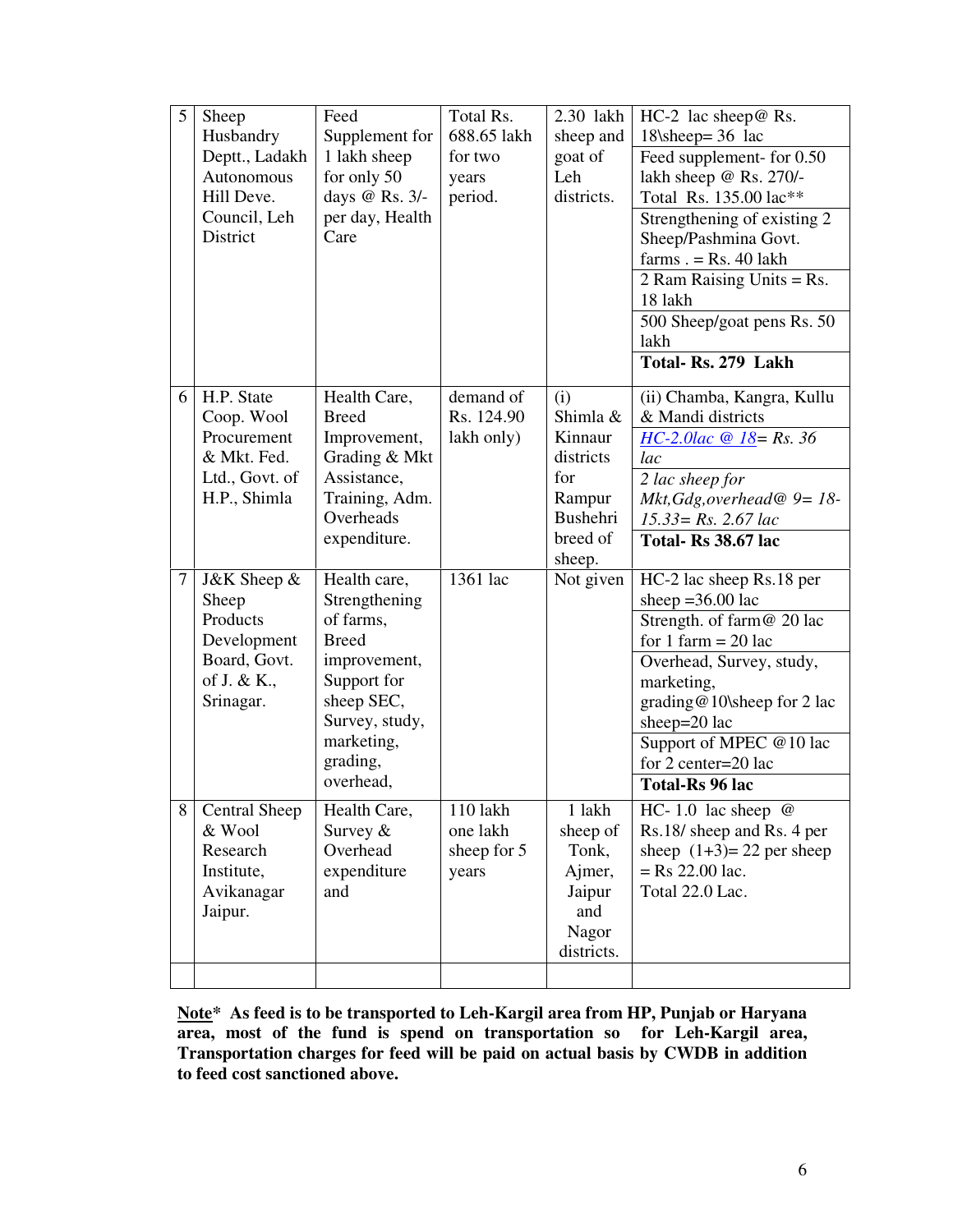# **II. Angora Wool Development Project**

|                |                                    |         |                 |                 | (Rs. in lakh)                         |
|----------------|------------------------------------|---------|-----------------|-----------------|---------------------------------------|
| S.             | Name of Agency                     | Project | <b>Proposed</b> | <b>Remarks</b>  | <b>Observation/recommendation</b>     |
| N              |                                    | No. of  | require-        |                 | <b>Project</b> Committee<br>for<br>оf |
| $\mathbf{0}$   |                                    | Family  | ment of         |                 | approval of project and grant         |
|                |                                    |         | funds           |                 | may be given as per scheme            |
|                |                                    |         | during          |                 | during FY 2012-13.                    |
|                |                                    |         | 2012-13         |                 |                                       |
| $\mathbf{1}$   | The<br><b>Manali</b><br>Vellev     | 20      | 10.40           | Agency has      |                                       |
|                | Live<br><b>Stock</b><br>Coop       |         |                 | experience to   | The Project Committee agreed          |
|                | Ltd.,<br>Kullu<br>Society          |         |                 | implement such  | with all proposals and                |
|                | (H.P.)                             |         |                 | project.        | recommended to the EC for             |
| $\overline{2}$ | Swati<br>Gramodyog                 | 20      | 10.40           | Agency has      | approval during 2012-13.              |
|                | Sansthan,                          |         |                 | experience to   |                                       |
|                | Pithoragarh                        |         |                 | implement such  |                                       |
|                | (Uttarakhand)                      |         |                 | project.        |                                       |
| 3              | <b>Development</b><br>Natraj       | 20      | 10.40           | $-$ New NGO,    | Before sanctioning the funds to       |
|                | <b>Welfare</b><br>&                |         |                 | Documents are   | NGO (IA), the Board shall             |
|                | <b>Organization, Kullu</b>         |         |                 | to be verified. | examine/verify the desired            |
| 4              | <b>Education</b><br><b>Theater</b> | 20      | 10.40           | -do-            | documents as prescribed for           |
|                | <b>Mass</b><br>Society,            |         |                 |                 | both these agencies.                  |
|                | Pithoragarh,                       |         |                 |                 |                                       |
|                | <b>Uttarakhand</b>                 |         |                 |                 |                                       |

#### A. Establishment of Mini Angora Rabbit Farms :

# B. Common Facility-cum-Training Centres :

|                         |                                      |                 |                 |          |                                             | (Rs. in lakh)                         |
|-------------------------|--------------------------------------|-----------------|-----------------|----------|---------------------------------------------|---------------------------------------|
| S                       | <b>Name of Agency</b>                | Project         | <b>Proposed</b> | Fund     | <b>Remarks</b>                              | <b>Observation/recomme</b>            |
| N                       |                                      | <b>Physical</b> | require-        | may be   |                                             | ndation<br>of<br>Project              |
|                         |                                      | target          | ment of         | provided |                                             | Committee<br>for                      |
|                         |                                      |                 | funds           | as per   |                                             | approval of<br>project                |
|                         |                                      |                 |                 | approve  |                                             | and grant may be                      |
|                         |                                      |                 |                 | d        |                                             | given as per scheme                   |
|                         |                                      |                 |                 | scheme   |                                             | during FY 2012-13.                    |
| 1                       | <b>Bhutti</b><br>Weavers             | To train        | 4.36            | 4.36     | <b>Agency has</b>                           | <b>The Project</b>                    |
|                         | <b>Cooperative Society,</b>          | 40              |                 |          | experienced under                           | <b>Committee agreed</b>               |
|                         | Kullu H.P.                           | persons         |                 |          | such activity.                              | with all proposals and                |
|                         |                                      |                 |                 |          |                                             | recommended to the                    |
| $\mathbf{2}$            | The Manali Velley                    | To train        | 9.17            | 4.36     | <b>Agency has</b>                           | <b>EC</b> for approval                |
|                         | <b>Stock</b><br>Coop<br>Live         | 40              |                 |          | experienced under                           | during 2012-13.                       |
|                         | Society Ltd., Kullu                  | persons         |                 |          | such activity.                              |                                       |
| 3                       | Natraj Development<br>Welfare        | To train        | 9.17            | 4.36     | - New NGO and                               | Before sanctioning the                |
|                         | &                                    | 40              |                 |          | have no experience                          | funds to NGO (IA),<br>the Board shall |
|                         | <b>Organization, Kullu</b><br>(H.P.) | persons         |                 |          | under such project,<br>creditability of NGO | examine/verify the                    |
|                         |                                      |                 |                 |          | need to be verified.                        | desired documents as                  |
| $\overline{\mathbf{4}}$ | The<br><b>Bushahr</b>                | To train        | 4.57            | 4.36     | New NGO and have                            | prescribed for both                   |
|                         | <b>Bunkar</b><br><b>Udyogic</b>      | 40              |                 |          | no experience under                         | these agencies.                       |
|                         | She. Rampur Bsr,                     | persons         |                 |          | such project,                               |                                       |
|                         | Shimla (H.P.)                        |                 |                 |          | creditability of NGO                        |                                       |
|                         |                                      |                 |                 |          | need to be verified.                        |                                       |
|                         |                                      |                 |                 |          |                                             |                                       |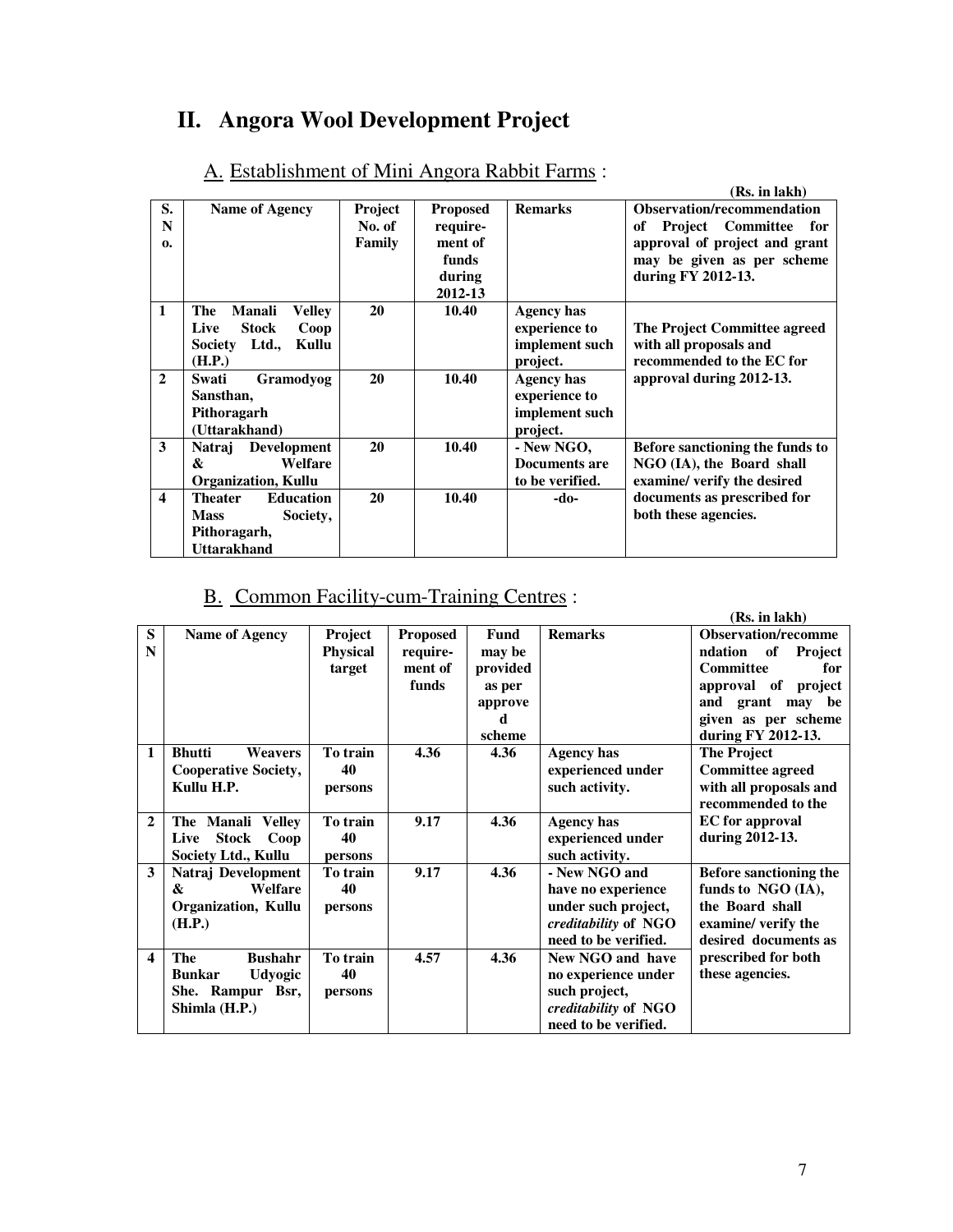|  |  |  |  | III. Pashmina Wool Development Programme: |
|--|--|--|--|-------------------------------------------|
|--|--|--|--|-------------------------------------------|

|              |                                       |                                       |                       |                                                                | (Rs. in lakh)                             |
|--------------|---------------------------------------|---------------------------------------|-----------------------|----------------------------------------------------------------|-------------------------------------------|
| S.           | Name of                               | Project                               | <b>Proposed</b>       | Fund may provide as                                            | <b>Observation/recommendation</b>         |
| N            | <b>Agency</b>                         | Components/area                       | require-              | per approved scheme                                            | of Project Committee for                  |
|              |                                       |                                       | ment of               |                                                                | approval of project and grant             |
|              |                                       |                                       | funds                 |                                                                | may be given as per scheme                |
|              |                                       |                                       |                       |                                                                | during FY 2012-13.                        |
| $\mathbf{1}$ | Ladakh                                |                                       | Rs. 230.82            |                                                                |                                           |
|              | <b>Autonomous</b>                     |                                       | lakh for 3            |                                                                |                                           |
|              | Hill                                  |                                       | year                  |                                                                |                                           |
|              | Development                           |                                       |                       |                                                                | The Project Committee agreed              |
|              | Council, Leh                          |                                       |                       |                                                                | with<br>proposal<br>the<br>and            |
|              | a                                     | <b>Pashmina Buck</b>                  | 4000 per              | Rs. 2000 per buck for                                          | recommended to the Executive              |
|              |                                       |                                       | buck                  | $100$ bucks = Rs. 2 lakh                                       | Committee for approval of Rs.             |
|              | $\mathbf b$                           | <b>Nutrition</b>                      | Rs.3                  | Rs. 3.00 for @ 270/-                                           | 82.30 lakh during 2012-13.                |
|              |                                       | Supplement                            |                       | for $25,000$ goat = Rs.                                        |                                           |
|              |                                       |                                       |                       | 67.50 lakh (                                                   |                                           |
|              |                                       |                                       |                       | Transportation                                                 |                                           |
|              |                                       |                                       | Rs. 12/-              | charges extra)<br>Rs. 10/- for 1 lakh                          |                                           |
|              | $\mathbf{c}$                          | <b>Health Coverage</b>                | animal                |                                                                |                                           |
|              | $\mathbf d$                           | Pashmina combs                        | $\overline{400}$ each | $\text{goat} = \text{Rs.} 10 \text{ lakh}$<br>200 each for 250 |                                           |
|              |                                       |                                       |                       | $combs = Rs. 0.50$ lakh                                        |                                           |
|              | e                                     | <b>Breeder</b>                        | 1 lakh per            | Rs. 2.30 lakh for                                              |                                           |
|              |                                       | orientation                           | camp                  | refresher course                                               |                                           |
|              |                                       | training camps                        |                       |                                                                |                                           |
|              | f                                     | Creation of mini                      | Rs. 18 lakh           | No provision                                                   |                                           |
|              |                                       | farm                                  |                       |                                                                |                                           |
|              |                                       |                                       |                       | <b>Total Rs. 82.30</b>                                         |                                           |
|              |                                       |                                       |                       | lakh                                                           |                                           |
|              |                                       |                                       |                       |                                                                |                                           |
| $\mathbf{2}$ | Sher-e-<br>Kashmir                    | R&D project<br>under Pashmina         | Rs. 258.06<br>lakhs   | Rs. 200 Lakh may                                               | <b>CSWRI</b><br>has<br>commented          |
|              |                                       |                                       |                       | be sanctioned as per                                           | positively for implementation             |
|              | <b>of</b><br><b>University</b>        | Development<br><b>Programme</b> for   |                       | comments of CSWRI                                              | of R&D Project for expansion              |
|              | <b>Agricultural</b><br><b>Science</b> |                                       |                       | to<br>implement R&D                                            | of Pashmina goat in non-                  |
|              | and<br><b>Technology</b><br>of        | 'Expansion of<br><b>Pashmina Goat</b> |                       | project<br>in<br>Kargil                                        | traditional area of Kargil                |
|              | Kashmir,                              | <b>Rearing Area in</b>                |                       | district for Pashmina                                          | <b>Purchase</b><br>of<br>district.<br>raw |
|              | Srinagar.                             | <b>Non-Traditional</b>                |                       | wool development.                                              | Pashmina may be ensured by                |
|              |                                       | Area of Kargil'                       |                       |                                                                | existing CFC under<br>$Q\&P$              |
|              |                                       |                                       |                       |                                                                | scheme of Board. The Project              |
|              |                                       |                                       |                       |                                                                | Committee recommended the                 |
|              |                                       |                                       |                       |                                                                | project to EC for approval.               |
|              |                                       |                                       |                       |                                                                |                                           |

#### **IV. Project Proposal received from North East States**

CWDB has received following project proposals from North East region and Board has separate funds for the NE region during the FY-2012-13, accordingly, these proposal are placed for discussion and approval, as under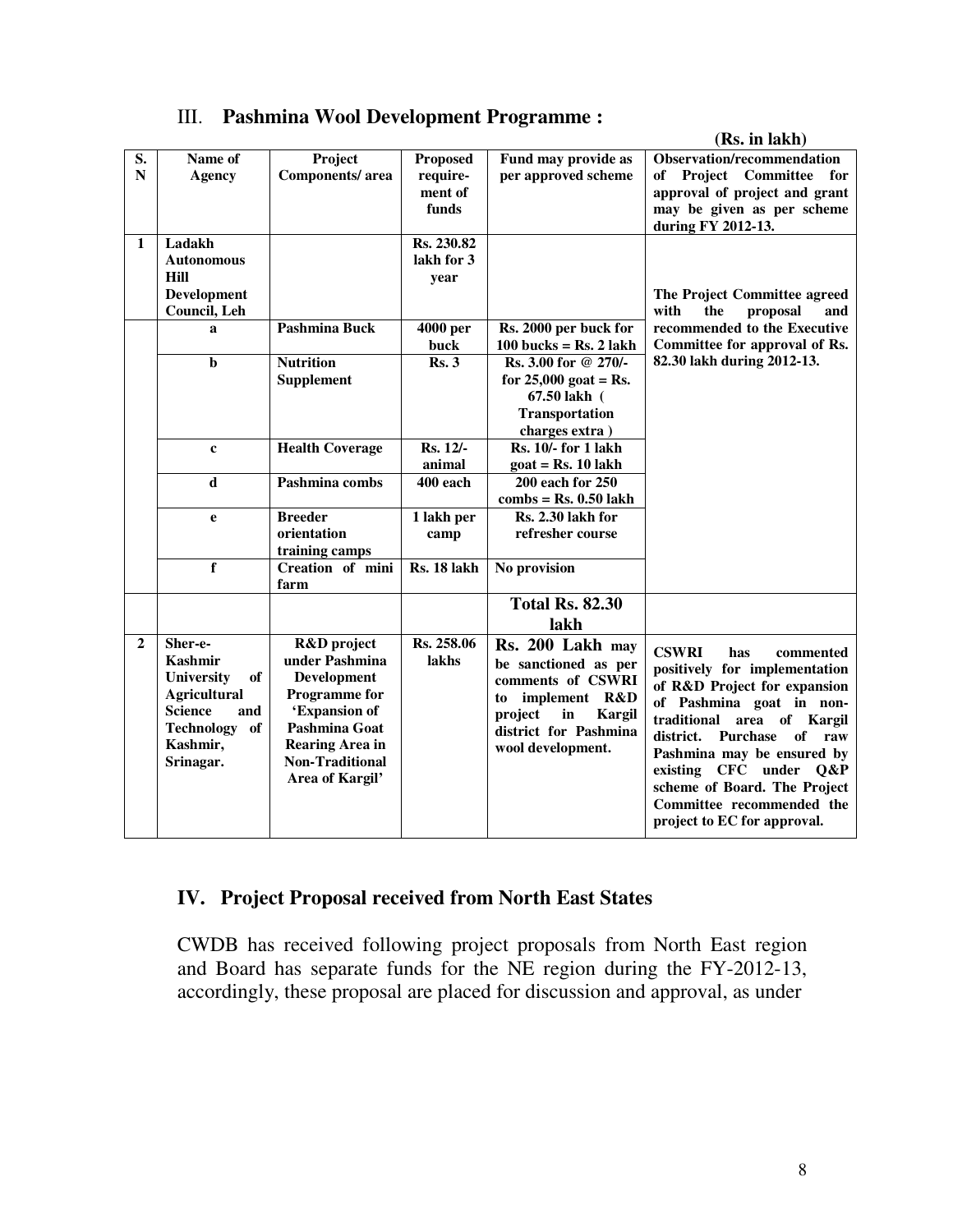| S.<br>N | Name of Implementing<br>Agency                                                                                                                           | Type of<br><b>Expo</b><br>Hiring/Total<br>expo | <b>Place</b>                                             | Date/<br><b>Period</b>                           | Observation/recommendation<br>of<br><b>Project Committee for approval of</b><br>project and grant may be given as<br>per scheme during FY 2012-13. |
|---------|----------------------------------------------------------------------------------------------------------------------------------------------------------|------------------------------------------------|----------------------------------------------------------|--------------------------------------------------|----------------------------------------------------------------------------------------------------------------------------------------------------|
|         | Indian Chamber of<br><b>Commerce North East</b><br>Regional office, 209, R.G.<br>Baruah Road, (Opp.<br>AIDC).Guwahati-781005                             | 4 Woollen<br>Expo@Rs.<br><b>14.00 Lakhs</b>    | Guwahati<br>, Imphal,<br><b>Shillong</b><br>&<br>Gangtok | Date will<br>be<br>decided<br>after<br>sanction. | The Project Committee<br>agreed<br>with proposals and recommended<br>to the EC for approval.                                                       |
| 2       | Arun Kutir Udyog<br><b>Cooperative Society, Zero,</b><br><b>Lower Subansiri District,</b><br><b>P.O. Zero-PB-No19</b><br><b>Arunachal Pradesh-791120</b> | <b>Total 1</b><br><b>Expo14.00</b><br>lacs     | <b>Itanagar</b><br>(AP)                                  | Date will<br>he<br>decided<br>after<br>sanction. | Project may be considered being<br>forwarded by Deptt. of Handloom<br>and Handicraft, Govt. of Arun.<br>Pradesh.                                   |

#### **A. Proposals received under Woollen Expo activity (HRD & Promotional Activities)**

#### **B. Proposals received from North East Region under other schemes of CWDB. (Rs. in lakh)**

|                |                  |                 |           |                  |                    | (RS. In 18KN)                    |
|----------------|------------------|-----------------|-----------|------------------|--------------------|----------------------------------|
| S.             | Name of Agency   | Name of         | Project   | <b>Fund that</b> | <b>Remarks</b>     | <b>Observation/recommendat</b>   |
| No.            |                  | <b>Scheme</b>   | unit      | may be           |                    | ion of Project Committee         |
|                |                  |                 |           | sanctione        |                    | for approval of project          |
|                |                  |                 |           | d as per         |                    | and grant may be given as        |
|                |                  |                 |           | approved         |                    | per scheme during FY             |
|                |                  |                 |           | scheme           |                    | 2012-13.                         |
| 1              | M/s. Arunkutir   | <b>CFC</b> for  | 40        | 4.36             | Project report     |                                  |
|                | Udyog<br>Coop.   | <b>Training</b> | trainee   |                  | may be obtained    |                                  |
|                | Society, Lower   | programme       |           |                  | before sanctioning | <b>The Project Committee</b>     |
|                | <b>Subansiri</b> | under Angora    |           |                  | the Training       | agreed with both                 |
|                | district, AP     | wool for 1      |           |                  | project.           | proposals and                    |
|                |                  | year            |           |                  |                    | recommended to the EC            |
| $\overline{2}$ | M/s. Arunkutir   | Angora wool     | <b>20</b> | 10.40            | project report     | for approval during 2012-        |
|                | Udyog            | development     | family    |                  | along with list of | 13                               |
|                | Cooperative      | programme       |           |                  | beneficiaries may  | <b>Project may be considered</b> |
|                | Society, Lower   |                 |           |                  | be obtained        | being forwarded by Deptt.        |
|                | Subansiri        |                 |           |                  | before sanctioning | of Handloom and                  |
|                | district,        |                 |           |                  | the Training       | Handicraft, Govt. of             |
|                | <b>Arunachal</b> |                 |           |                  | project            | Arunachal Pradesh.               |
|                | Pradesh          |                 |           |                  |                    |                                  |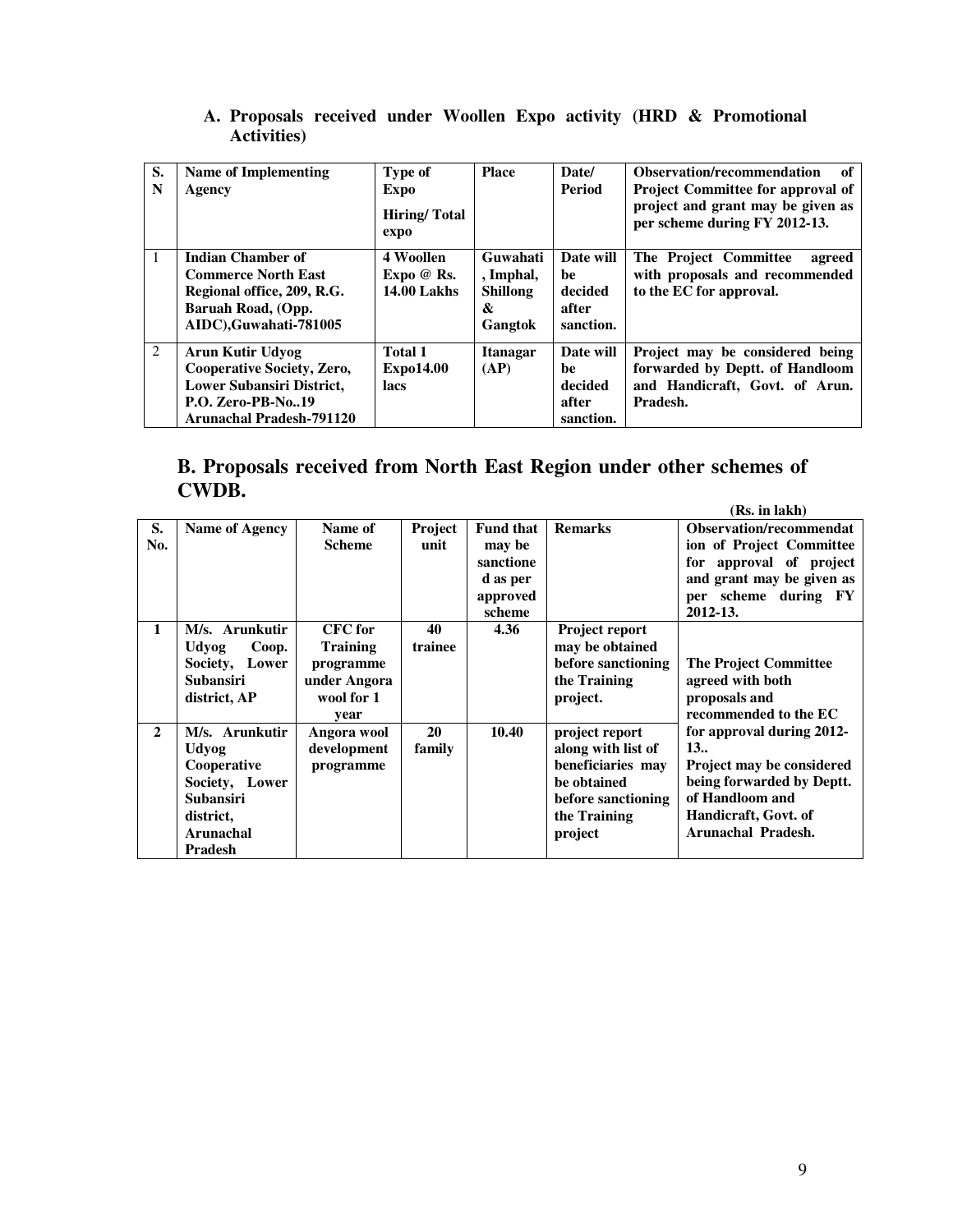# **V. Quality Processing of Wool Scheme :**

|              |                      |                 |                       |                  |                    | (Rs. in lakh)                 |
|--------------|----------------------|-----------------|-----------------------|------------------|--------------------|-------------------------------|
| S            | Name of              | Project         | Name of               | <b>Grant may</b> | <b>Remark</b>      | <b>Observation/recommend</b>  |
| N            | I.A.                 | Cost            | Project               | be given as      |                    | of<br>Project<br>ation        |
|              |                      |                 | <b>Proposal</b>       | per              |                    | Committee for approval        |
|              |                      |                 |                       | scheme           |                    | of project and grant          |
|              |                      |                 |                       | norms            |                    | may be given as per           |
|              |                      |                 |                       |                  |                    | scheme during FY 2012-        |
|              |                      |                 |                       |                  |                    | 13.                           |
| $\mathbf{A}$ | <b>Uttarakhan</b>    | Project         | 20 Shearing           | 48.20            | May exclude the    |                               |
|              | d Sheep              | $cost = 50.$    | Machine,20            |                  | fund for           | <b>The Project</b>            |
|              | and Wool             | 00lac           | grinder,              |                  | $AMC(2.80lac)$ .   | Committee agreed with         |
|              | <b>Developme</b>     |                 | accessories,          |                  |                    | proposal and                  |
|              | nt Board,            |                 | <b>AMC</b> for        |                  |                    | recommended to EC for         |
|              | <b>Dehradun</b>      |                 | shearing              |                  |                    | approval during 2012-         |
|              |                      |                 | machine               |                  |                    | 13.                           |
| B            | <b>J&amp;K</b> Sheep | Project         | <b>CFC</b> for        | 50.00            | Project was        | <b>The Project Committee</b>  |
|              | <b>And Sheep</b>     | $Cost-100$      | <b>Scouring Plant</b> |                  | recommended by     | agreed with proposal          |
|              | <b>Products</b>      | Lacs            | & Bailing             |                  | <b>CSWRI.</b>      | and recommended to            |
|              | Deve.                |                 | <b>Facility</b>       |                  |                    | <b>EC</b> for approval during |
|              | <b>Board</b>         |                 |                       |                  |                    | 2012-13.                      |
| $\mathbf C$  | Karnataka            | Rs. 87.78       | <b>CFC</b> for        | 50.00            | Project was on the | <b>The Project Committee</b>  |
|              | Sheep $\&$           | <b>Lacs</b> for | carding $\&$          |                  | recommendations of | agreed with proposal          |
|              | <b>Wool Deve.</b>    | phase 1,        | spinning              |                  | WRA and CFC is to  | and recommended to            |
|              | Corp.                | land $\&$       |                       |                  | be established in  | <b>EC</b> for approval during |
|              | <b>Bangalore</b>     | building        |                       |                  | consultation with  | 2012-13.                      |
|              |                      | will be         |                       |                  | WRA.               |                               |
|              |                      | provided        |                       |                  |                    |                               |
|              |                      | by Corp.        |                       |                  |                    |                               |

## VI. Discussion on up-gradation & accreditation of Wool Testing Centre, Bikaner (CWDB)

The Project Committee discussed the matter regd. up-gradation and accreditation of existing Wool Testing Centre established by the CWDB at Bikaner and recommended to install following equipments etc. with technical assistance of the Indian Institute of Carpet Technology, Bhadohi (IICT) with total approx. cost of Rs. 97.25 lakh during 2012-13, as under

| S.N | Name of the<br>equipment/Instrument                   | Tests to be Performed                                                                  | Approximate<br>Price (Amount in<br>$Rs.$ ) |
|-----|-------------------------------------------------------|----------------------------------------------------------------------------------------|--------------------------------------------|
| 1.  | <b>Bulkometer</b>                                     | <b>Bulk of Fiber</b>                                                                   | $3,25,000/-$                               |
| 2.  | Colour Matching<br>Spectrophotometer and<br>software  | Colour determination of wool<br>fiber and Quality control of<br>dyeing                 | $15,00,000/-$                              |
| 3.  | <b>Optical Fibre Diameter</b><br>Analyser (OFDA 4000) | Fiber fineness<br>Diameter of wool fiber length<br>Diameter profile<br>Fiber curvature | 75,00,000/-                                |
| 4.  | Wrap Reel                                             | For count of yarn                                                                      | 50,000/                                    |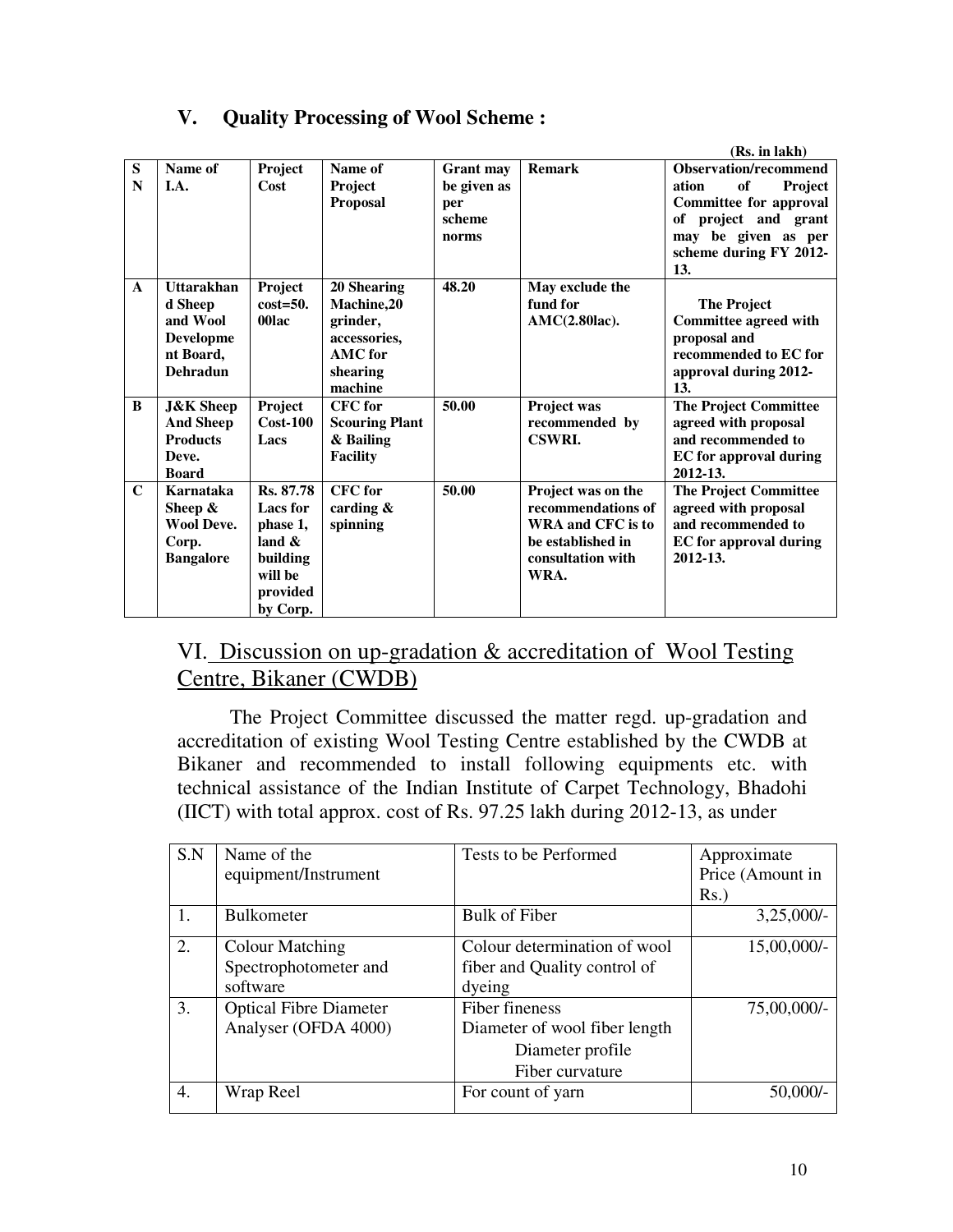|     | <b>Total</b>                   | materials                | Rs. 97,25,000/- |
|-----|--------------------------------|--------------------------|-----------------|
|     | Launderometer                  | Washing fastness of dyed | $1,00,000/-$    |
| -6. | Lab Beaker dyeing machine      | Shade matching           | $1,50,000/-$    |
|     | <b>Electronic Twist Tester</b> | Twist of yarn (TPI)      | $1,00,000/-$    |

 Regarding Optical Fibre Diameter Analyser (OFDA 4000), it was decided by the Project Committee that the Board would conduct some sample testing of carpet grade wool at Wool Research Association, Thane on the OFDA equipment and after satisfying with this equipment, the Board may initiate procurement work in consultation with WRA otherwise WRA will suggest another equipment.

The matter is put up to Executive Committee for discussion and approval of up gradation and accreditation of Wool Testing Laboratory Bikaner.

## VII Discussion on opening a Handloom Weaving & Designing Training Centre at Leh.

The Project Committee discussed the matter to establishe the Shawl Weaving and Designing Training Centre at Leh with (approx.) cost of Rs. 12 lakh for further value addition to Pashmina wool and to increase employment opportunities, specially to women, during severe winter season by generate skill in weaving and designing of traditional shawls.

 The matter is put up to Executive Committee for discussion and approval of Opening a Shawl Weaving and Designing Training Centre at Leh with (approx.) cost of Rs. 12 lakh.

### VIII. Setting up a Regional office of CWDB at Ludhiana

The Executive Director, CWDB informed that during recent meeting of the Governing Body of CWDB it was decided to set up Regional officecum-Wool Testing Laboratory of the Board at Ludhiana being a leading industrial town of Punjab and an important centre of woollen textiles and allied industry as it has units of spinning, dyeing, weaving and finishing and hosiery.

The Project Committee discussed the matter in detail and proposed to start the Regional office at Ludhiana with the approval of Ministry of Textiles. Project Committee also stated that as Textiles Committee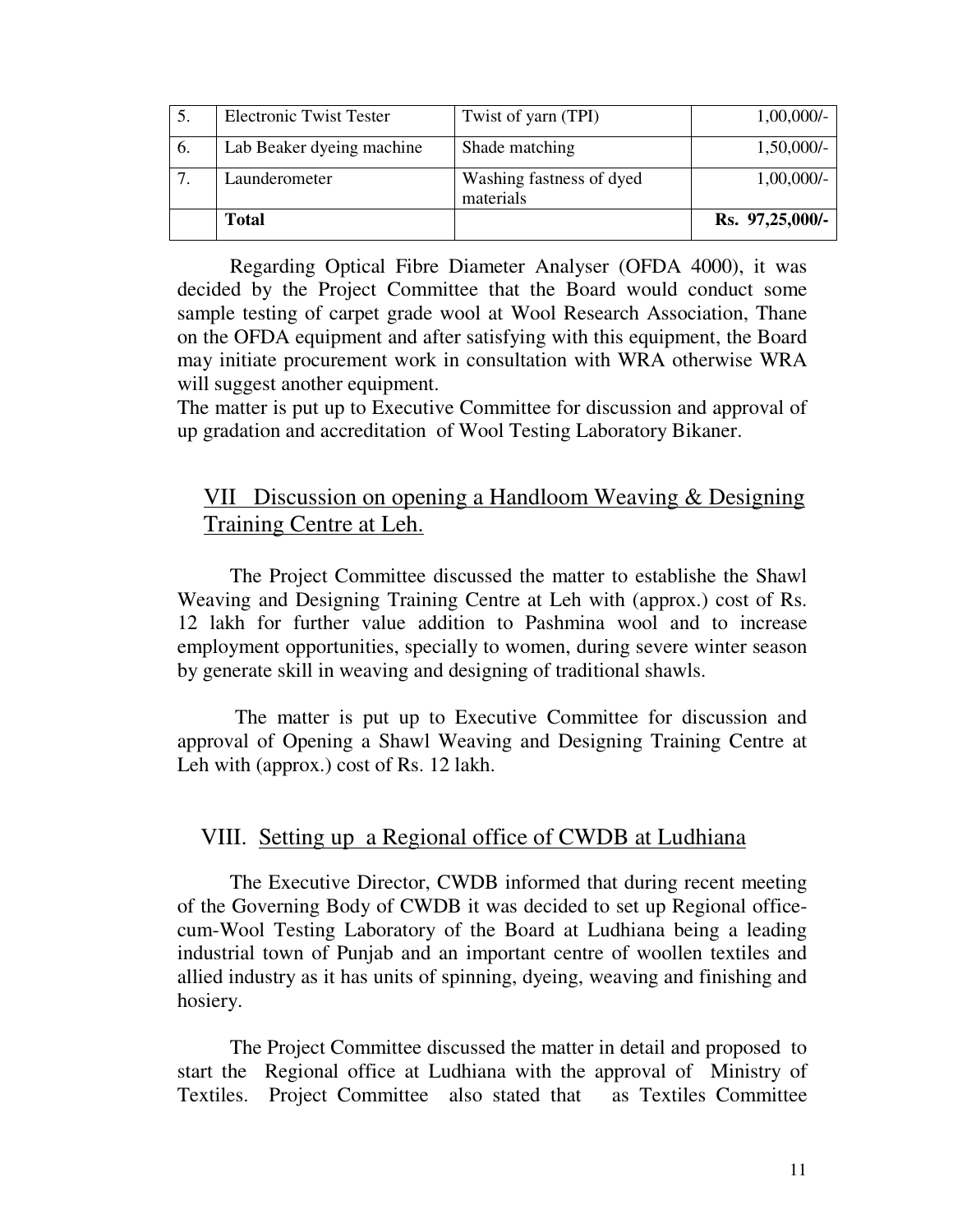(MOT) is already running a Testing Laboratory at Ludhiana, there is no need to start separate laboratory presently.

The matter is put up to Executive Committee for discussion and approval for starting a Regional Office of CWDB at Ludhiana.

### IX. Discussion and approval for organizing Woollen Expos at different places during FY 2012-13 : (Exhibition-cum-sale of woollen products) :

 The Project Committee discussed the proposals and recommended following proposals to the Executive Committee for approval to organize Woollen Expo by hiring of stalls in reputed Melas and by organizing some independent Expos during current financial year 2012-13. As per decision of 36<sup>th</sup> Executive Committee meeting, the Board will reimburse expenditure upto Rs. 2.00 lakh per Expo for conducting wide publicity campaign to aware public about Board's scheme during Woollen Expo on producing prescribed original bills/vouchers against this expenditure. All Implementing Agencies will be paid 50% advance amount to initiate necessary arrangement for Expo as being done in previous years.

| S.<br>N            | <b>Name of Implementing Agency</b>                                                   | <b>Type of Expo</b><br><b>Hiring/Total expo</b>                                                    | <b>Place</b>                                   | <b>Date/Period</b>                      |
|--------------------|--------------------------------------------------------------------------------------|----------------------------------------------------------------------------------------------------|------------------------------------------------|-----------------------------------------|
| 1.                 | <b>Director, West Zone Cultural</b>                                                  | 50 Stall (@10,000/-                                                                                | Shilgram,                                      | $21 - 30$                               |
|                    | <b>Centre, Ministry of Cultural, Govt</b><br>of India, Udaipur. (Raj.)               | Per Stall $+2.00$<br><b>Lakhs for Publicity</b>                                                    | Udaipur.                                       | Dec.2012<br>$(10 \text{ Days})$         |
| 2.                 | Punyashlok Ahilyadevi<br>Maharasthra Mahamandal<br>Limited, Pune-411016              | Total Expo 14.00<br>Lakhs                                                                          | Kisan-2012,<br><b>Pune</b>                     | $12^{th}$ to $16^{th}$<br>Dec-2012      |
| 3.                 | <b>GUSHEEL</b> , Udyog Bhavan,<br>Gandhinagar-Gujarat                                | Total Expo 14.00<br>Lakhs                                                                          | At<br>Ahmedabad                                | $11^{th}$ -20 <sup>th</sup><br>Dec-2012 |
| $\boldsymbol{4}$ . | Joint Director, , DIC, Udhyog<br>Bhavan, , Jodhpur. (Raj.)                           | 50 Stall @ 10,000/-<br>Per Stall $) + 2.00$<br><b>Publicity</b>                                    | <b>Jadhpur</b>                                 | 01.01.2013<br>to<br>13.01.2013          |
| 5.                 | CEO, HPWOOLFED Shimla-<br>171009 (H.P.)                                              | Total Expo 14.00<br>Lacs                                                                           | Chandigarh                                     | $3-12$<br>Dec-2011                      |
| 6.                 | GM, DIC, Pali (Raj.)                                                                 | 50 Stall for Hire<br>Expo (@ 10,000/-<br>Per Stall)                                                | Pali                                           | <b>Not Given</b>                        |
| 7.                 | <b>The National Small Industries</b><br><b>Corporation Ltd, New Delhi-</b><br>110020 | Hiring 25 Stall @<br>Rs. . 10500/- per<br>Sqmt of 6 sqm each<br>+ S.T. & Directory<br>Charge 500/- | Pragati<br><b>Maidan</b> , New<br><b>Delhi</b> | 14-27<br>November-<br>2012              |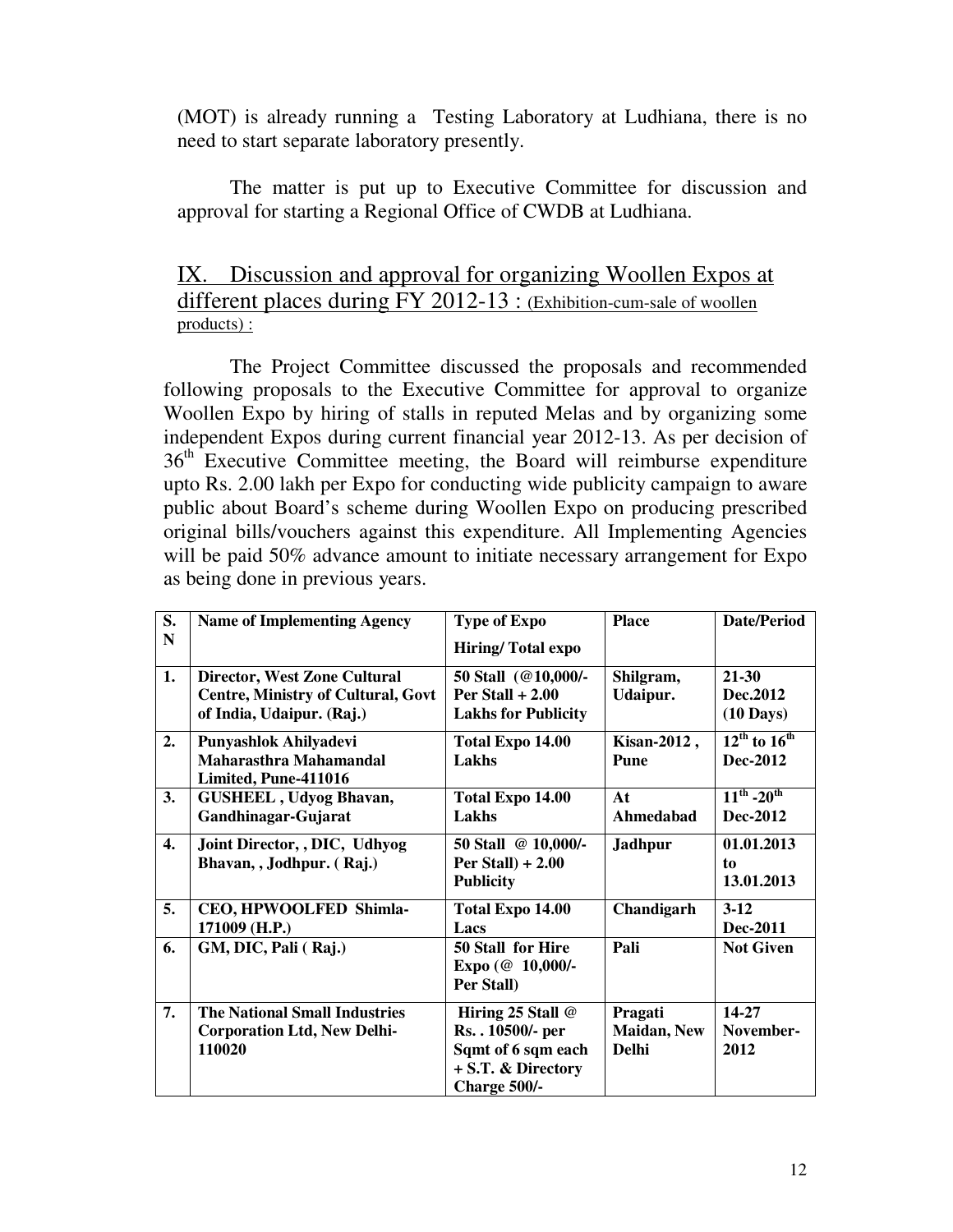| 8. | Rajasthan Patrika Pvt. Ltd,<br>Patrikayan Bhavan, , Jodhpur.<br>(Rajasthan)                                        | 50 Stall (@10,000/-<br>Per Stall $+2.00$<br><b>Publicity</b>   | Jodhpur,<br>Jaipur &<br><b>Indore</b> | $8th$ to $16th$<br>Dec-2012               |
|----|--------------------------------------------------------------------------------------------------------------------|----------------------------------------------------------------|---------------------------------------|-------------------------------------------|
| 10 | <b>INDIA INTERNATIONAL</b><br><b>TRADE EVENT</b><br>ORGANIZATION, 1113, Devika<br><b>Tower, Nehru Place, Delhi</b> | <b>Rate of Stall under</b><br>4000/- per sq mts.<br>Size 9 SQM | Dehradun &<br>Ranchi                  | Date not<br>yet decided                   |
| 11 | <b>Gagan Manav Kalyan Samittee</b><br>105, Nirav Nikunj, Phase-1,<br>Sikandara, Agara-282007                       | 50 Stall for Hire<br>Expo (@10,000/-Per<br>Stall)              | Simoni,<br>District-<br>Banda, (U.P.) | 13-17 Dec.-<br>2012<br>$(5 \text{ Days})$ |

 A copy of minutes of Project Committee meeting is enclosed herewith as **Annexure- V** (Page No.  $31 - 40$ ) for perusal.

**4. Post-facto approval for (i) one day seminar on "Angora Wool Production and its utilization in Handloom Sector" organized at Kullu and (ii) a workshop organized at Shilong to explore possibility for creating Wool Bank in North Eastern States.** 

(i) Organizing one day seminar on "Angora Wool Production and its utilization in Handloom Sector"

 The Board has organized one day seminar on "Angora Wool Production and its Utilization in Handloom Sector" in association with CSWRI, Avikanagar (Jaipur) on  $22<sup>nd</sup>$  June, 2012 at Kullu. The CSWRI submitted a proposal of Rs. 2.00 Lakhs for organising this Seminar. This seminar was attended by nearly 125 Scientists, Angora Rearing Farmers, Small Scale Industrialists & representatives of Developmental Agencies. Actual Expenditure for above Seminar as submitted by CSWRI is Rs. 2.20 Lakhs.

As above, the matter is placed before the Executive Committee for post facto approval of Rs. 2.20 lakh for organizing one day seminar at Kullu.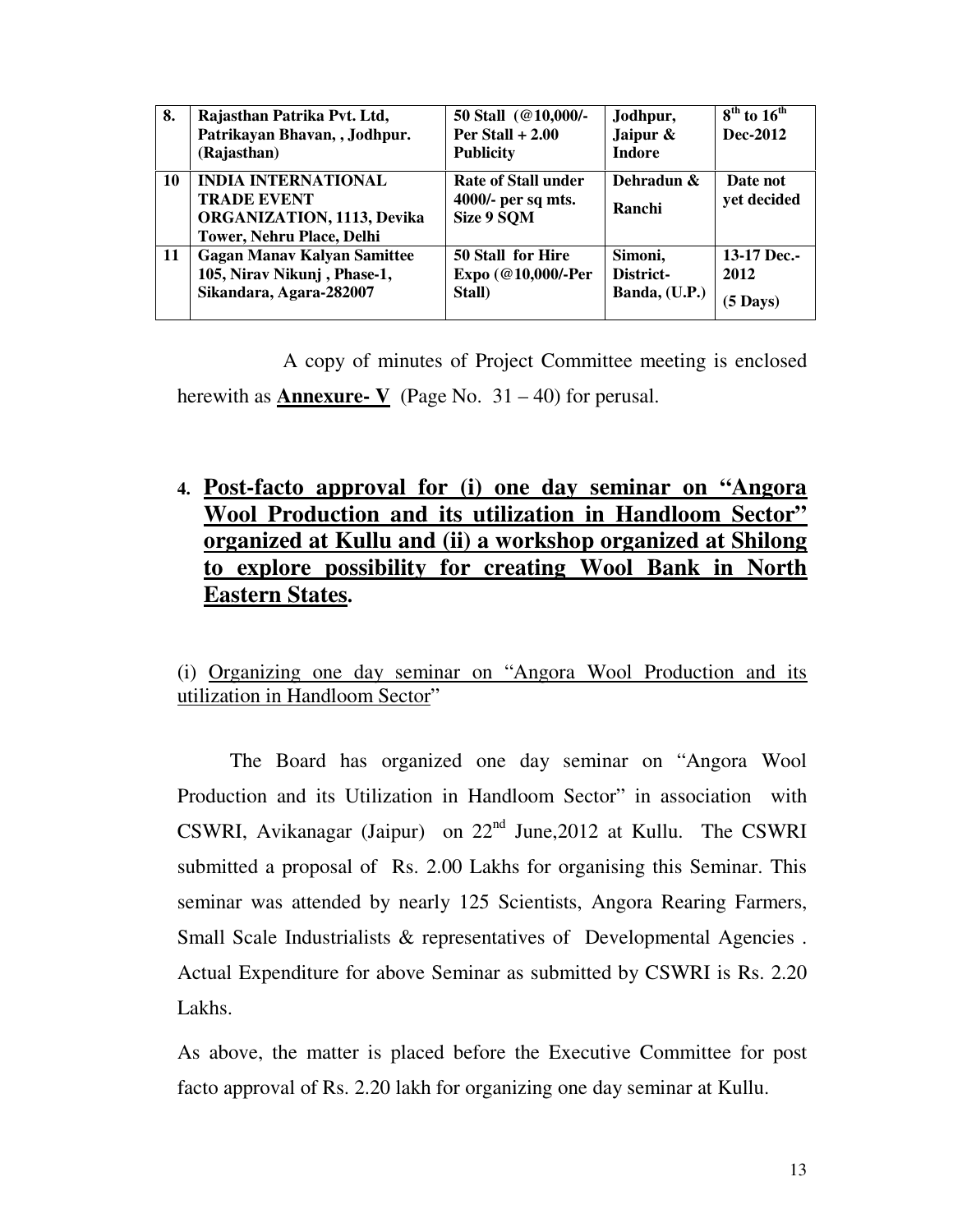#### (ii) Workshop organized at Shillong to explore possibility for creating Wool Bank in North Eastern States.

 The Board has received a proposal from Indian Chamber of Commerce, Calcutta for creation of Wool/Woollen Yarn Bank in North Eastern region during  $12<sup>th</sup>$  Five Year Plan and emphasized need to take initiative in procuring/ processing/ producing and marketing of woollen at appropriate government level in North Eastern region. The matter was discussed in last EC meeting and it was decided that discussion be held by CWDB with the Govt. Agencies working in these areas and submit the report to MOT.

 As per decision of last EC meeting, the Board organized a workshop at Shillong on 11-04-2012 with the help of Indian Chambers of Commerce, Guwahati to explore the possibility of setting up the Wool bank and also to explain different schemes which can be implemented in the NE region and invited all concerned Govt. Departments from North East States. This Workshop was attended by nearly 75 delegates from different Govt. Agencies, NGO, Private Entrepreneurs etc.

 During workshop, various schemes of CWDB were explained to the participants and were requested to send the project proposals under the concerned scheme of Board. It was also informed that CWDB is providing revolving fund for procurement of raw wool. Wool Bank can be started in the region if any Govt. Agency come forward to start the same. An expenditure of Rs. 1.07 lakh was made for organizing this Workshop.

As above, the matter is placed before the Executive Committee for post facto approval of Rs. 1.07 lakh for organizing the workshop at Shillong with the help of ICC (NE), Guwahati.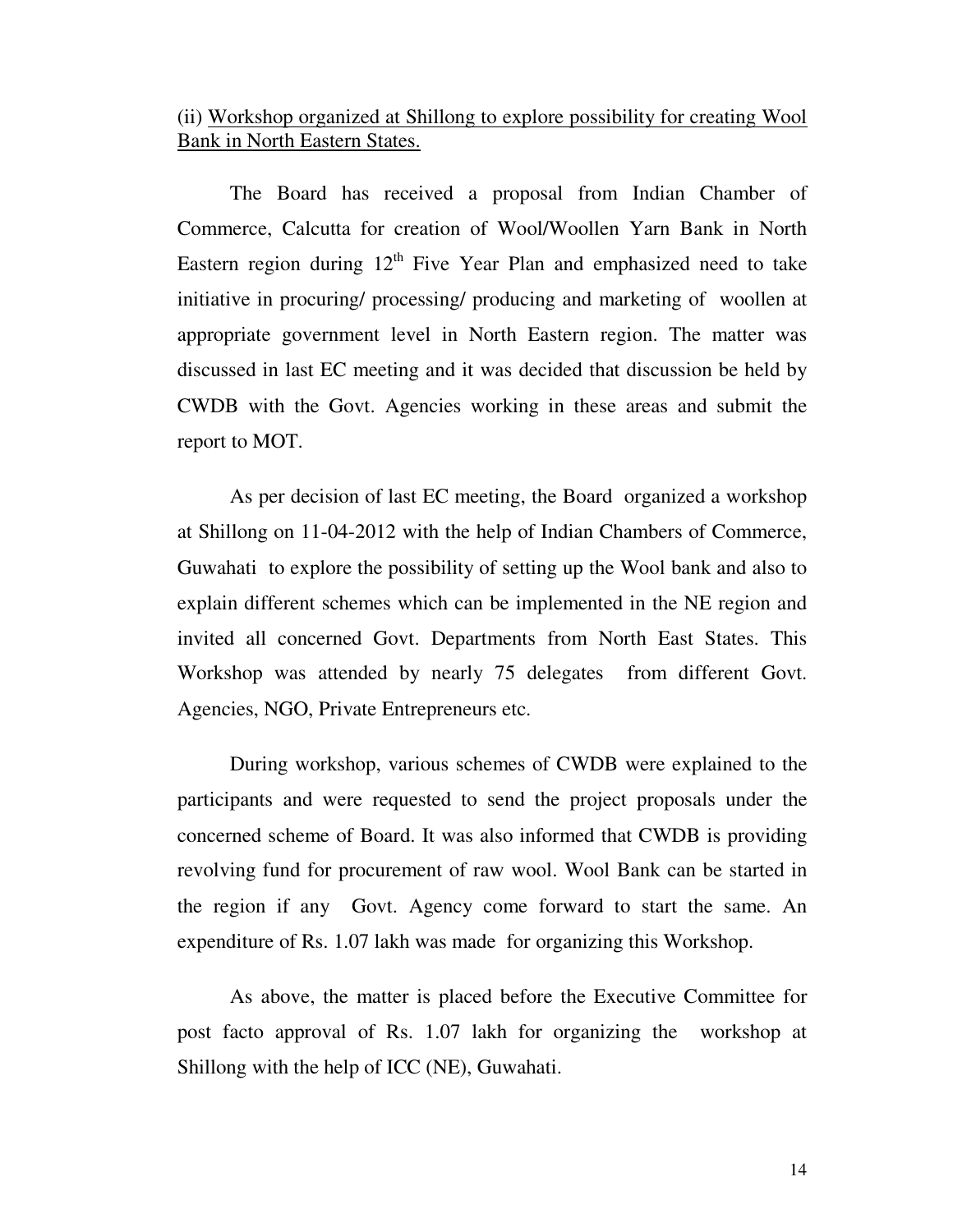# **5. Survey of Indian Woollen Industries in association with IICT, Bhadohi under HRD & Promotional Activity of CWDB during 2012-13.**

The Governing Body in its  $30<sup>th</sup>$  meeting in Jodhpur decided to get conducted Survey of Woollen Industry . The Board has taken up the matter with the Indian Institute of Carpet Technology (IICT), Bhadohi for collecting the data related to no. of existing units, employment generation, availability of infrastructure, production capacity etc. of Indian Woollen Industries.

 In this regard, the IICT submitted a project proposal along with Survey Questionnaires & details of points on which information is to be collected from Industries by engaging its B. Tech. students at all wool potential areas of country. ( Attached as **Annexure-VIII** – Page No. 57)

 Main expenditure in survey is on Survey Campaign, Coordination charges (it includes consumable items, expenditure incurred on project team including TA/DA/telephone/mobile/Internet/honorarium to the project team engaged for the purpose) and other miscellaneous expenses which will be nearly Rs. 35.00 lakhs. All these expenses will be paid on actual basis and may vary at later stage.

 As above, the matter is placed before the Executive Committee to got conducted survey of Indian Woollen Industry in association with IICT, Bhadohi on actual reimbursement of expenditure basis (approx. Rs. 35 lakh ) during FY 2012-13.

\*\*\*\*\*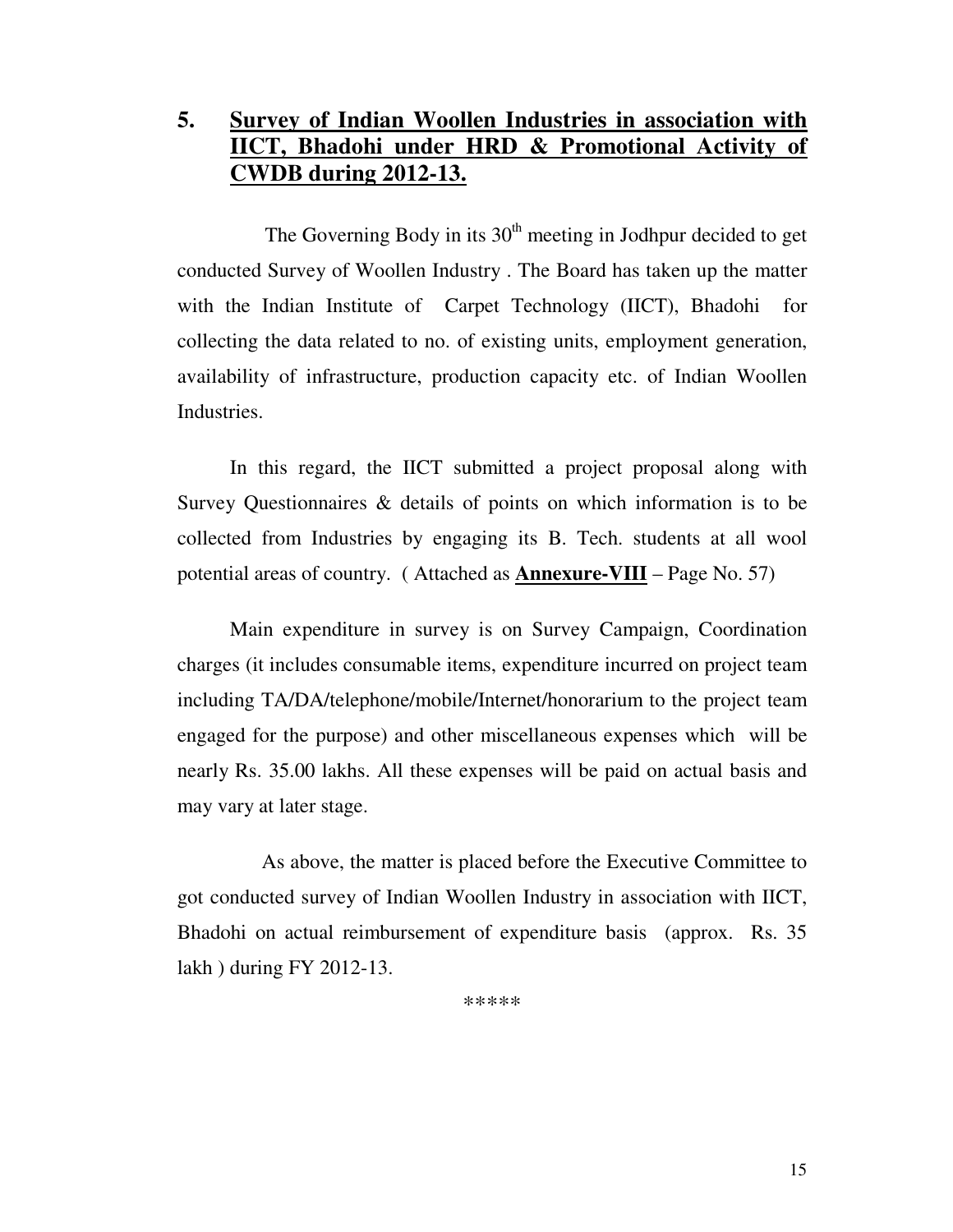#### **Annexure – I**

### **Minutes of the 39th Executive Committee Meeting of CWDB held on 07/02/2012 at Udyog Bhavan, New Delhi**

The 39<sup>th</sup> Meeting of the Executive Committee of the CWDB was held under the chairpersonship of Ms. Sunaina Tomar, Joint Secretary, MOT and Chairperson, CWDB at Udyog Bhawan, New Delhi on 7th February, 2012 at 11.30 AM.

Following members participated in the meeting:

- 1. Mrs. Santha Thampi, Dy. Secretary (IFW), MOT, New Delhi.
- 2. Shri M.K.Bardhan, Director, WRA, Thane.
- 3. Dr. Ajay Kumar, Scientist and representative of Director, CSWRI, Avikanagar.
- 4. Dr. J.R. Bairwa, Dy. Director (Extension) & representative of the Director, AHD, Govt. of Rajasthan, Jaipur.
- 5. Shri. A.K. Khullar, Joint Advisor and representative of Director ( VSI), Planning Commission
- 6. Shri K.K.Goyal, Executive Director, CWDB, Jodhpur.

Members absent:

- 1. Textile Commissioner, Mumbai
- 2. Secretary General/ IWMF/ Mumbai

In Attendance:

- 1. Shri K.K. Goswami, Director/ IICT/ Bhadohi
- 2. Shri Anurag Purohit, Technical Officer /CWDB, Jodhpur.
- 3. Shri A.M. Mir, Director, Pureweave Fashions Private Ltd. Srinagar.

 Shri K. K. Goyal, Executive Director, CWDB, Jodhpur welcomed the members and gave brief introduction and invited point-wise discussion on the agenda.

### 1. **Confirmation of the minutes of the 38th meeting of the Executive Committee held on 16.08.2011**

Since no comments were received, the minutes of  $38<sup>th</sup>$  meetings of the Executive Committee of the CWDB were confirmed.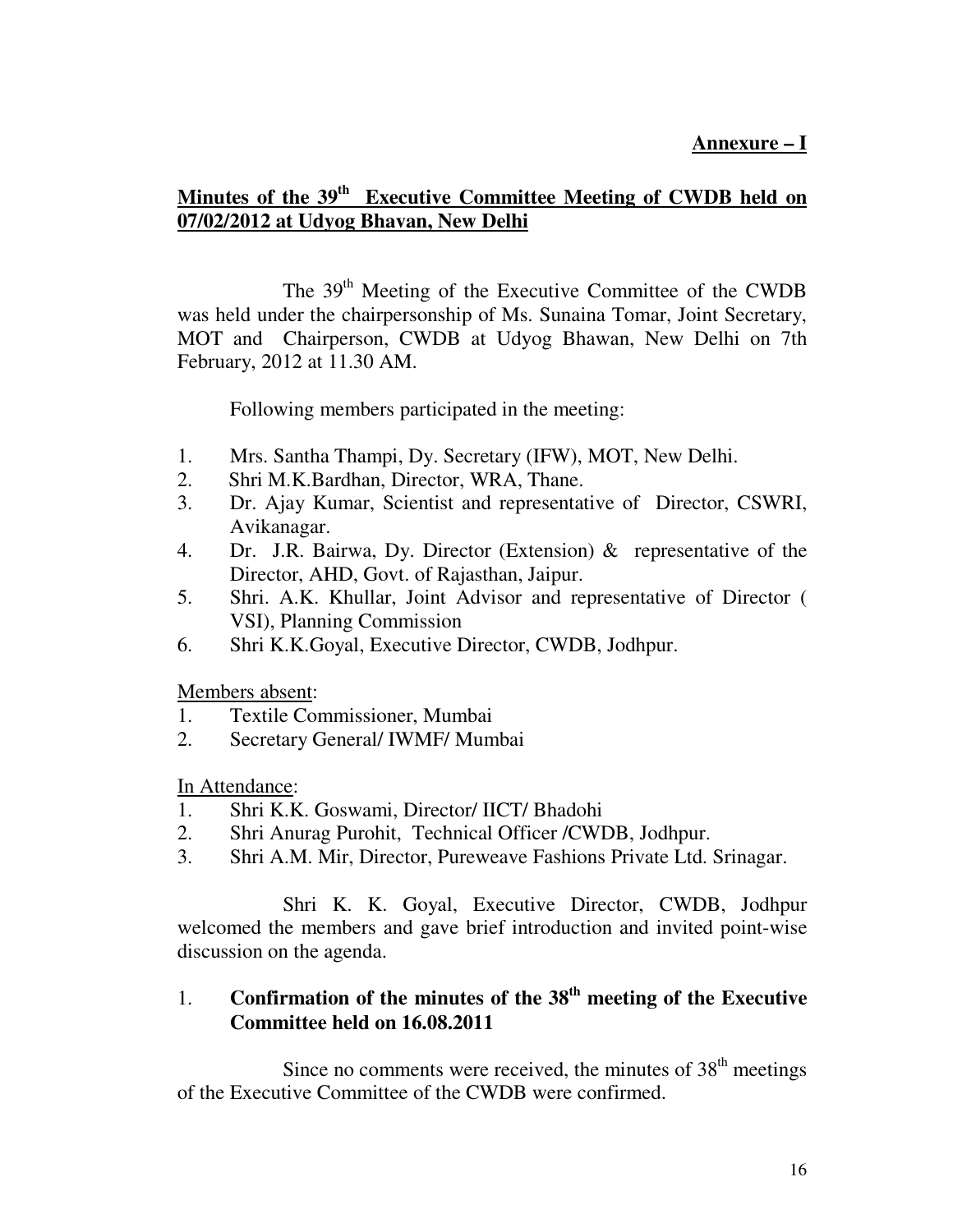### 2. A**ction taken report on the decisions of the 38th meetings of the Executive Committee of the Board.**

 ED/ CWDB placed statements showing Action Taken Report (ATR) on the decisions of last Executive Committee meetings. Chairperson directed ED/ CWDB that a progress report of the sanctioned and running CFC shall be placed in next Executive Committee meeting. ED/ CWDB stated that a consolidated progress report of all running CFC will be placed in next EC meeting.

After detailed discussion Executive Committee approved it.

#### 3. **Discussion of Board's progress so far under Annual Plan 2011-12.**

 **ED/ CWDB placed the progress report of CWDB under Plan and Non Plan head till January 2012 and also stated that** there is very little sheep population in North East Region and there is no wool processing activity, so there is very little scope for implementation of CWDB Schemes in the region **and thus Rs. 1 Crs. allocated by MOT for NE region will not be utilized fully.** He stated that in current FY three Woollen Expo have been sanctioned and organized in North Eastern region ( in Guwahati, Shillong and Dimapur ) in Association with Indian Chamber of Commerce and thus total fund utilization under the head will be approximately Rs. 42 lakhs only.

 ED/ CWDB also stated that CWDB will be able to utilize the total Plan fund ( Rs.  $67.16$  Crs) allocated to it for  $11<sup>th</sup>$  Plan under various schemes considering re-appropriation proposal sent by CWDB and already approved by the Secretary ( Textiles ).

 ED/ CWDB also stated that under Non-Plan head, this year only Rs. 1.27 Crs have been sanctioned though it was Rs. 1.8 Crs for year 2009-10 and Rs. 1.5 Crs for Year 2010-11 and so it is difficult to pay the salary for the CWDB staff for month of February, 2012. In addition to it approx. Rs. 23 lakhs were to be deposited to LIC as Gratuity Contribution for year 2011-12 for CWDB staff, which also could not be deposited due to in-sufficient fund. Chairperson stated that matter is being looked into the Ministry and will surely be sorted out soon.

#### **4. Approval for participation in TEX-TRENDS India, Dilli Hatt and two new proposals received from Director, Industries (Govt. of**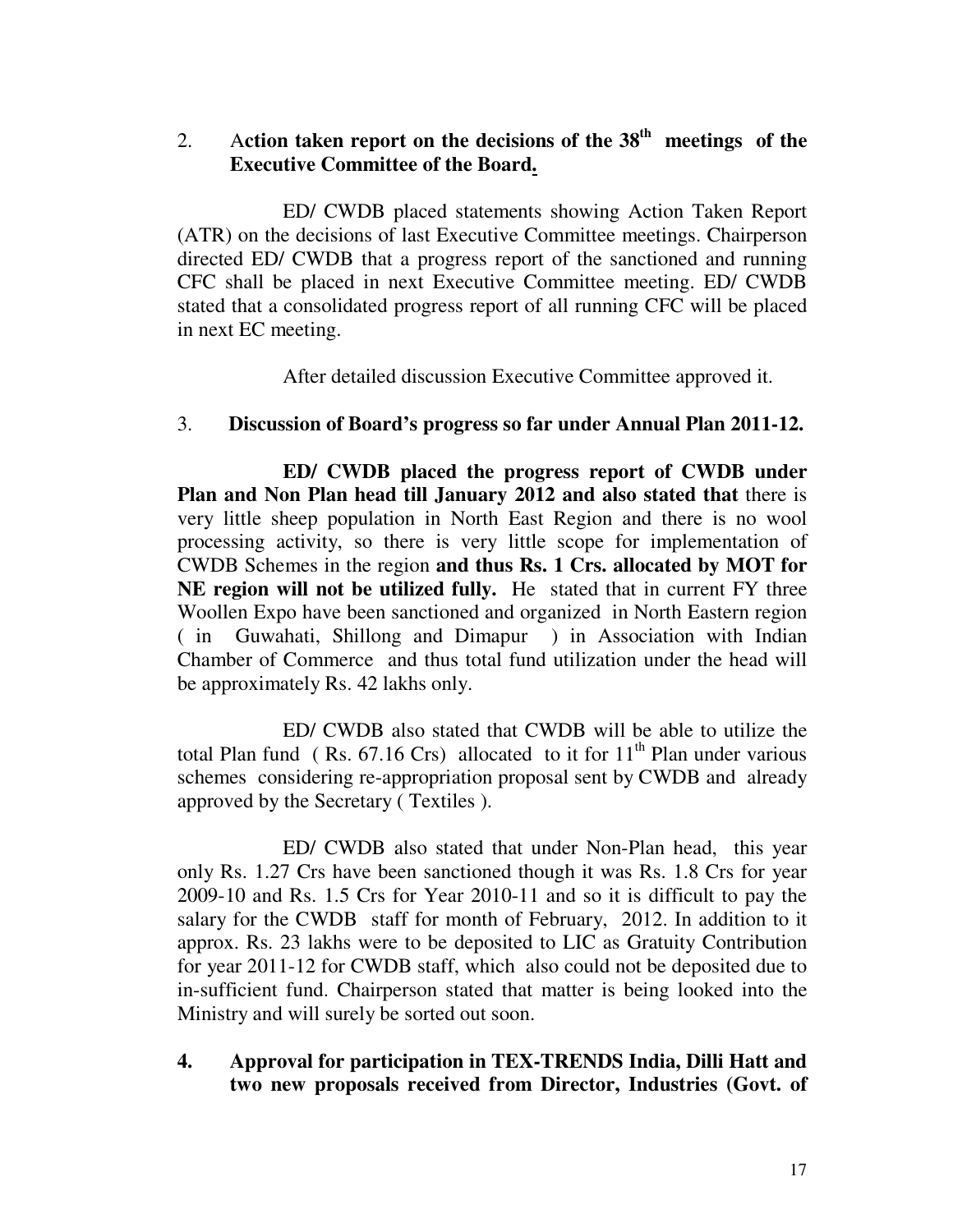#### **Jharkhand) & ICC, Guwahati for organizing Woollen Expos at Ranchi & Itanagar ( NE Region), respectively.**

Executive Committee approved the proposal for participation in Tex-Trends India and Dilli Hatt on post facto basis. Executive Committee also approved the proposal for participation in Industrial Trade Fair being held at Ranchi by Govt. of Jharkhand in Association with IITEO by hiring 20 Stalls at rate proposed ( Rs. 4000/- Sq Meter + Taxes if any ).

 ED/ CWDB stated that CWDB has received a proposal for Woollen Expo at Itanagar ( Arunachal Pradesh) and as fund allocated for NE region could not be utilized fully, project can be considered but Executive Committee not agreed to the proposal.

#### **5. To give permission for procurement of second hand Imported Machinaries to M/s Pureweave Fashions Pvt. Ltd. Srinagar Under Quality Processing of Wool Scheme for common Facility Centre sanctioned in previous EC meeting.**

 ED/ CWDB give the detail regarding the Quality Processing of Wool Scheme and the project sanctioned to M/s **Pureweave Fashions Pvt. Ltd. Srinagar.** After this Director, Pureweave Fashions Pvt. Ltd. Srinagar, Shri A. M. Mir explained in detail the proposal submitted by it for establishing Common Facility Centre for Scouring & Combing of Cashmere, Marino and local wool and necessity of imported processing machines for processing Short staple fiber. He also put up the difficulties regarding importing of the same and requested to procure the already imported machines after inspection of machines by a committee (regarding cost of machineries, residual life, working capacity) to be procured as open tendering will not serve the purpose as a specific machine is required.

 Executive Committee did not agree to the proposal to do away with open tendering and stated categorically that open tendering method shall be adopted to procure the required machines as being followed in Govt. of India. EC members also stated that specification of machines shall be clearly spelt out in the tender document so that only desired and proven machinery for processing short staple fiber is procured**.** 

**6. Permission to procure Rams by State Govt. agencies at market price and re-appropriation of funds from one component to other for utilization of funds within the over all fund sanctioned by CWDB under S.W.I.S. & R&D.**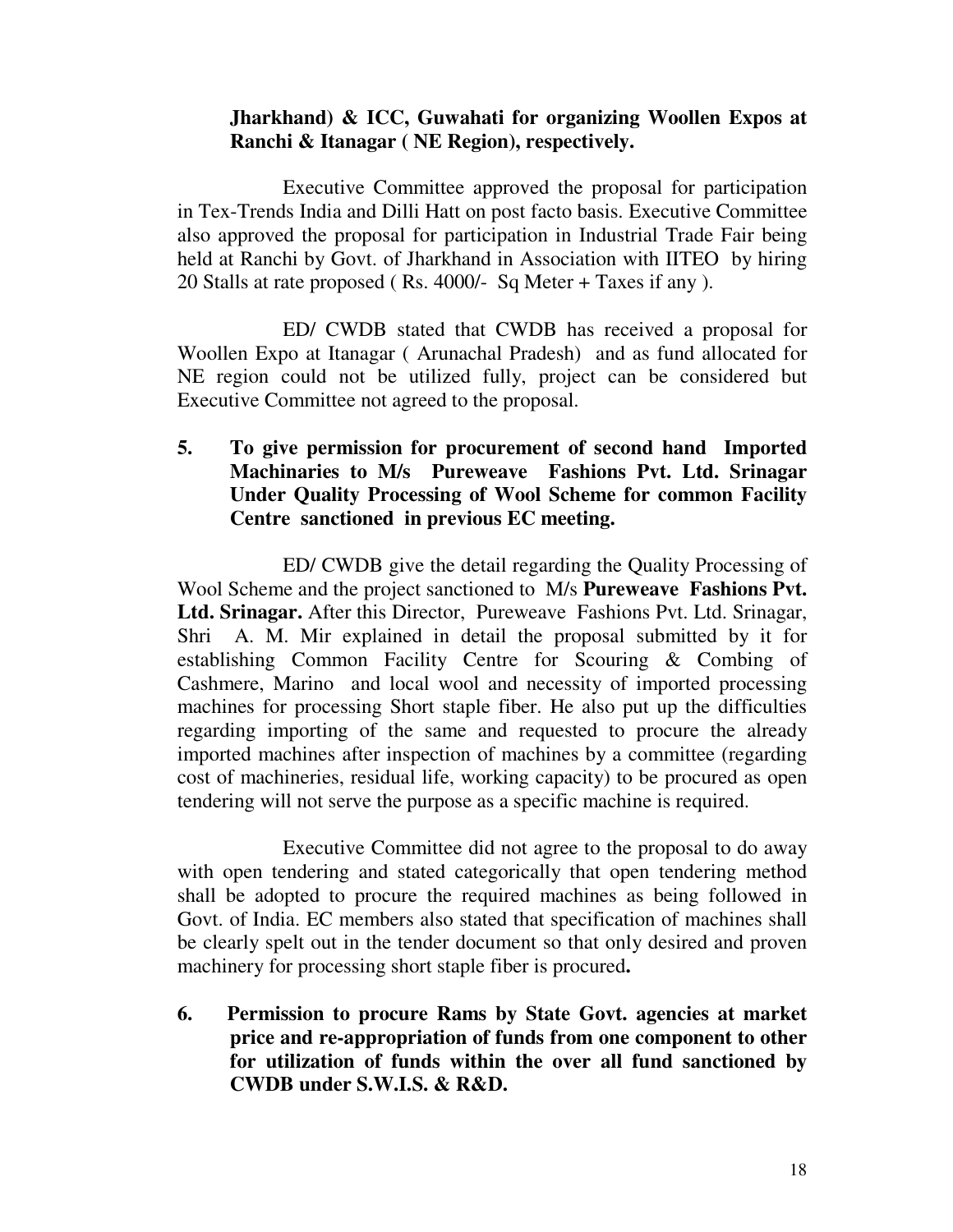ED/ CWDB stated that under Breed Improvement components of 'Sheep & Wool Improvement Scheme' (SWIS), there is a provision of upto Rs. 4,000/- (including cost of transportation, feed and insurance charges etc.) to distribute good quality breedable Rams for increasing quality and quantity of indigenous wool. During implementation of scheme in field, State Govt. agencies reported that best quality breedable Rams are not available within this financial limit. The Board has received letters from various Govt. Agencies from Karnataka, Jammu & Kashmir, Himachal Pradesh, Uttrakhand and Rajasthan to allow them to procure Ram at market price within the overall fund sanctioned so that sheep breeders can be benefitted and fund allocated for the same can be utilized.

 ED/ CWDB also stated that a SFC note was also proposed and sent to MOT for approval in Nov. 2010. He also stated that approx. 70% of total sanction amount is unutilized under the component due to good quality Ram not being available in the given financial limit.

 After detailed discussion, Chairperson directed that whole matter shall be referred to her on separate file along with the SFC Note already being sent to MOT.

#### **7. To consider the proposal of LAHDC, Leh for Rs. 5.0 Crore under Revolving Fund scheme for procurement of Pashmina wool.**

 After detailed discussion Chairperson directed ED/ CWDB that a detailed Note shall be prepared regarding utilization of already released fund for the purpose and be put up in the next Executive Committee meeting for consideration.

**8. Proposal for starting a Carpet Weaving Training Centre at Jaipur, a Shawl Weaving Training Centre at Mount Abu (Sirohi), Rajasthan and upgradation of Weaving & Designing Training Centre, Kullu.** 

 Executive Committee approved the upgradation of Weaving & Designing Training Centre, Kullu. For other proposals, Chairperson directed ED/ CWDB to put up the proposal after finalization of  $12<sup>th</sup>$  Plan Scheme.

#### **9. Participation by CWDB in Made in India shows organized by WOOLTEXPRO, Mumbai.**

**10. Preparatory work for development of Wool Research Association as Centre of Excellence for wool.**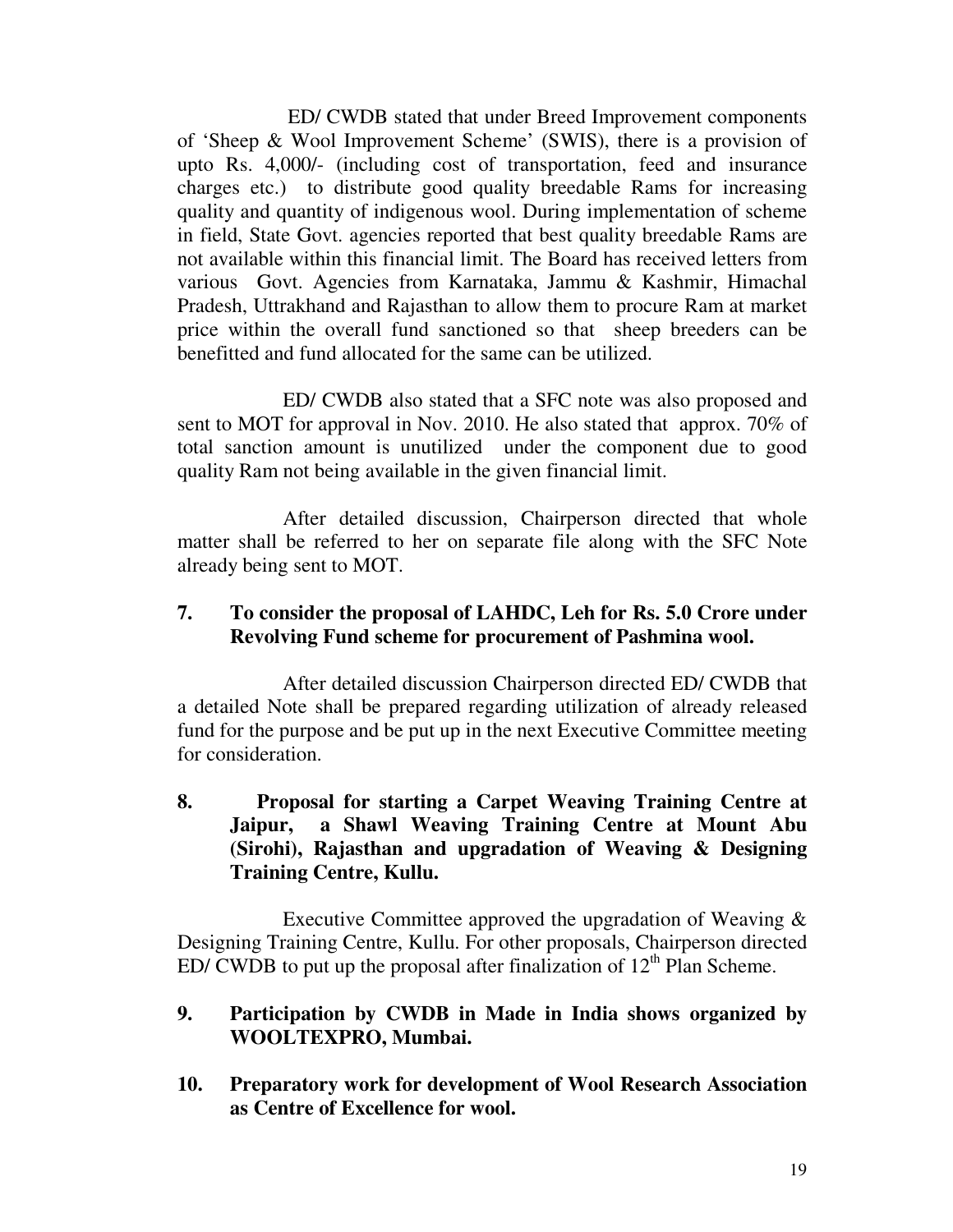The Chairperson directed ED/CWDB to put up these both proposals after finalization of  $12<sup>th</sup>$  Plan Schemes.

#### **11. Formation of a Committee for prepratrion of component, details with financial and physical norms, performa, guidelines etc. for the schemes proposed for 12th Five Year Plan of Board.**

 The Executive Committee constituted the Committee for preparation of component wise details with financial and physical norms, proforma, guidelines and other similar issues for proposed  $12<sup>th</sup>$  Plan schemes of Board comprises following members :

- Director, WRA.
- Director, IICT.
- Director, CSWRI.
- Shri R.K. Mamgaain, Under Secretary (IFW), MOT
- Executive Director, CWDB.

 It was also decided that the Committee would finalised the issues within 2 months."

#### 12. **To conduct survey of Woollen Industry under HRD & Promotional Activities.**

EC unanimously agreed to the proposal through open advertising but also stated that before this, ground work and terms of reference shall be completed so that all sectors of Woollen Industry are covered under survey.

#### **13. The proposal of WOOLTEXPRO for participating in I.W.T.O. Conference at New York under HRD Scheme of CWDB**.

 After detailed discussion EC unanimously approved the proposal for participation in IWTO Conference at New York with total expenditure limit of Rs. 5.0 Lakhs as prescribed under the scheme.

### 14. **To make provision for creation of Wool/Woollen Yarn Bank in North Eastern region ( including processing and training centre) and in J&K State.**

 Matter was discussed in detail and it was decided that discussion be held by ED/ CWDB with the Govt. Agencies working in these area and submit the report to MOT.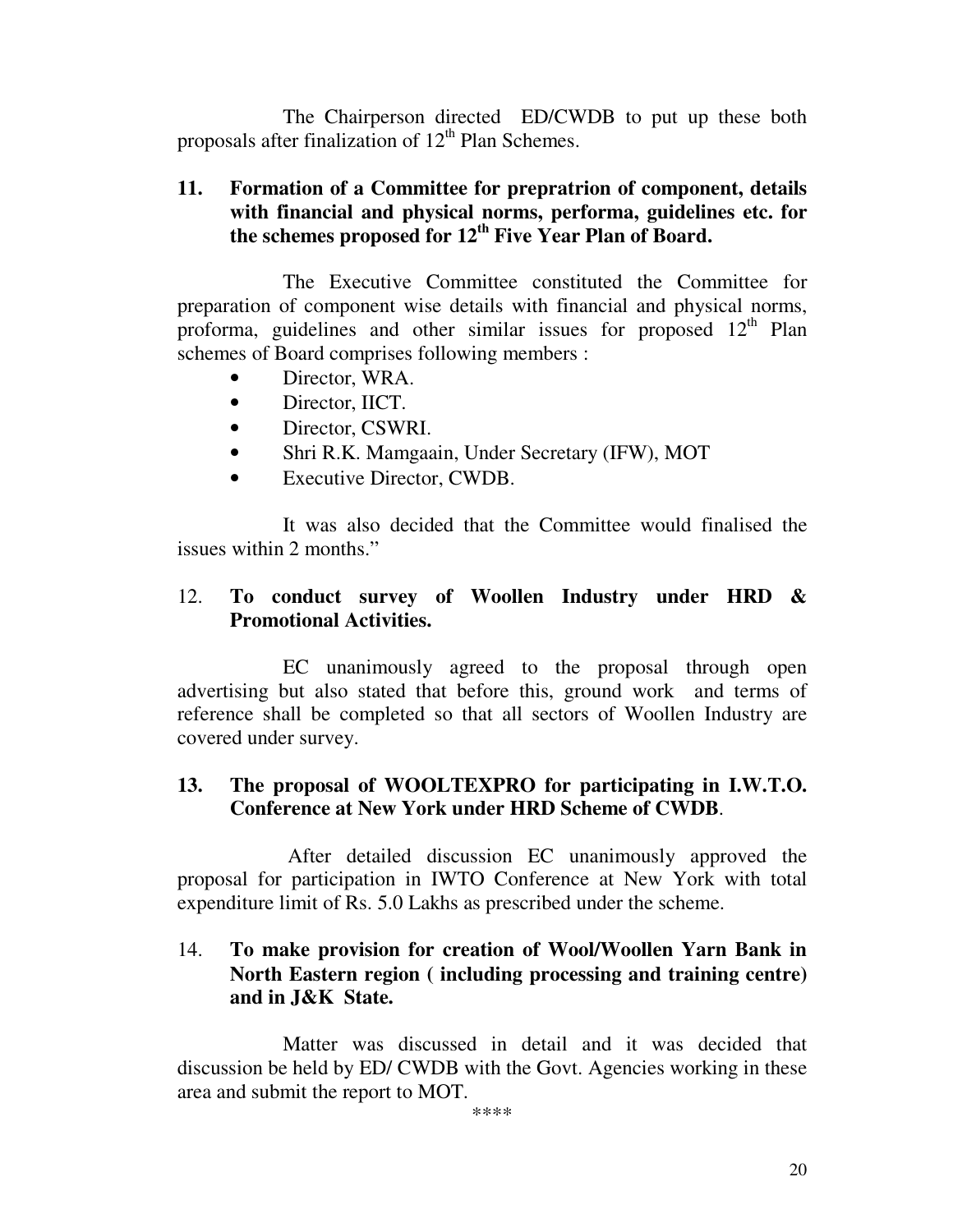#### **Annexure – II**

### **Note on Utilization of Revolving fund by LAHDC, Leh**

Board has released Rs.1.50 Cr. to LAHDC as revolving fund for the procurement of Pashmina in Leh region to ensure the remunerative price to Pashmina Wool growers. The details of fund released is as under-

| S.no | Year        | Amount(Rs.Cr.) |
|------|-------------|----------------|
|      | 2010-11     |                |
|      | $2011 - 12$ | 0.50           |

LAHDC has send the progress report and utilization for the fund released under revolving fund for the year 2011-12 for Rs.1.0 Cr. The amount distributed to the various service co-operative societies (Area wise) is given below.

| S.no | Area of     | Quantity | $Avg. Rate(Rs.\{kg\}   Amount(Rs.)$ |         |
|------|-------------|----------|-------------------------------------|---------|
|      | <b>SCS</b>  |          |                                     |         |
|      | Anlay       | 2017.85  | 1500                                | 3026775 |
| ∍    | <b>Nymo</b> | 333.04   | 1500                                | 500025  |
| 3    | Koyul       | 1229.95  | 1500                                | 1694925 |
|      | Kotzok      | 2109.00  | 1650                                | 3479850 |
|      | Durbuk      | 865.65   | 1500                                | 1298475 |

 **Total-Rs.1,00,00,050/-**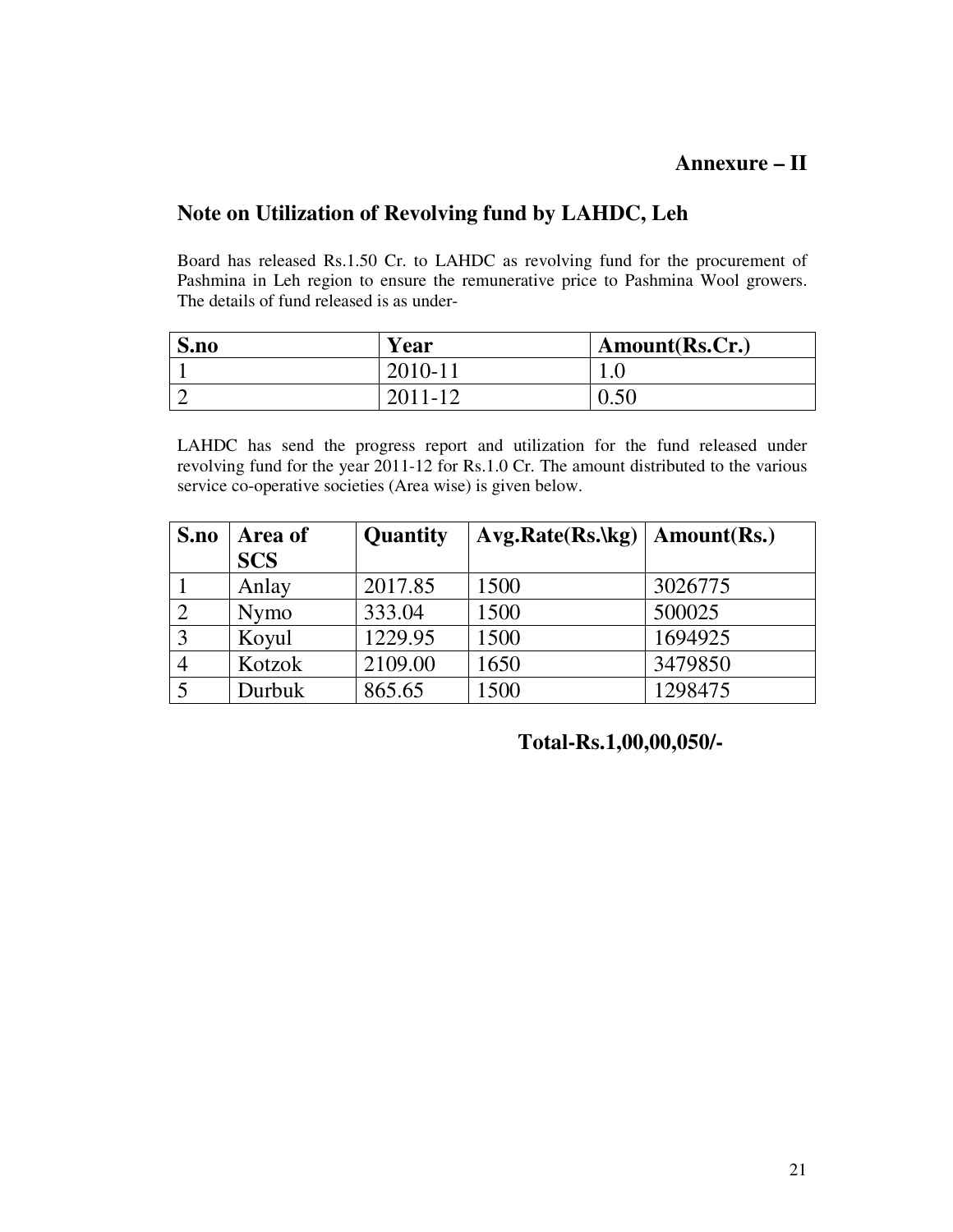# **Annexure-III**

# Proforma for inviting applications from NGOs and to decide grading criteria for their selections to implement projects under SWIS and AWIS programme during  $12<sup>th</sup>$  Five Year Plan

 The Committee finalized selection criteria of NGOs having good track record alongwith requisite experience in implementation of Animal Husbandry schemes and also having Proper Veterinary Set up to implement Sheep & Wool Improvement Scheme (SWIS) and Angora Wool Development Scheme (AWDS) in the field.

 The Committee also decided Minimum Eligibility Criteria of Implementing Agencies i.e. NGOs/Private Individual/Regd. Societies etc. for considering their project proposals received under SWIS and AWIS schemes. Copy of approved Minimum Eligibility Criteria of NGOs is attached as Annexure-A. Copies of (i) application proforma and (ii) Grading Criteria prepared by the Committee is enclosed as Annexure-B and Annexure-C, respectively.

After approval of  $12<sup>th</sup>$  Five Year Plan schemes, the Board will invite proposals from interested NGOs, registered Trusts etc. through wide open advertisement in leading news papers in major wool producing States to register them with CWDB and to implement Board's schemes as per prescribed physical and financial parameters of the schemes.

#### *Annexure-A*

#### Minimum Eligibility Criteria for considering project proposal received from NGOs/Regd. Society etc. ( for SWIS and AWIS)

1. The Non-Government Organization (NGO) should be registered under the Income Tax Act.

2. The NGO should be registered under any of the following Acts since last three years

- The Societies Registration Act of 1860 or
- Cooperative Societies Act, 1912 or
- Charitable and Religion Act 1920 or
- The Indian Trust Act, 1982 or
- Indian Companies Act, 1950 (Section 25)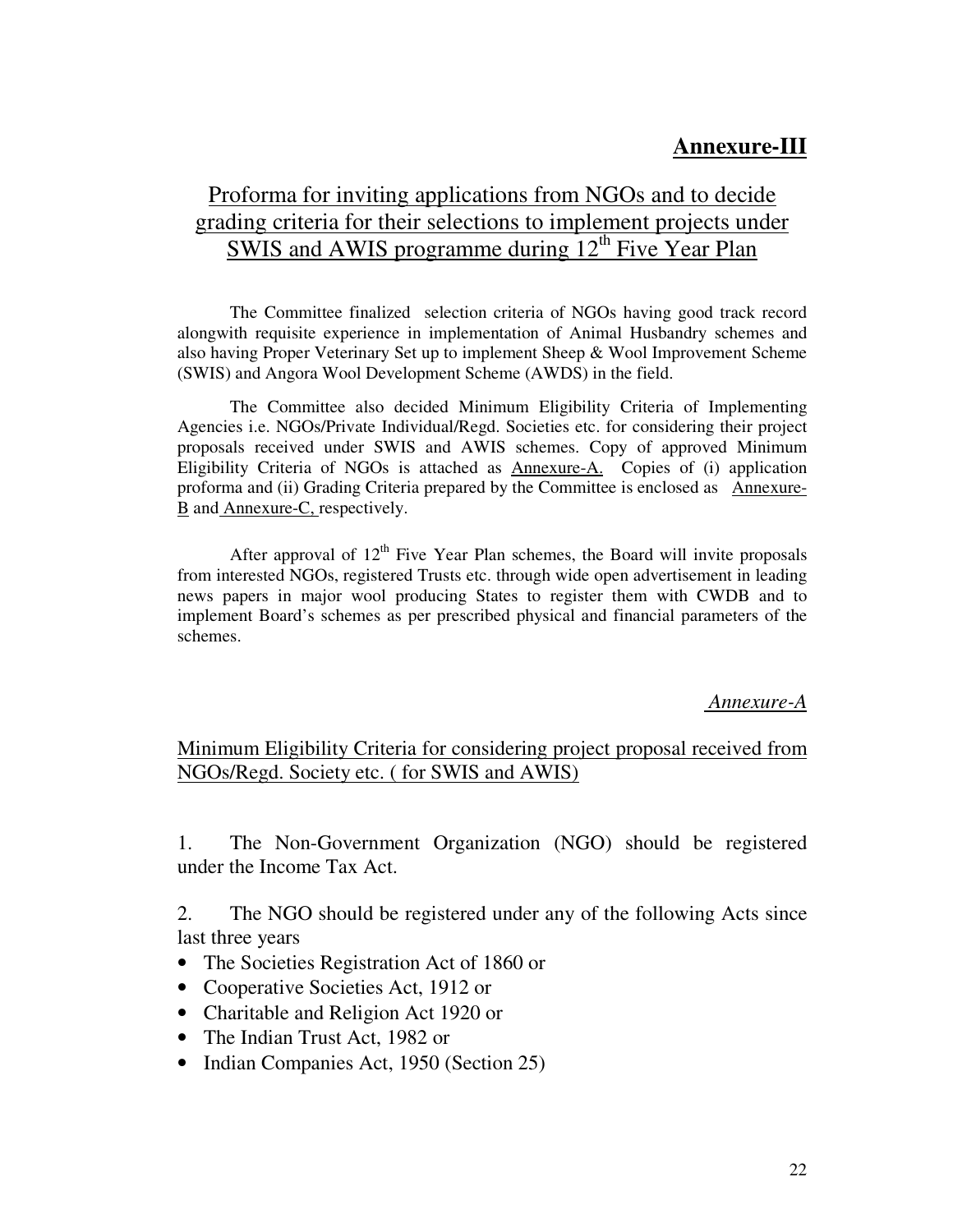3. The NGO should have a Governing Body by whatever name called and constitution/ bye laws governing the members.

4. The NGO's Board members should not have any history of criminal offence against them. (An undertaking shall be submitted in this regards)

5. The NGO or any of its Board members should not be affiliated to any political or religious group. (An undertaking shall be submitted in this regards)

6. The NGO should not be blacklisted by CAPART/ Central Social Welfare Board (CSWB)/ Central/State Government Departments or by any of the Govt. agency. (An undertaking shall be submitted in this regards )

7. The NGO should have :

( i. ) at least three years of experience in implementation of Animal husbandry/Sheep husbandry scheme launched by Govt. Deptt. for registration under Sheep and Wool Improvement Scheme.

(ii) At least two years experience in implementation of any of the Govt. scheme in hilly area of the country for registration under Angora Wool Improvement Scheme.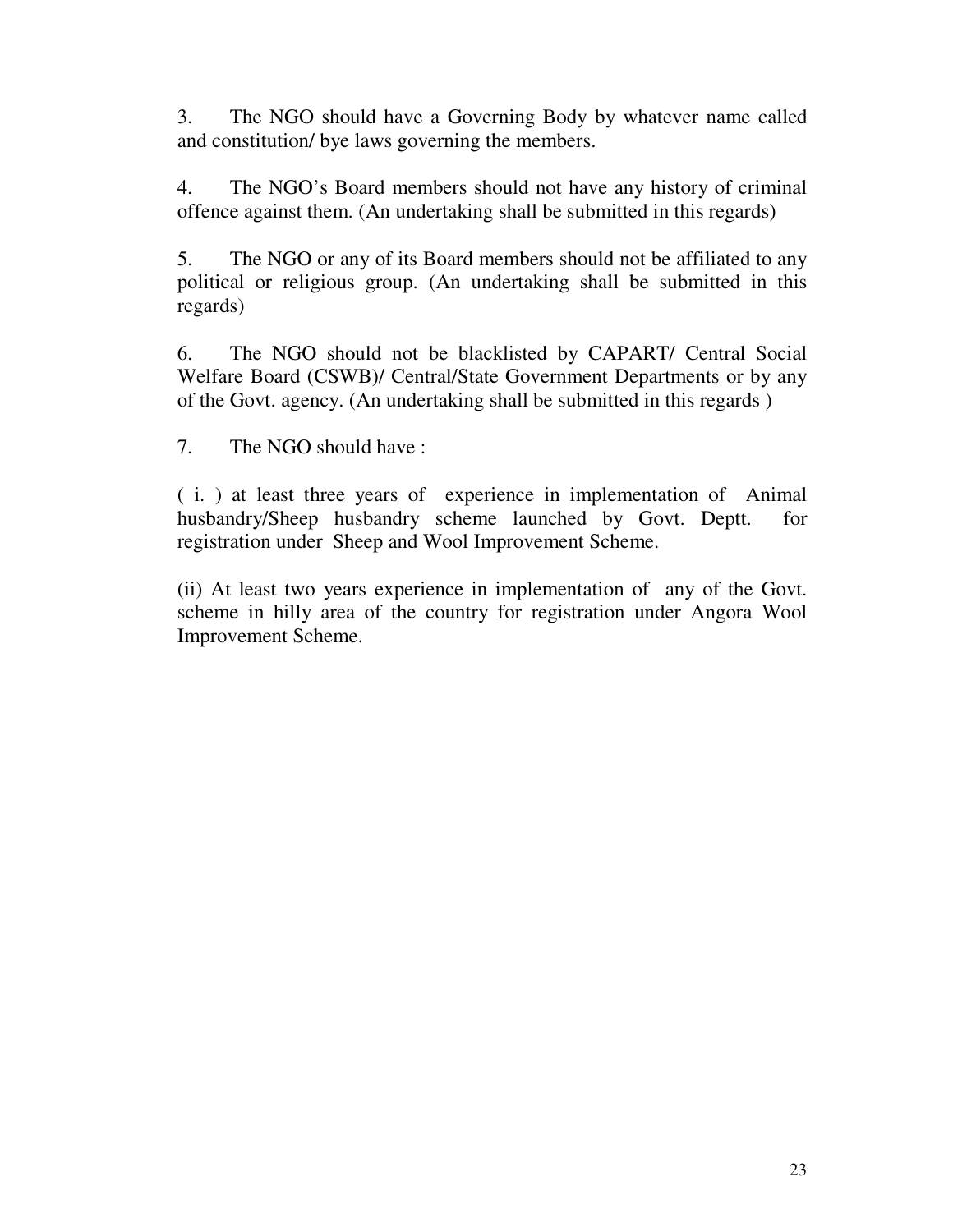# *Annexure-B*

| $\mathbf{1}$   |                                            |            |             |             |
|----------------|--------------------------------------------|------------|-------------|-------------|
|                | Name of the Organization                   |            |             |             |
| $\overline{2}$ | Address of registered office               |            |             |             |
| 3              | Contact details                            |            |             |             |
|                | - Telephone                                |            |             |             |
|                | - Fax                                      |            |             |             |
|                | - E Mail                                   |            |             |             |
| $\overline{4}$ | Contact person:                            |            |             |             |
|                | - Name                                     |            |             |             |
|                | - Designation                              |            |             |             |
|                | - Email                                    |            |             |             |
| 5              | Brief organization profile and             |            |             |             |
|                | vision/Mission/objective                   |            |             |             |
| 6              | Registration details<br>(number,           |            |             |             |
|                | date, Nature of Organ. Society/            |            |             |             |
|                | Trust/Comp. etc.                           |            |             |             |
|                | Enclose attested copies)                   |            |             |             |
| $\tau$         | Income tax registration and PAN            |            |             |             |
|                | no. details.                               |            |             |             |
|                | Enclose attested copies.                   |            |             |             |
| 8              | Number of years of experience in           |            |             |             |
|                | Animal Husbandry projects<br>the           |            |             |             |
|                | implementation. Submit copies of           |            |             |             |
|                | documents.                                 |            |             |             |
| 9              | Has the NGO been blacklisted by            |            |             |             |
|                | <b>CAPART</b><br>other<br><b>or</b><br>any |            |             |             |
|                | organization in the past? If yes,          |            |             |             |
|                | details. (If<br>provide<br>no,<br>an       |            |             |             |
|                | undertaking shall be submitted)            |            |             |             |
| 10             | Is the NGO or any of its Directors         |            |             |             |
|                | a member/ affiliate/ supporter of          |            |             |             |
|                | political or religious<br>any              |            |             |             |
|                | organization/group? If yes,                |            |             |             |
|                | provide details. (If no,<br>an             |            |             |             |
|                | undertaking shall be provided)             |            |             |             |
| 11             | Financial details as follows of last       | $1st$ year | $2nd$ year  | $3rd$ year  |
|                | 3 years. Enclosed Annual Reports           | $(2009 -$  | $(2010-11)$ | $(2011-12)$ |
|                | of last 3 years.                           | 10)        |             |             |
|                | Total Turnover (as per Audited             |            |             |             |
|                | Accounts) (Rs. in lakhs)                   |            |             |             |

#### **Performa for inviting application from NGOs under different schemes of Board.**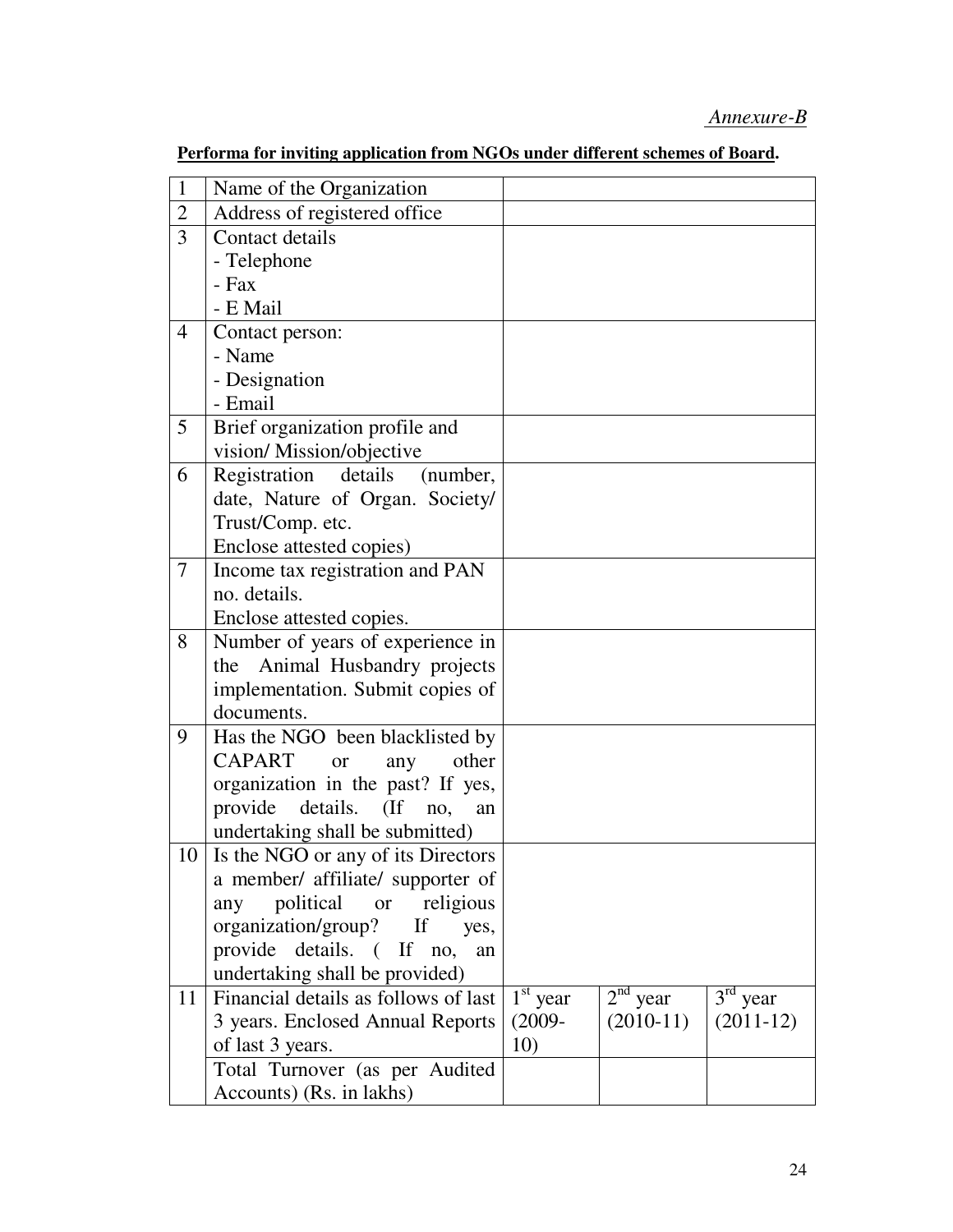| 12              | Number of Administrative staff        |  |
|-----------------|---------------------------------------|--|
|                 | employed with date of                 |  |
|                 | appointment and qualifications:       |  |
|                 | - Full time                           |  |
|                 | - Part time                           |  |
|                 | - Voluntary                           |  |
| 13              | Number of technical experts           |  |
|                 | employed with date of                 |  |
|                 | appointment and qualifications:       |  |
|                 | - Full time                           |  |
|                 | - Part time                           |  |
|                 | - Voluntary                           |  |
| 14 <sup>1</sup> | Qualifications and number<br>of       |  |
|                 | years of experience of key            |  |
|                 | employees. (detail shall<br>be        |  |
|                 | provided<br>with<br>name,             |  |
|                 | qualification, Designation in the     |  |
|                 | NGO, since working with NGO,          |  |
|                 | Monthly Salary etc.)                  |  |
|                 | 15 Whether any member of the          |  |
|                 | board has been convicted under a      |  |
|                 | criminal<br>offence? If yes,          |  |
|                 | provide details. (If no, an           |  |
|                 | undertaking shall be provided)        |  |
|                 | 16 List of major projects carried out |  |
|                 | and completed satisfactorily by       |  |
|                 | the NGO in last 3 and more years      |  |
|                 | with Govt. Organizations. Bank        |  |
|                 | Statements. (A certificate<br>of      |  |
|                 | successful completion issued by       |  |
|                 | Govt. Organizations<br>shall<br>be    |  |
|                 | submitted)                            |  |
| 17              | Detail of FCR Registration No. if     |  |
|                 | foreign Fund are received by          |  |
|                 | NGO.                                  |  |

Note : In addition to above, NGO have to provide information for all the Parameters mentioned in the Grading Cards separately. Date :

Signature of the authorized \_\_\_\_\_\_\_\_\_\_\_

person/applicant of NGO Name \_\_\_\_\_\_\_\_\_\_\_\_\_\_\_\_ Address \_\_\_\_\_\_\_\_\_\_\_\_\_\_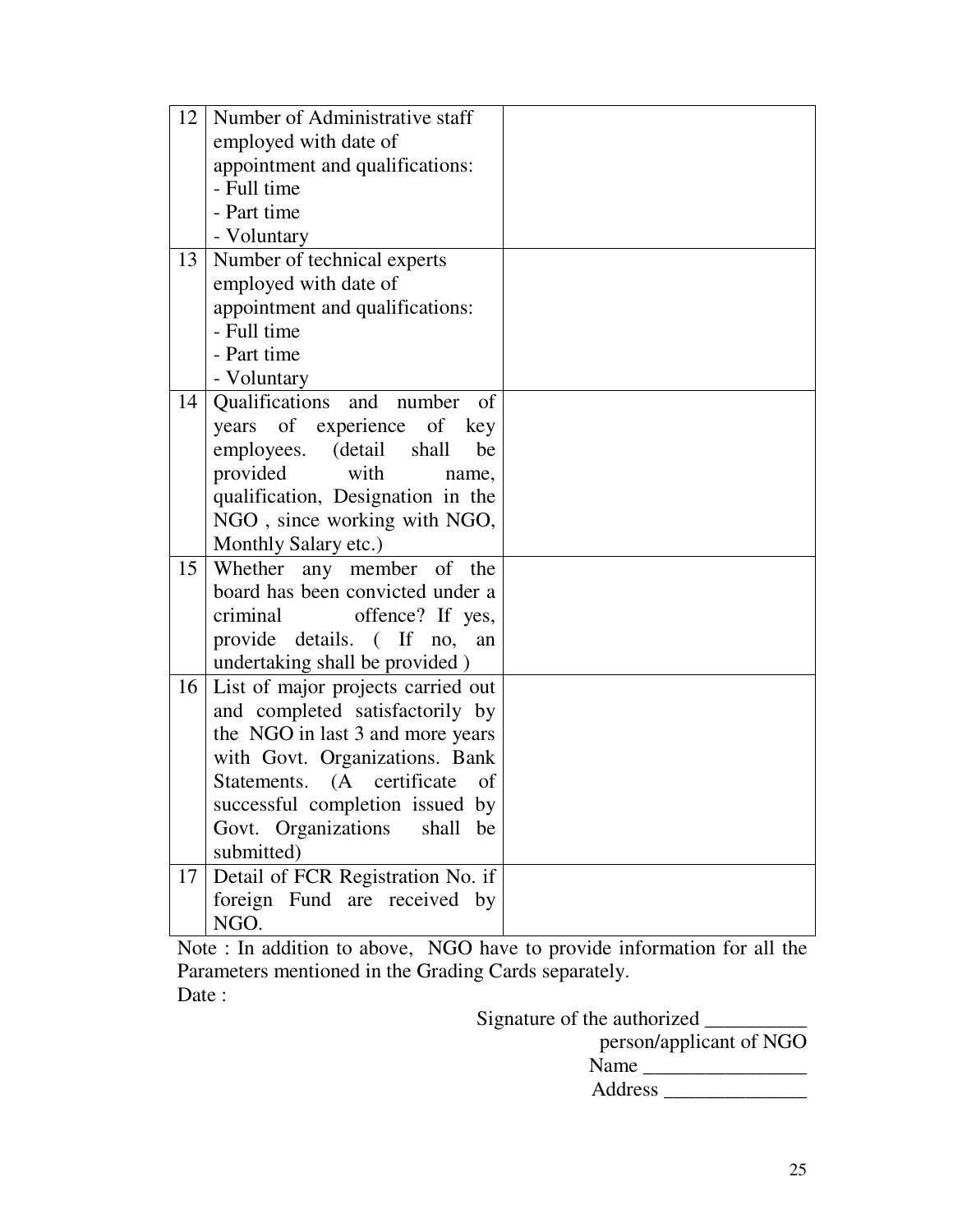#### *Annexure – C (i)*

#### SCORE CARD

#### A. GRADING CRITERIA FOR NGO SELECTION UNDER SHEEP & WOOL IMPROVEMENT SCHEME (SWIS)

| S.               |                                                                                                                                                          | Maximu  |                                                                                                                                                                  | Score    |
|------------------|----------------------------------------------------------------------------------------------------------------------------------------------------------|---------|------------------------------------------------------------------------------------------------------------------------------------------------------------------|----------|
| No.              | Scoring Head                                                                                                                                             | m Score | Criteria/Scale                                                                                                                                                   | Obtained |
| $\mathbf{1}$     | Project Completed with<br>Govt.<br>Organisation related to Animal<br>husbandry satisfactorily with total<br>financial provision of Rs. 20 Lakhs<br>each. | 50      | 3 project and above $-50$<br>2 projects<br>$-40$<br>1 projects<br>$-20$                                                                                          |          |
| 2.               | since<br>inception<br>No.<br>of years<br>(Completed years)<br>per<br>the<br>as<br>registration date)                                                     | 10      | $-10$<br>$\bullet$ > 10 years<br>• 5 to 10 years<br>$-5$<br>$\bullet$ 3 year<br>$-3$                                                                             |          |
| 3.               | Financial turn over                                                                                                                                      |         |                                                                                                                                                                  |          |
|                  | Total turnover of the agency during<br>past 3 years (As per audited<br>accounts of NGO)                                                                  | 10      | • Rs. 300 Lakhs and above<br>$-10$<br>$\bullet$ Rs. 200 to 299 Lakhs<br>$-7$<br>• Rs. 50 to 199 Lakhs<br>$-5$                                                    |          |
| $\overline{4}$ . | Details of Staff/Employees                                                                                                                               |         |                                                                                                                                                                  |          |
| А.               | <b>Administrative Staff</b>                                                                                                                              |         |                                                                                                                                                                  |          |
| A1.              | No. of years experience                                                                                                                                  | 5       | • 3 members and above $\geq$ 2 years -5<br>• 2 members $\geq$ 2 years<br>$-3$<br>• 1 members $\geq$ 2 years<br>$-2$                                              |          |
| A2.              | Qualifications                                                                                                                                           | 5       | $-5$<br>• 5 members & above Graduates<br>• 3 to 4 members are Graduates<br>$-4$<br>• 2 to 3 members are Graduates<br>$-3$<br>• One Graduate/non graduate<br>$-1$ |          |
| B <sub>1</sub>   | Technical Staff/veterinary side                                                                                                                          |         |                                                                                                                                                                  |          |
| B1.              | No. of years with the organization                                                                                                                       | 10      | • More than 3 members ≥2 years<br>$-10$<br>• 2 members $\geq$ years<br>$-5$<br>• 1 member $\geq$ 2 years<br>$-2$                                                 |          |
| B <sub>2</sub> . | Qualification                                                                                                                                            | 10      | • More than 3 graduates/post<br>$graduates - 10$<br>• Less than 3 graduates/post graduates<br>$-5$                                                               |          |
|                  | Total: $\rightarrow$                                                                                                                                     | 100     |                                                                                                                                                                  |          |

 $\frac{1}{\text{Note : For NGO whose total score is less than 80 will not be considered.}}$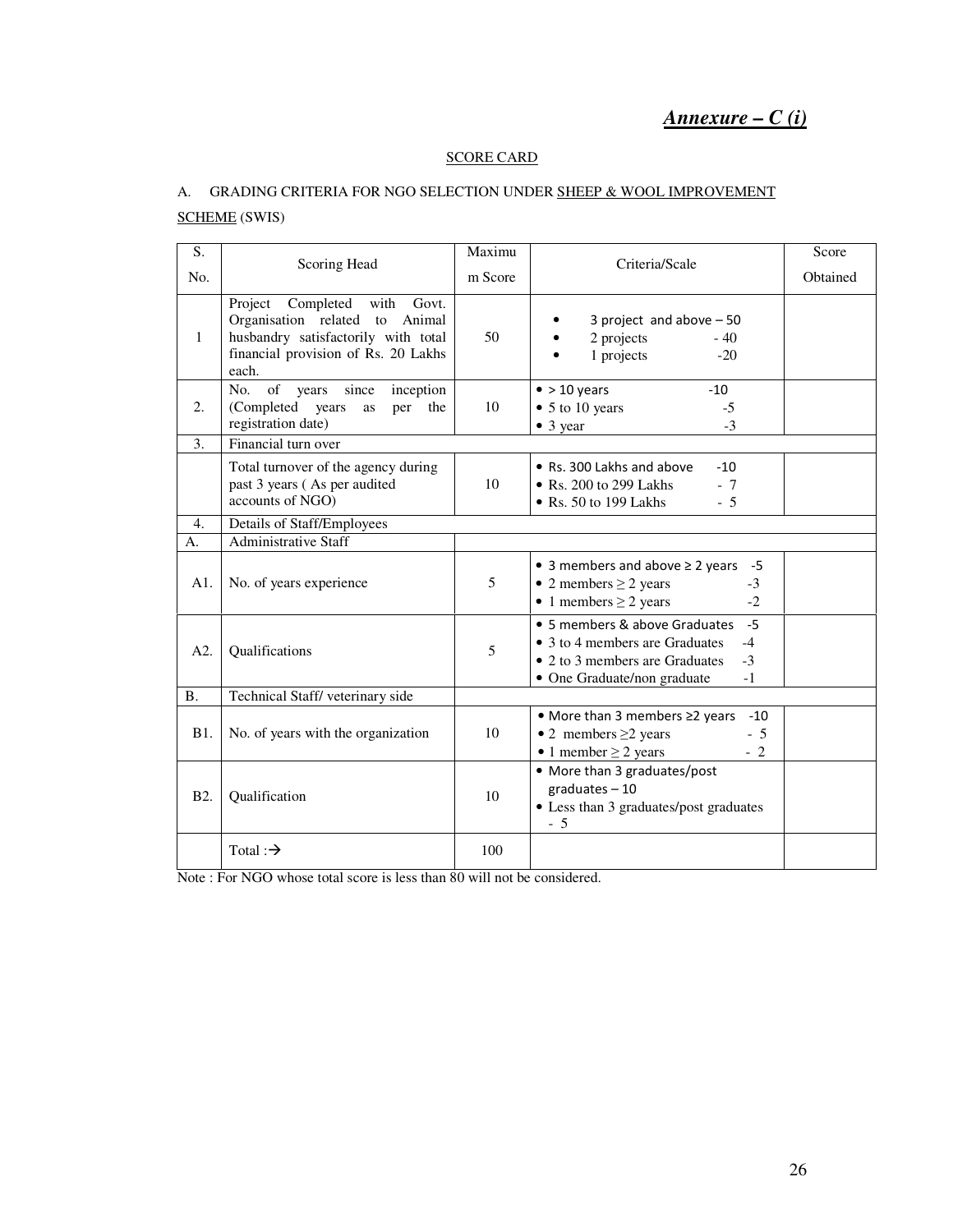## *Annexure – C (ii)*

#### SCORE CARD

#### B. GRADING CRITERIA FOR NGO SELECTION UNDER ANGORA WOOL IMPROVEMENT SCHEME (AWIS)

| S.<br>No.    | Scoring Head                                                                                | Maximu<br>m Score | Criteria/Scale                                                                                                          | Score<br>Obtained |
|--------------|---------------------------------------------------------------------------------------------|-------------------|-------------------------------------------------------------------------------------------------------------------------|-------------------|
| $\mathbf{1}$ | Project<br>Completed with Govt.<br>Organisation in Hilly area of<br>Country satisfactorily. | 50                | 2 projects and above - 50<br>1 projects -30                                                                             |                   |
| 2.           | No. of years since inception<br>(Completed years as<br>per the<br>registration date)        | 15                | $-15$<br>$\bullet$ > 5 years<br>$\bullet$ 3 to 5 years<br>$-10$<br>$\bullet$ 1 to 3 years<br>$-5$                       |                   |
| 3.           | Financial turn over                                                                         |                   |                                                                                                                         |                   |
|              | Total turnover of the agency during<br>past 3 years (As per audited<br>accounts of the NGO) | 15                | $\bullet$ Rs. 25 Lakhs and above<br>$-15$<br>$-10$<br>$\bullet$ Rs. 10 to 24 Lakhs<br>• Rs. 5 to 9 Lakhs<br>$-5$        |                   |
| 4.           | Details of Staff/Employees                                                                  |                   |                                                                                                                         |                   |
| A.           | Administrative & Technical Staff                                                            |                   |                                                                                                                         |                   |
| A1.          | No. of years experience                                                                     | 10                | • 3 members and above $\geq 2$ years<br>-10<br>• 2 members $\geq$ 2 years<br>$-5$<br>$-3$<br>• 1 members $\geq$ 2 years |                   |
| A2.          | Qualifications                                                                              | 10                | • 3 members & above Graduates -10<br>• 2 members Graduates<br>$-5$<br>$-3$<br>• 1 member graduate                       |                   |
|              | Total: $\rightarrow$                                                                        | 100               |                                                                                                                         |                   |

Note : NGO completed any project related to Animal Husbandry/ Sheep Husbandry/ Angora Development in hilly area of the country will get overriding priority.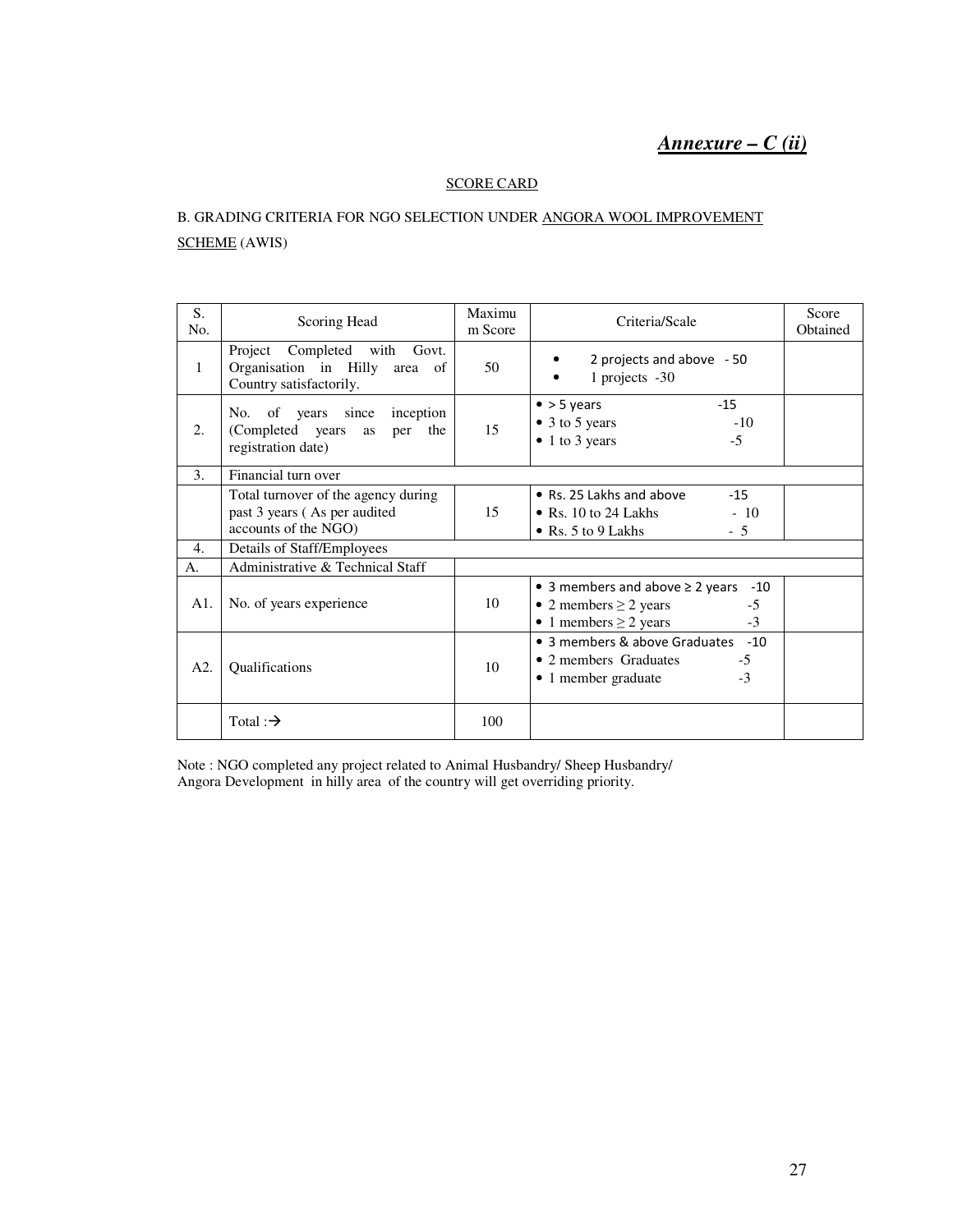## **Annexure- IV**

| Progress Report of CFC under Quality Processing of Wool Scheme Sanction during 11 <sup>th</sup> |  |  |  |
|-------------------------------------------------------------------------------------------------|--|--|--|
| Plan                                                                                            |  |  |  |

 **(Rs.in Lakhs)** 

| <b>SN</b>        | Name of I.A                | Name of                    | Sancti | Project                   | Grant    | <b>Yearly progress</b> |                     | <b>Remark</b> |
|------------------|----------------------------|----------------------------|--------|---------------------------|----------|------------------------|---------------------|---------------|
|                  |                            | <b>Scheme</b>              | on     | Area                      | released |                        | <b>Reports Year</b> |               |
|                  |                            |                            | year   |                           |          | 2011-12                |                     |               |
|                  |                            |                            |        |                           |          | Produc                 | <b>Revenue</b>      |               |
|                  |                            |                            |        |                           |          | tion                   | (in                 |               |
|                  |                            |                            |        |                           |          | (Kg)                   | lakhs)              |               |
| 1.               | <b>Mahadev</b>             | <b>CFC</b> for             | 2007-  | <b>Sunderna</b>           | 50.00    | 8218                   | 4.95 Job            | <b>CFC</b>    |
|                  | Woollen                    | wool                       | 08     | gar Distt-                |          | <b>Kg Job</b>          | Work                | setup and     |
|                  | Mills, V.P.O               | combing $\&$               |        | <b>Mandi</b>              |          | Work                   | 110.20              | functional    |
|                  | Mahadev,                   | spinning                   |        |                           |          | 17154                  | Own                 |               |
|                  | <b>Tehsil Sunder</b>       | unit for                   |        |                           |          | Kg                     |                     |               |
|                  | Nagar, Distt.-             | processing                 |        |                           |          | Own                    |                     |               |
|                  | Mandi (H.P)                | of scoured                 |        |                           |          |                        |                     |               |
|                  |                            | wool into                  |        |                           |          |                        |                     |               |
|                  |                            | wool tops                  |        |                           |          |                        |                     |               |
|                  |                            | and                        |        |                           |          |                        |                     |               |
|                  |                            | spinning of<br>yarn        |        |                           |          |                        |                     |               |
| 2.               | <b>H.P Wool</b>            | <b>CFC</b> for             | 2007-  | <b>Banuri</b>             | 50.00    | 58603                  | 3.10                | <b>CFC</b>    |
|                  | <b>Fed Shimla</b>          | <b>Carbonizin</b>          | 08     | <b>Distt</b>              |          | Kg                     |                     | setup and     |
|                  |                            | g                          |        | Kangra                    |          | (Own)                  |                     | functional    |
|                  |                            |                            |        |                           |          |                        |                     |               |
|                  |                            |                            |        |                           |          | 10216                  |                     |               |
|                  |                            |                            |        |                           |          | <b>Kg Job</b>          |                     |               |
|                  |                            |                            |        |                           |          | Work                   |                     |               |
| 3.               | <b>Bhawani</b>             | CFC for -                  | 2007-  | 205, Karni                | 50.00    | 224398                 | 4.05                | <b>CFC</b>    |
|                  | <b>Wool Tex</b>            | <b>Manufactur</b>          | 08     | <b>Industrial</b>         |          | Kg                     |                     | setup and     |
|                  | Pvt. Ltd.,                 | ing                        |        | Area,                     |          |                        |                     | functional    |
|                  | <b>Bikaner</b>             | of Carpet                  |        | <b>Bikaner</b>            |          |                        |                     |               |
|                  |                            | woolen yarn                |        |                           |          |                        |                     |               |
| $\overline{4}$ . | <b>Bikaner</b>             | <b>CFC</b> for             | 2007-  | $G-23$ ,                  | 50.00    | 721583                 | 26.20               | <b>CFC</b>    |
|                  | <b>Vishudh</b>             | <b>Wool</b>                | 08     | <b>Karni</b>              |          | Kg                     |                     | setup and     |
|                  | <b>Khadi</b>               | <b>Scouring</b>            |        | <b>Nagar</b>              |          |                        |                     | functional    |
|                  | Gramodyog                  | Plant &                    |        | <b>Industrial</b><br>Area |          |                        |                     |               |
|                  | Samitty,<br><b>Bikaner</b> | Yarn<br><b>Dyeing Unit</b> |        | ,Bikaner                  |          |                        |                     |               |
| 5.               | <b>Mahila</b>              | <b>CFC</b> for             | 2007-  | <b>Barmer</b>             | 50.00    | 271250                 | 65.31               | <b>CFC</b>    |
|                  | <b>Mandal</b>              | Wool                       | 08     |                           |          | <b>Kg</b>              |                     | setup and     |
|                  | <b>Barmer</b>              | Combing,                   |        |                           |          |                        |                     | functional    |
|                  | Agor,                      | Spinning $\&$              |        |                           |          |                        |                     |               |
|                  | <b>Barmer</b>              | <b>Scouring</b>            |        |                           |          |                        |                     |               |
|                  |                            | Unit                       |        |                           |          |                        |                     |               |
| 6.               | <b>Monika</b>              | <b>Wool</b>                | 2007-  | <b>Jamalpur</b>           | 45.57    | 1295                   | <b>Processe</b>     | <b>CFC</b>    |
|                  | Handloom                   | Combing &                  | 08     | Awana,                    |          | Kg                     | d for               | setup and     |
|                  | Workshop                   | <b>Spinning</b>            |        | Ludhiyan                  |          |                        | <b>Society</b>      | functional    |
|                  | <b>Industrial</b>          |                            |        | a                         |          |                        |                     |               |
|                  | Society Ltd.,              |                            |        |                           |          |                        |                     |               |
|                  | Ludhiana                   |                            |        |                           |          |                        |                     |               |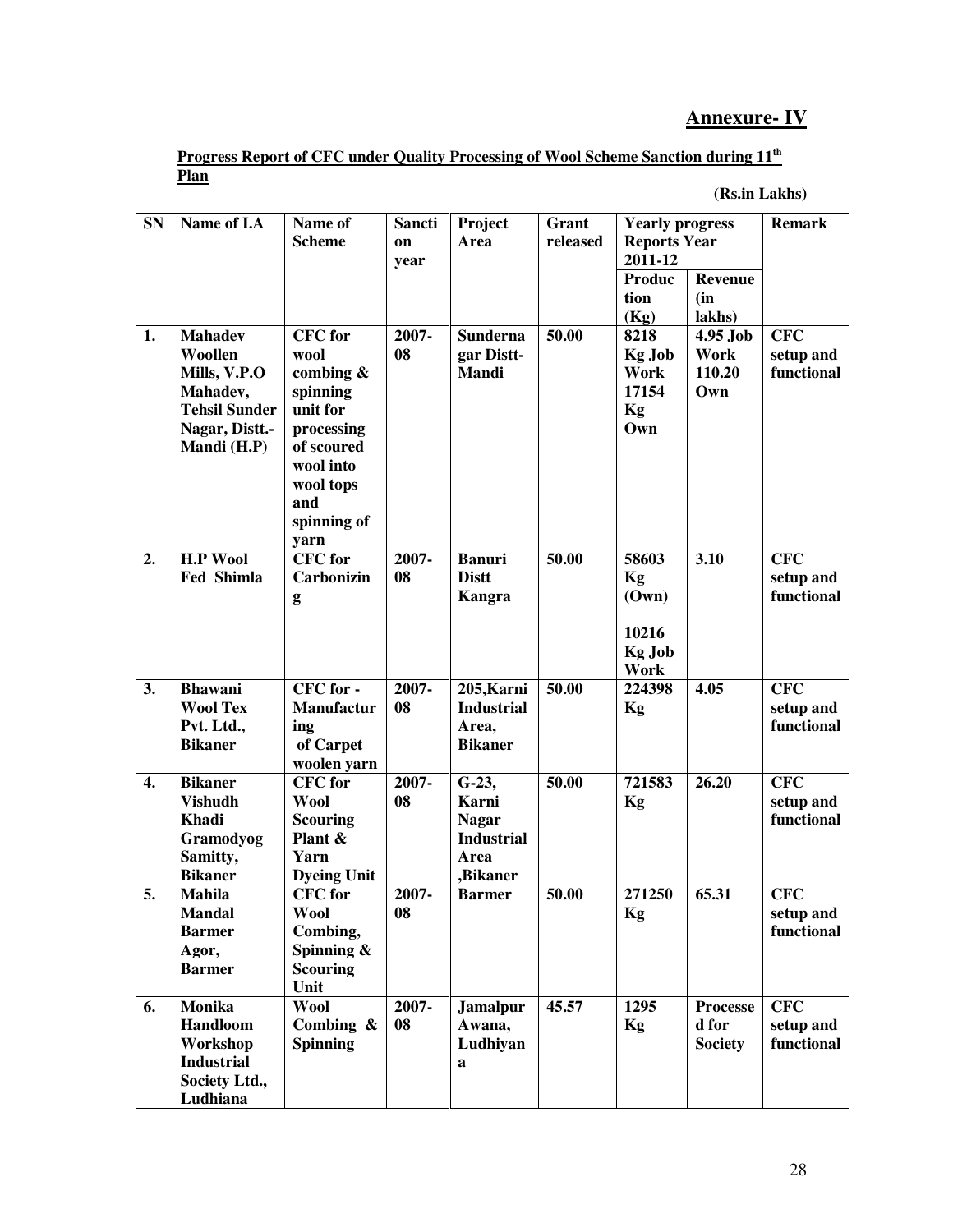| 7.  | <b>The Shikher</b><br><b>Handloom</b><br>and<br>Handicraft<br><b>Wavers</b><br>Welfare<br><b>Production</b><br>cum sale Co-<br>op. Industrial<br>Society Ltd,<br>,Kullu | <b>CFC</b> for<br>woollen<br>yarn &<br>spinning<br>and<br>Handloom<br>processing<br>units | 2007-<br>08                        | Village-<br>Brow,<br>Distt-<br>Kullu         | 32.995 | 4000<br>Kg<br>Woolen<br>yarn<br>(self)<br>15123<br>Kg<br><b>Job</b><br>Work<br>3965<br>Kg                                  | 48.82 | <b>CFC</b><br>setup and<br>functional                         |
|-----|-------------------------------------------------------------------------------------------------------------------------------------------------------------------------|-------------------------------------------------------------------------------------------|------------------------------------|----------------------------------------------|--------|----------------------------------------------------------------------------------------------------------------------------|-------|---------------------------------------------------------------|
|     |                                                                                                                                                                         | CFC for -<br>Up<br>gradation of<br>existing unit                                          | 2008-<br>09                        |                                              | 14.96  | Yarn<br><b>Sale</b><br>4400<br>Kg<br><b>Wool</b><br>Cardin<br>g<br>16635<br>Kg<br><b>Wool</b><br><b>Job</b><br><b>Work</b> | 8.00  |                                                               |
| 8.  | The Bajaj<br>Woollen<br>Mills, Ajmer<br>Raod, Kekri<br>Distt.- Ajmer<br>(Raj)                                                                                           | Scouring,<br>Carding<br>Spinning.                                                         | 2008-<br>09                        | <b>Kekri</b><br><b>Distt</b><br><b>Ajmer</b> | 47.17  | 64793<br>Kg                                                                                                                | 1.06  | <b>CFC</b><br>setup and<br>functional                         |
| 9.  | The<br><b>Pathankot</b><br>Women<br><b>Handloom</b><br>Workshop<br>$Co$ -op<br>Limited,<br>Pathankot<br>(Panjab)                                                        | Pashmina<br>Yarn<br><b>Spinning</b>                                                       | 2008-<br>09                        | Pathankot<br>(Punjab)                        | 50.00  | 1349<br>Kg                                                                                                                 | 13.49 | <b>CFC</b><br>setup and<br>functional                         |
| 10. | Dev Bhommi<br>Angora<br><b>Spinning and</b><br><b>Allied</b><br>Industries,<br>Shamshi,<br>Kullu(H.P)                                                                   | <b>CFC</b> for<br>expansion<br>of dyeing<br>facility at<br>existing unit                  | 2010-<br>$11 \&$<br>$2011 -$<br>12 | Shamshi<br>Distt-<br>Kullu                   | 49.00  | 1445<br>Kg<br>(Period<br>$-Dec-11$<br>to<br>March-<br>12)                                                                  | 1.20  | <b>CFC</b><br>setup and<br>functional                         |
| 11. | <b>Mahadev</b><br>Woollen<br>Mills, V.P.O<br>Mahadev,<br>Distt.- Mandi<br>(H.P)                                                                                         | <b>CFC</b> for<br>Dyeing &<br><b>Finishing of</b><br>Wool &<br>Woollen<br><b>Products</b> | $2011 -$<br>12                     | <b>Sunderna</b><br>gar Distt-<br>Mandi       | 45.00  | $\overline{a}$                                                                                                             | ---   | <b>Installatio</b><br>n of<br>machine<br>is under<br>progress |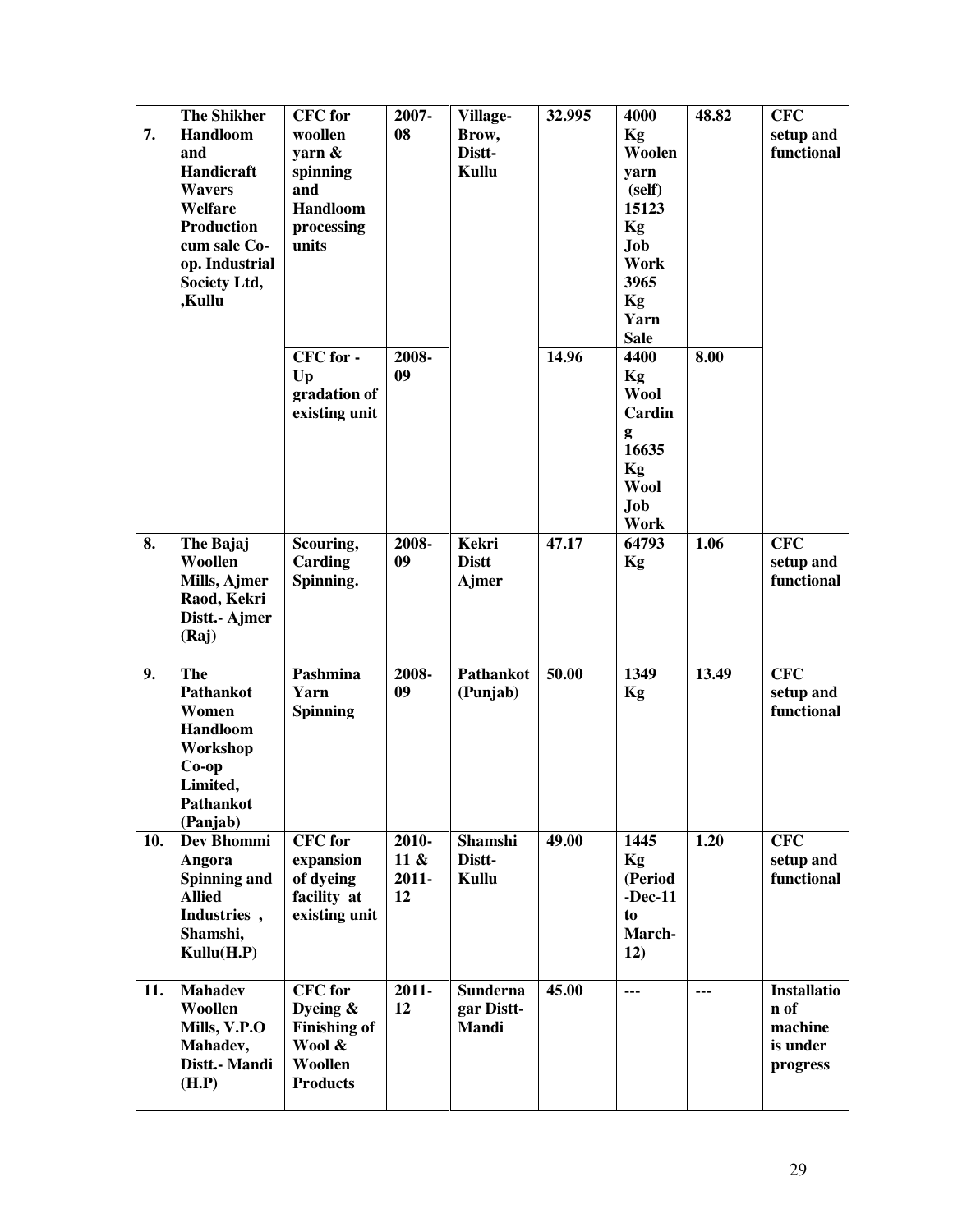| 12. | <b>The Shikher</b><br>Handloom<br>and<br>Handicraft<br><b>Wavers</b><br>Welfare<br><b>Production</b><br>cum sale Co-<br>op. Industrial<br>Society Ltd,<br>,Kullu | CFC for-<br>Pre Loom<br><b>Activity for</b><br><b>Wool</b><br>Scouring,<br>Combing $\&$<br><b>Spinning</b> | $2011 -$<br>12 | At Brow,<br><b>P.O.</b><br>Rampur<br>Bushar,<br>Distt-<br>Kullu.(H.<br>$P$ )                                               | 26.775          | ---                                                    | $- - -$                                                                                                    | <b>Installatio</b><br>n of<br>machine<br>is under<br>progress |
|-----|------------------------------------------------------------------------------------------------------------------------------------------------------------------|------------------------------------------------------------------------------------------------------------|----------------|----------------------------------------------------------------------------------------------------------------------------|-----------------|--------------------------------------------------------|------------------------------------------------------------------------------------------------------------|---------------------------------------------------------------|
| 13. | <b>Nitu</b><br>Enterprises,<br>Rajkot.<br>(Gujarat)                                                                                                              | <b>CFC</b> for Pre<br>Loom<br><b>Activity</b><br><b>Carding of</b><br>raw wool                             | 2010-<br>11    | Murbi,<br>Distt-<br>Rajkot                                                                                                 | 50.00           | 87120<br>Kg<br>(from<br><b>Aug-11</b><br>to Mar-<br>12 | <b>Processe</b><br>d for<br>own by<br>purchas<br>ing wool<br>from<br>local<br>sheep<br><b>breeder</b><br>S | <b>CFC</b><br>setup and<br>functional                         |
| 14. | <b>Chief</b><br><b>Executive</b><br>Director,<br><b>Uttarakhand</b><br>Khadi &<br>Gramodyog<br>Board,<br>Dehradun (<br><b>Uttarakhand</b><br>Total (Rs.)         | <b>CFC</b> for Pre<br>Loom<br><b>Activity for</b><br>Cone<br>Dyeing $\&$<br><b>Hank</b><br><b>Dyeing</b>   | $2011 -$<br>12 | At Lok<br><b>Vastra</b><br>Unit,<br>Jaspur,<br>Distt-<br><b>Udham</b><br><b>Singh</b><br><b>Nagar</b><br>(Uttarakh<br>and) | 45.00<br>656.47 | ---                                                    | $\overline{a}$                                                                                             | <b>Installatio</b><br>n of<br>machine<br>is under<br>progress |
|     |                                                                                                                                                                  |                                                                                                            |                |                                                                                                                            | lakh            |                                                        |                                                                                                            |                                                               |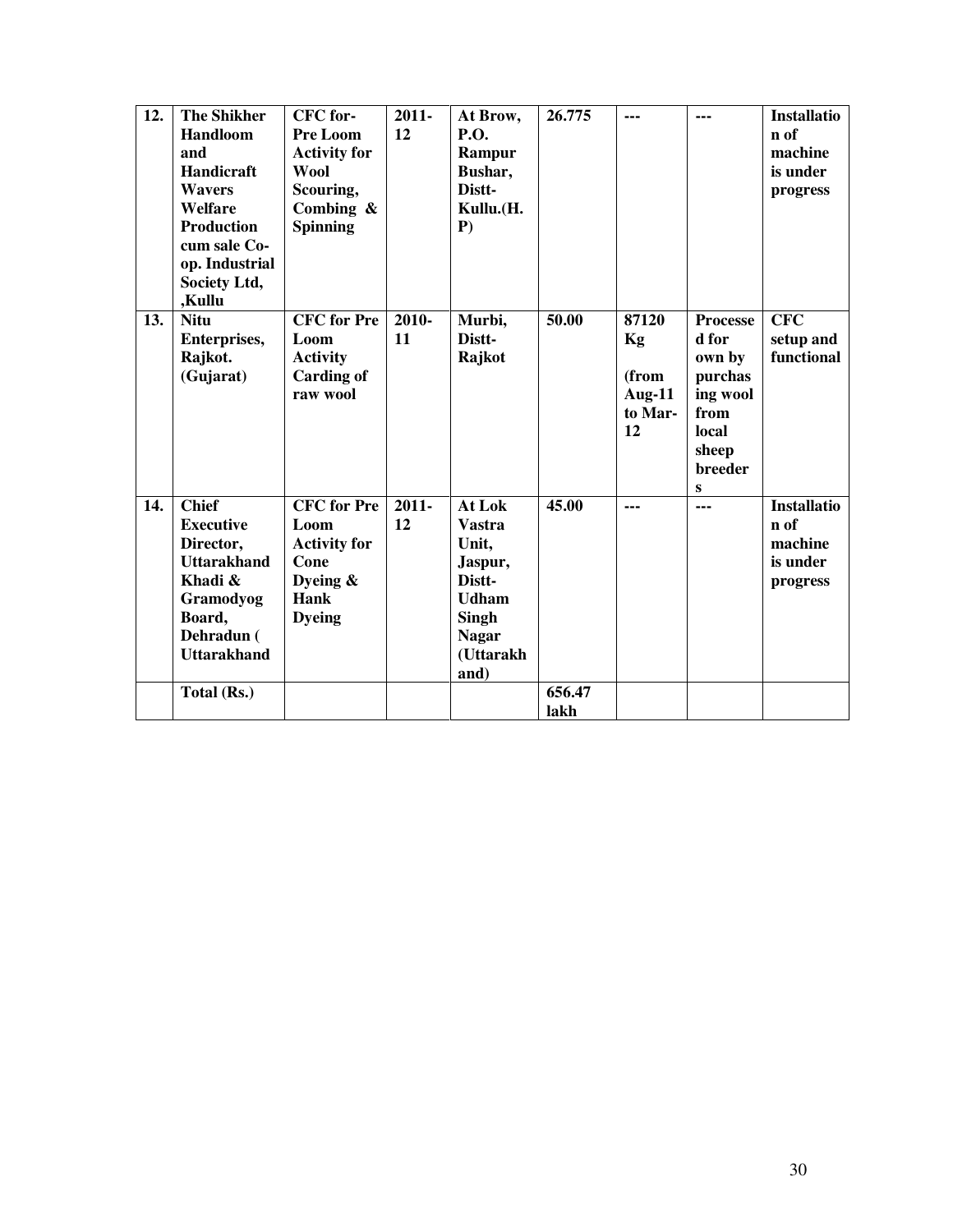#### **Annexure- V**

# MINUTES OF 19<sup>th</sup> PROJECT COMMITTEE MEETING OF THE CENTRAL WOOL DEVELOPMENT BOARD HELD ON 3<sup>rd</sup> July, 2012 AT 11.00 a.m. AT JODHPUR.

 **The 19th Project Committee meeting of the CWDB was held on 3-07-2012 at 11.00 a.m. at Jodhpur under the chairmanship of Shri K.K. Goyal, Executive Director, CWDB to consider and recommend suitable project proposals to the Executive Committee for necessary approval and implementation during current financial year 2012-13.** 

**A. Following members/representatives of members of Project Committee participated in the meeting:** 

- **i) Shri K.K. Goyal, Executive Director, CWDB**
- **ii) Dr. D.B. Shakyawar, Pr. Scientist, CSWRI, Avikanagar, Via Jaipur, Raj.**
- **iii) Dr. Raj Kumar, Scientist, CSWRI, Avikanagar, Via Jaipur, Raj.**
- **iv) Dr. G.P. Pachouri, Jt.Director, representative of the Director, AHD, Govt. of Raj., Jodhpur**
- **v) Shri Anurag Purohit, Technical Officer CWDB & Member Secretary/ Project Committee.**
- **B. Leave of absence :**
- **i) Representative of the Director, Wool Research Association, Thane.**
- **C. In Attendance**
- **i) Shri Gurmet Dorjey, Executive Councilor (AH & Tourism), LAHDC / Leh.**
- **ii) Dr. J. P. Nandwani, Veterinary Doctor, Office of the Jt. Director, AHD., Govt. of Raj., Jodhpur**
- **iii) Shri Ramesh Kumar Bundela, Sr. Tech. Assistant, WTC, CWDB, Jodhpur.**

 **Agenda Notes along with summary of project proposals was supplied to all the members/ representatives of members. The Project Committee examined and discussed project proposals received form different agencies under Sheep & Wool Improvement Scheme, (SWIS), Angora & Pashmina Wool development schemes, Quality Processing of Wool & Woollen (CFC) and HRD & Promotional Activity (Woollen Expo, R&D & Training etc.) for implementation during current financial year 2012-13.** 

 **After examining each project proposals with regards to their feasibility, project areas, project cost, financial requirement, infrastructure and technical manpower available with the Implementing Agencies etc. in detail, the observation/recommendation of the Project Committee for further consideration of Executive Committee (scheme-wise), are as under :**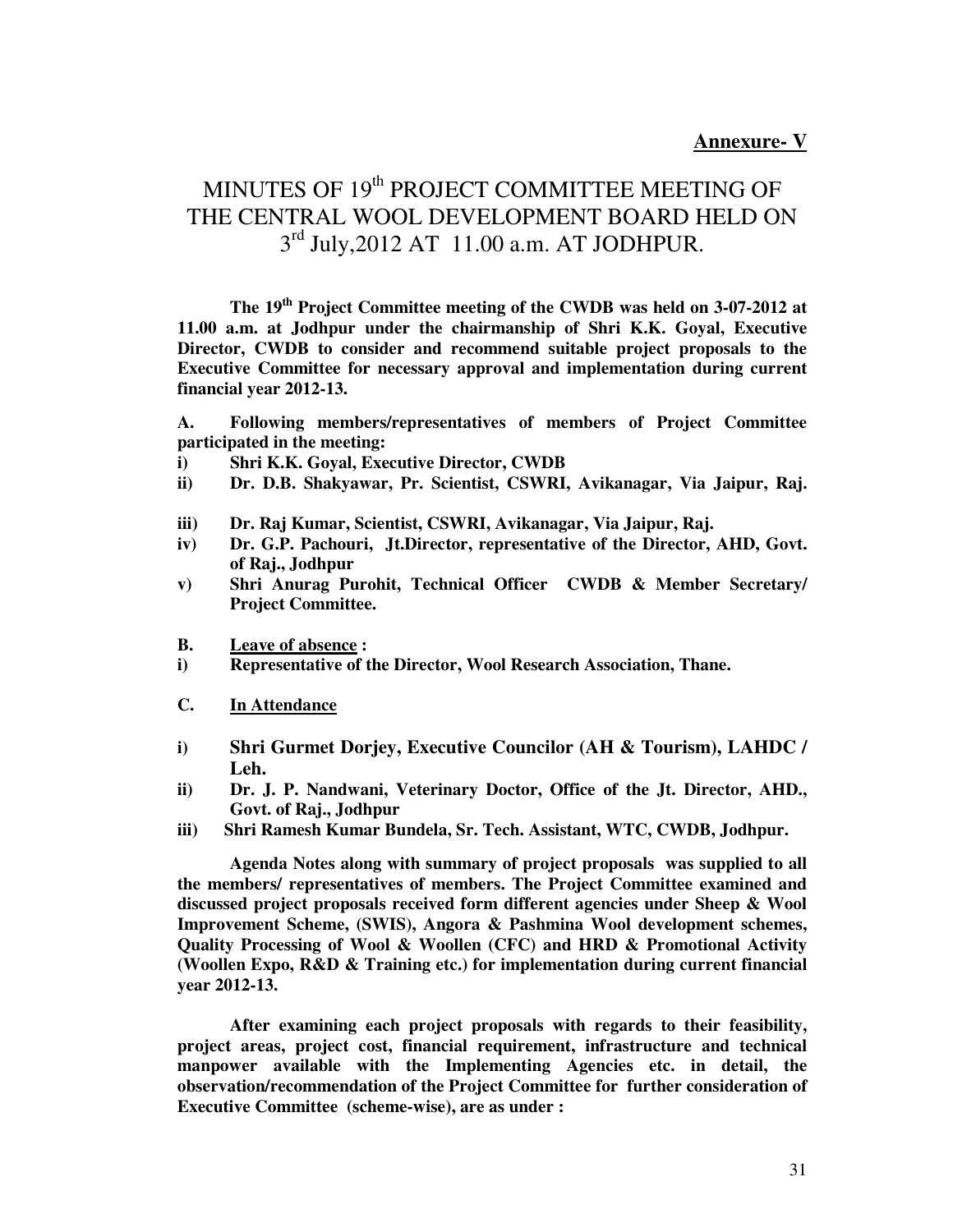# **I. Name of Scheme : Sheep & Wool Improvement Scheme (SWIS)**

**(Rs. in lakh)**

| ${\bf S}$<br>$\mathbf N$ | <b>Name of Agency</b><br>submitted the<br>project                                                         | <b>Funds demanded</b><br>for Components                                                                                                                                                   | <b>Total Project</b><br>Cost           | No. of<br>sheep $\&$<br>Project                                                                                                                 | Recommendation<br>of Project<br>Committee for<br>approval of<br>the<br><b>Executive</b><br>projects                                                                                                                                              |
|--------------------------|-----------------------------------------------------------------------------------------------------------|-------------------------------------------------------------------------------------------------------------------------------------------------------------------------------------------|----------------------------------------|-------------------------------------------------------------------------------------------------------------------------------------------------|--------------------------------------------------------------------------------------------------------------------------------------------------------------------------------------------------------------------------------------------------|
|                          | proposals                                                                                                 |                                                                                                                                                                                           |                                        | Area                                                                                                                                            | Committee of Board and grant<br>may be given as per scheme<br>during FY 2012-13, as under                                                                                                                                                        |
| 1                        | Karnataka<br>Sheep & Wool<br>Deve. Corp.,<br>Govt. of<br>Karnataka,<br>Banglore                           | Health Care,<br><b>Breed</b><br>Improvement,<br>MFC, Feed<br>Supplement,<br>Adm.<br>Overheads.                                                                                            | 145.30 lakh<br>for 3 years             | 1 lakh<br>sheep of<br>Raneben<br>nur,<br>Haveri<br>and<br>Hangal<br>districts.                                                                  | <b>HC</b> - Rs. 18<br>$+4(3+1)@22$ per sheep=<br>22.00lac<br>MFC-1center@2.5 lac<br>2 Ram Raising<br>unit@9.0lac=18 lac<br><b>Total-42.50 lac</b>                                                                                                |
| 2                        | Andhra<br>Pradesh Sheep<br>& Goat<br>Development<br>Cooperative<br>Fed. Ltd.,<br>Masabtank,<br>Hyderabad. | Health Care,<br><b>Ram Raising</b><br>Units, Sheep<br>Pen, Revolving<br>Fund, Adm.<br>Overheads.                                                                                          | Rs. 223 lakh<br>for one year           | 5 lakh<br>sheep and<br>project<br>area not<br>specified.                                                                                        | HC- 2 lac sheep $@$<br>$Rs.18/sheep=36$ lac<br>2 Ram raising Unit @<br>$9.0$ lac= 18 lac<br>30 sheep pen $@$ 0.10 lac per<br>sheep pen= $3$ lac<br>Overhead, Survey & study,<br>@ 4 per sheep for 2 lac<br>sheep= $8$ lac<br>Total-Rs 65.0 lakhs |
| 3                        | Uttarakhand<br>Sheep & Wool<br>Development<br>Board, Govt.<br>of<br>Uttarakhand,<br>Dehradun              | Health Care,<br><b>Ram Raising</b><br>Units (Breed<br>Improvement),<br>Procurement &<br>Training in<br>sheep shearing,<br>Grading & Mkt<br>Assistance,<br>Sheep Pen<br>Adm.<br>Overheads. | 94.715 lakh<br>for one year            | 1.30 lakh<br>sheep of<br>Chamoli,<br>Pauri,<br>Pithoraga<br>rh,<br>Bageshw<br>ar,<br>Uttarkash<br>i,<br>Rudrapra<br>yg &<br>Tehri<br>districts. | $HC-1.0$ lac<br>sheep $@Rs.18$ /sheep=18 lac<br>Marketing, grading, overhead<br>@10\sheep=10.0lac<br>1 Ram Rraising<br>Unit@9.0lac=9 lac<br>60 sheep $pen@0.10$ sheep<br>$pen = 6$ lac<br><b>Total-43 lakhs</b>                                  |
| $\overline{4}$           | Sheep<br>Husbandry<br>Deptt., Ladakh<br>Autonomous<br>Hill Deve.<br>Council,<br>Kargil District           | Health Care,<br>Feed<br>Supplement                                                                                                                                                        | 600.54 lakh<br>for 4 years<br>coverage | All 2.779<br>lakh<br>sheep and<br>goat for 4<br>years<br>coverage                                                                               | HC-2 lac sheep\goat Rs.18<br>$+4(3+1)=22$ per sheep =<br><b>Rs</b> 44.00lac<br>Feed supplement for 0.25<br>lakh sheep\goat@3\animal<br>for 90 days = $67.50$ lac **<br><b>Total-Rs 111.50 lac</b>                                                |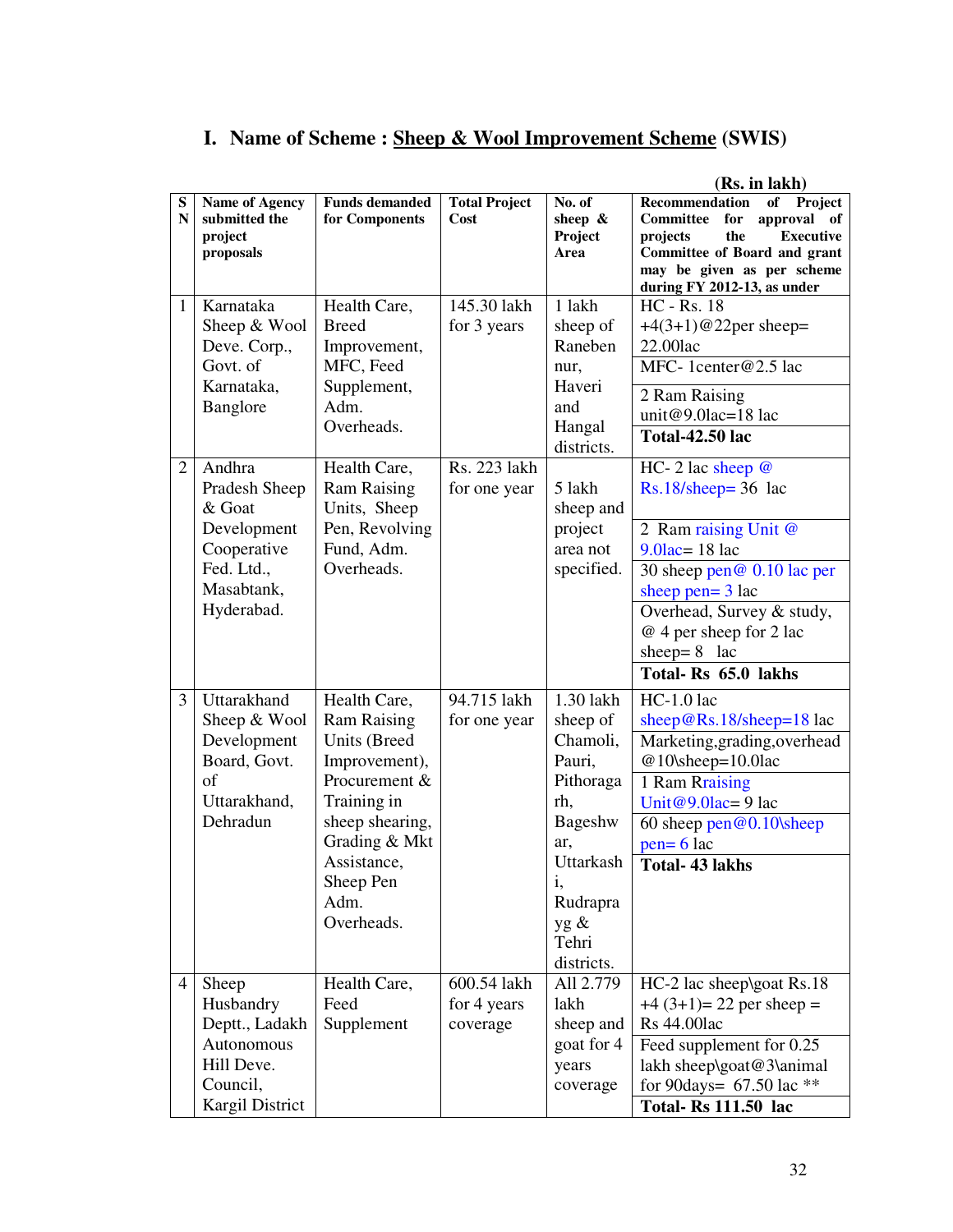| 5 <sup>1</sup> | Sheep<br>Husbandry | Feed<br>Supplement for      | Total Rs.<br>688.65 lakh | 2.30 lakh<br>sheep and | $HC-2$ lac sheep@ Rs.<br>18\sheep= $36$ lac |
|----------------|--------------------|-----------------------------|--------------------------|------------------------|---------------------------------------------|
|                | Deptt., Ladakh     | 1 lakh sheep                | for two                  | goat of                | Feed supplement- for 0.50                   |
|                | Autonomous         | for only 50                 | years                    | Leh                    | lakh sheep @ Rs. 270/-                      |
|                | Hill Deve.         | days @ Rs. 3/-              | period.                  | districts.             | Total Rs. 135.00 lac**                      |
|                | Council, Leh       | per day, Health             |                          |                        | Strengthening of existing 2                 |
|                | District           | Care                        |                          |                        | Sheep/Pashmina Govt.                        |
|                |                    |                             |                          |                        | $farms. = Rs. 40 lakh$                      |
|                |                    |                             |                          |                        | 2 Ram Raising Units = $Rs.$                 |
|                |                    |                             |                          |                        | 18 lakh                                     |
|                |                    |                             |                          |                        | 500 Sheep/goat pens Rs. 50                  |
|                |                    |                             |                          |                        | lakh                                        |
|                |                    |                             |                          |                        | Total-Rs. 279 Lakh                          |
| 6              | H.P. State         | Health Care,                | demand of                | (i)                    | (ii) Chamba, Kangra, Kullu                  |
|                | Coop. Wool         | <b>Breed</b>                | Rs. 124.90               | Shimla &               | & Mandi districts                           |
|                | Procurement        | Improvement,                | lakh only)               | Kinnaur                | $HC-2.0lac \& 18 = Rs. 36$                  |
|                | & Mkt. Fed.        | Grading & Mkt               |                          | districts              | lac                                         |
|                | Ltd., Govt. of     | Assistance,                 |                          | for                    | 2 lac sheep for                             |
|                | H.P., Shimla       | Training, Adm.<br>Overheads |                          | Rampur<br>Bushehri     | Mkt, Gdg, overhead $\Phi = 18$ -            |
|                |                    | expenditure.                |                          | breed of               | $15.33 = Rs. 2.67$ lac                      |
|                |                    |                             |                          | sheep.                 | <b>Total-Rs</b> 38.67 lac                   |
| 7              | J&K Sheep &        | Health care,                | 1361 lac                 | Not given              | HC-2 lac sheep Rs.18 per                    |
|                | Sheep              | Strengthening               |                          |                        | sheep = $36.00$ lac                         |
|                | Products           | of farms.                   |                          |                        | Strength. of farm@ 20 lac                   |
|                | Development        | <b>Breed</b>                |                          |                        | for 1 farm $= 20$ lac                       |
|                | Board, Govt.       | improvement,                |                          |                        | Overhead, Survey, study,                    |
|                | of J. & K.,        | Support for                 |                          |                        | marketing,                                  |
|                | Srinagar.          | sheep SEC,                  |                          |                        | grading@10\sheep for 2 lac                  |
|                |                    | Survey, study,              |                          |                        | sheep=20 lac                                |
|                |                    | marketing,                  |                          |                        | Support of MPEC @10 lac                     |
|                |                    | grading,<br>overhead,       |                          |                        | for 2 center=20 lac                         |
|                |                    |                             |                          |                        | Total-Rs 96 lac                             |
| 8              | Central Sheep      | Health Care,                | 110 lakh                 | 1 lakh                 | HC- 1 lac sheep Rs.18 $+4$                  |
|                | & Wool             | Survey &                    | one lakh                 | sheep of               | $(1+3)=22$ per sheep = Rs                   |
|                | Research           | Overhead                    | sheep for 5              | Tonk,                  | 22.00 lac. Components                       |
|                | Institute,         | expenditure                 | years                    | Ajmer,                 | Health Care, Survey &                       |
|                | Avikanagar         | and Breed                   |                          | Jaipur                 | Overhead expenditure                        |
|                | Jaipur.            | Improvement                 |                          | and                    |                                             |
|                |                    | (Ram Raising<br>Units)      |                          | Nagor<br>districts.    |                                             |
|                |                    |                             |                          |                        | Grand Total Rs. 697.67                      |
|                |                    |                             |                          |                        | lakh                                        |
|                |                    |                             |                          |                        |                                             |

**Note\* As feed is to be transported to Leh-Kargil area from HP, Punjab or Haryana area, most of the fund is spend on transportation so for Leh-Kargil area, Transportation charges for feed will be paid on actual basis by CWDB in addition to feed cost sanctioned above.**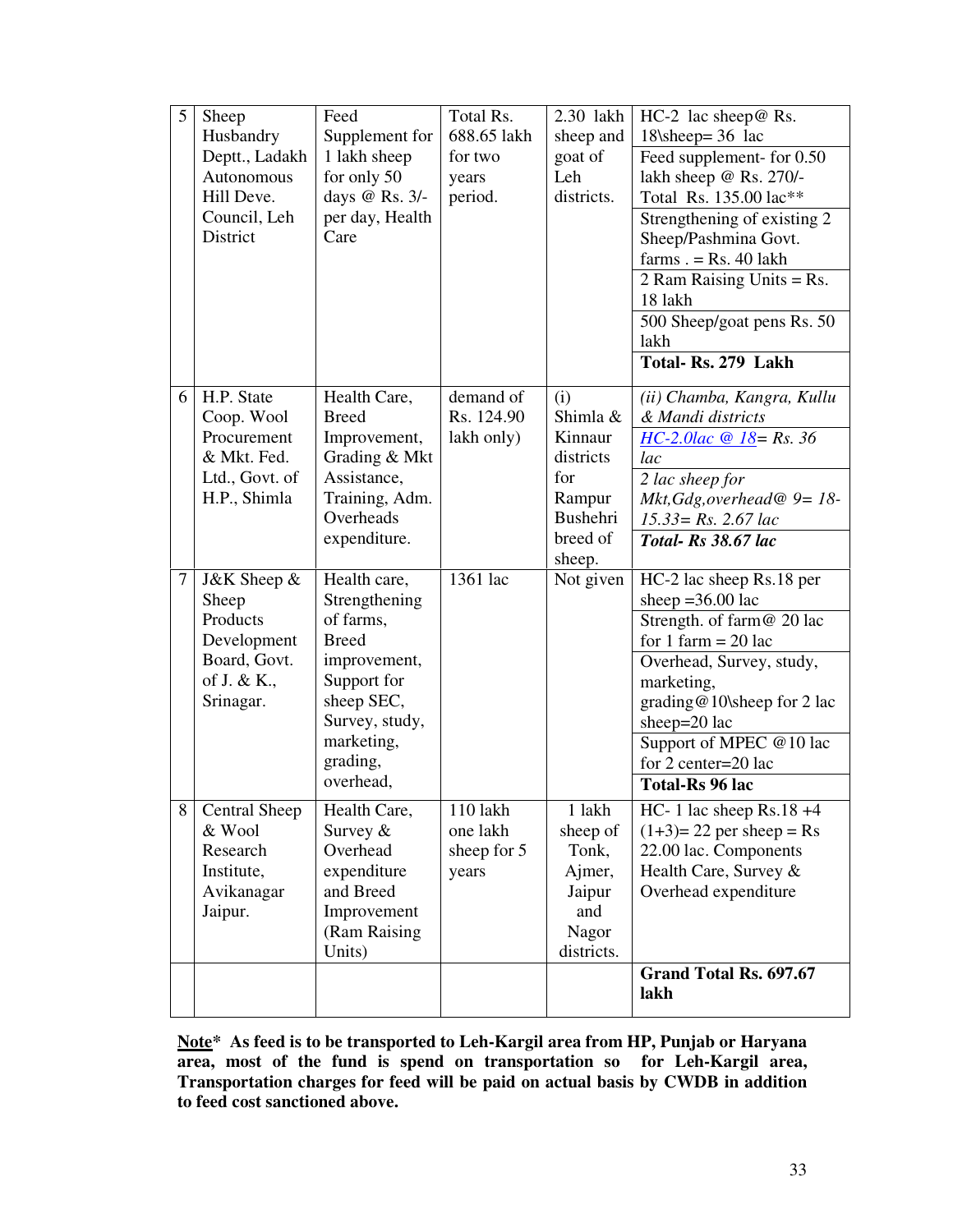| S.N | Name of I.A.    | <b>Scheme</b> | <b>Project Cost</b> | <b>Name of Project</b>  | <b>Observation/recommen</b>    |
|-----|-----------------|---------------|---------------------|-------------------------|--------------------------------|
|     |                 |               |                     | <b>Proposal</b>         | dation<br>of<br><b>Project</b> |
|     |                 |               |                     |                         | <b>Committee for approval</b>  |
|     |                 |               |                     |                         | of project.                    |
| 1.  | Wool            | R&D           | Cost-               | Use of Indian Wools in  | Due to reduced outlay, it      |
|     | <b>Research</b> | Project       | 47,13,600/-         | development of          | is not possible to             |
|     | Association,    | under         | Period-24           | technical textiles.     | consider now and may           |
|     | Thane-          | <b>HRD</b>    | <b>Months</b>       |                         | be considered at later         |
|     | 400607          | <b>Scheme</b> |                     |                         | stage.                         |
|     | (Maharashtra)   |               |                     |                         |                                |
| 2.  | $-D0$           | $-D0$         | $Cost-$             | Development of          | -do-                           |
|     |                 |               | 47,83,650/-         | <b>Indian wool -SAP</b> |                                |
|     |                 |               | Period-             | Polymer mix product     |                                |
|     |                 |               | 24 Months           | for agrarian use as     |                                |
|     |                 |               |                     | fertilizer              |                                |
| 3.  | $-D0$           | -Do           | Cost-               | Design and              | -do-                           |
|     |                 |               | 52,75,200/-         | Development of wool     |                                |
|     |                 |               | Period-             | based smart textiles.   |                                |
|     |                 |               | 24 Months           | having                  |                                |
|     |                 |               |                     | thermoregulatory        |                                |
|     |                 |               |                     | properties using phase  |                                |
|     |                 |               |                     | change Materials        |                                |
|     |                 |               |                     | (PCM)                   |                                |

## **II. Project proposals received under R&D activity (HRD Programme)**

### **III. Project proposals received under Training Programme ( HRD Programme)**

| S.N       | Name of I.A.                                                                                                     | <b>Scheme</b>                           | <b>Project Cost</b>                                                         | Name of<br><b>Project</b>                                                            | <b>Observation/recommendation of</b><br>Project Committee for approval of                                                                                                                                |
|-----------|------------------------------------------------------------------------------------------------------------------|-----------------------------------------|-----------------------------------------------------------------------------|--------------------------------------------------------------------------------------|----------------------------------------------------------------------------------------------------------------------------------------------------------------------------------------------------------|
|           |                                                                                                                  |                                         |                                                                             | <b>Proposal</b>                                                                      | project.                                                                                                                                                                                                 |
| $\vert$ 1 | <b>Uttarakhand</b><br><b>Sheep and Wool</b><br>Development<br>Board, Govt. of<br>Uttarakhand,<br><b>Dehradun</b> | <b>HRD</b><br>Training<br>Program<br>me | <b>Total Cost-</b><br>85.89 Lacs<br>(to benefit)<br>1200 sheep<br>breeders) | <b>Training in</b><br><b>Sheep</b><br>Shearing,<br>Wool<br>Grading &<br>Storage etc. | The Board may reimburse the<br>training expenses to Uttarakhand<br>Sheep & Wool Board on same<br>financial parameters applicable for<br>training is being conducing by<br>Board at CSBF, Hissar & CSWRI. |

#### **IV. Creation of Revolving Fund for marketing of raw wool :**

|         |                                                                                                           |                                                      |                                                 |                                                            |                                                                                                                 | (Rs. in lakh)                                                                                                 |
|---------|-----------------------------------------------------------------------------------------------------------|------------------------------------------------------|-------------------------------------------------|------------------------------------------------------------|-----------------------------------------------------------------------------------------------------------------|---------------------------------------------------------------------------------------------------------------|
| S.<br>N | Name of Agency                                                                                            | <b>Project</b><br>area                               | <b>Proposed</b><br>require-<br>ment of<br>funds | <b>Fund may</b><br>provide as<br>per<br>approved<br>scheme | <b>Remarks</b>                                                                                                  | <b>Observation/rec</b><br>ommendation of<br><b>Project</b><br><b>Committee for</b><br>approval of<br>project. |
|         | J. & K. State Sheep<br>Sheep Product<br>&.<br><b>Development</b><br>Board, Govt. of J. &<br>K., Srinagar. | <b>Jammu</b><br>&<br><b>Srinaga</b><br>r<br>division | 50                                              | <b>For</b><br><b>Procureme</b><br>nt of Wool               | The $J \& K.$ Sheep<br><b>Board had</b><br>already been<br>released Rs. 40 .0<br>Lakhs in FY 10-11<br>and after | Due to reduced<br>outlay, it is not<br>possible to<br>consider now<br>and may be<br>considered at             |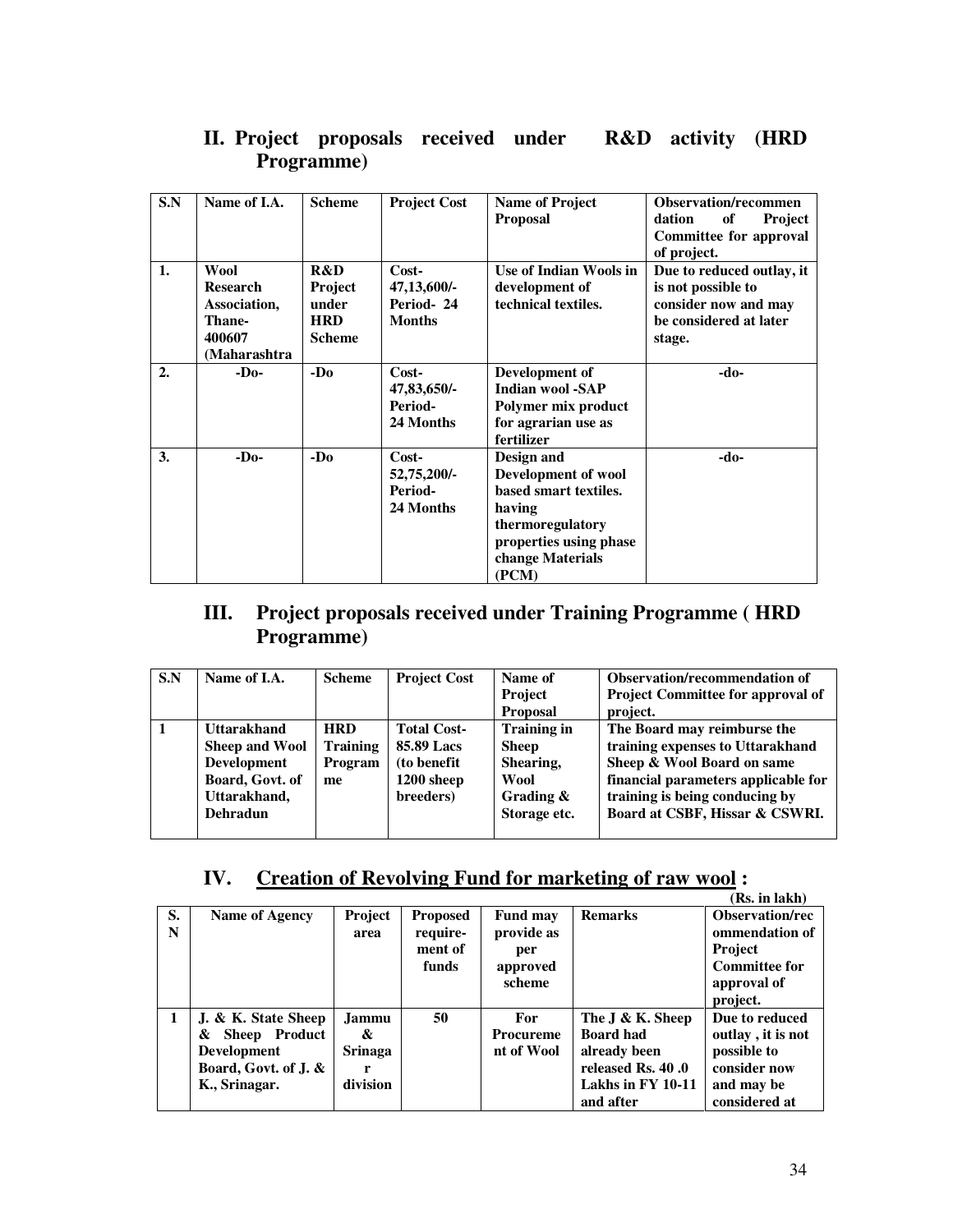|  |  | receiving the      | later stage |
|--|--|--------------------|-------------|
|  |  | progress report of |             |
|  |  | same, It may be    |             |
|  |  | considered at      |             |
|  |  | later stage.       |             |

# **V. Angora Wool Development Project**

#### C. Establishment of Mini Angora Rabbit Farms : Name of Agency | Project **Proposed**

| S.                      | <b>Name of Agency</b>              | Project | <b>Proposed</b> | <b>Remarks</b>  | <b>Observation/recommendation</b>     |
|-------------------------|------------------------------------|---------|-----------------|-----------------|---------------------------------------|
| N                       |                                    | No. of  | require-        |                 | <b>Project</b> Committee<br>оf<br>for |
| $\mathbf{0}$            |                                    | Family  | ment of         |                 | approval of project and grant         |
|                         |                                    |         | funds           |                 | may be given as per scheme            |
|                         |                                    |         | during          |                 | during FY 2012-13.                    |
|                         |                                    |         | 2012-13         |                 |                                       |
| $\mathbf{1}$            | The<br><b>Manali</b><br>Vellev     | 20      | 10.40           | Agency has      |                                       |
|                         | <b>Stock</b><br>Live<br>Coop       |         |                 | experience to   | The Project Committee agreed          |
|                         | Ltd.,<br>Kullu<br>Society          |         |                 | implement such  | with all proposals and                |
|                         | (H.P.)                             |         |                 | project.        | recommended to the EC for             |
| $\overline{2}$          | Gramodyog<br>Swati                 | 20      | 10.40           | Agency has      | approval during 2012-13.              |
|                         | Sansthan,                          |         |                 | experience to   |                                       |
|                         | Pithoragarh                        |         |                 | implement such  |                                       |
|                         | (Uttarakhand)                      |         |                 | project.        |                                       |
| 3                       | <b>Development</b><br>Natraj       | 20      | 10.40           | - New NGO,      | Before sanctioning the funds to       |
|                         | &<br>Welfare                       |         |                 | Documents are   | NGO (IA), the Board shall             |
|                         | <b>Organization, Kullu</b>         |         |                 | to be verified. | examine/ verify the desired           |
| $\overline{\mathbf{4}}$ | <b>Education</b><br><b>Theater</b> | 20      | 10.40           | -do-            | documents as prescribed for           |
|                         | <b>Mass</b><br>Society,            |         |                 |                 | both these agencies.                  |
|                         | Pithoragarh,                       |         |                 |                 |                                       |
|                         | <b>Uttarakhand</b>                 |         |                 |                 |                                       |

# D. Common Facility-cum-Training Centres :

|              |                                 |                 |                 |          |                                  | (Rs. in lakh)             |
|--------------|---------------------------------|-----------------|-----------------|----------|----------------------------------|---------------------------|
| S            | <b>Name of Agency</b>           | Project         | <b>Proposed</b> | Fund     | <b>Remarks</b>                   | <b>Observation/recomm</b> |
| N            |                                 | <b>Physical</b> | require-        | may be   |                                  | endation of Project       |
|              |                                 | target          | ment of         | provided |                                  | <b>Committee</b><br>for   |
|              |                                 |                 | funds           | as per   |                                  | approval of project       |
|              |                                 |                 |                 | approve  |                                  | and grant may be          |
|              |                                 |                 |                 | d        |                                  | given as per scheme       |
|              |                                 |                 |                 | scheme   |                                  | during FY 2012-13.        |
| 1            | <b>Bhutti</b><br>Weavers        | To train        | 4.36            | 4.36     | <b>Agency has experienced</b>    | <b>The Project</b>        |
|              | Cooperative Society,            | 40              |                 |          | under such activity.             | <b>Committee agreed</b>   |
|              | Kullu H.P.                      | persons         |                 |          |                                  | with all proposals        |
| $\mathbf{2}$ | The Manali Velley               | To train        | 9.17            | 4.36     | <b>Agency has experienced</b>    | and recommended to        |
|              | <b>Stock</b><br>Coop<br>Live    | 40              |                 |          | under such activity.             | the EC for approval       |
|              | Society Ltd., Kullu             | persons         |                 |          |                                  | during 2012-13.           |
| 3            | Natraj Development              | To train        | 9.17            | 4.36     | - New NGO and have no            | <b>Before sanctioning</b> |
|              | Welfare<br>&                    | 40              |                 |          | experience under such            | the funds to NGO          |
|              | <b>Organization, Kullu</b>      | persons         |                 |          | project, <i>creditability</i> of | (IA), the Board           |
|              | (H.P.)                          |                 |                 |          | NGO need to be verified.         | shall examine/ verify     |
| 4            | <b>Bushahr</b><br><b>The</b>    | To train        | 4.57            | 4.36     | New NGO and have no              | the desired               |
|              | <b>Bunkar</b><br><b>Udyogic</b> | 40              |                 |          | experience under such            | documents as              |
|              | She. Rampur Bsr,                | persons         |                 |          | project, <i>creditability</i> of | prescribed for both       |
|              | Shimla (H.P.)                   |                 |                 |          | NGO need to be verified.         | these agencies.           |

**(Rs. in lakh)**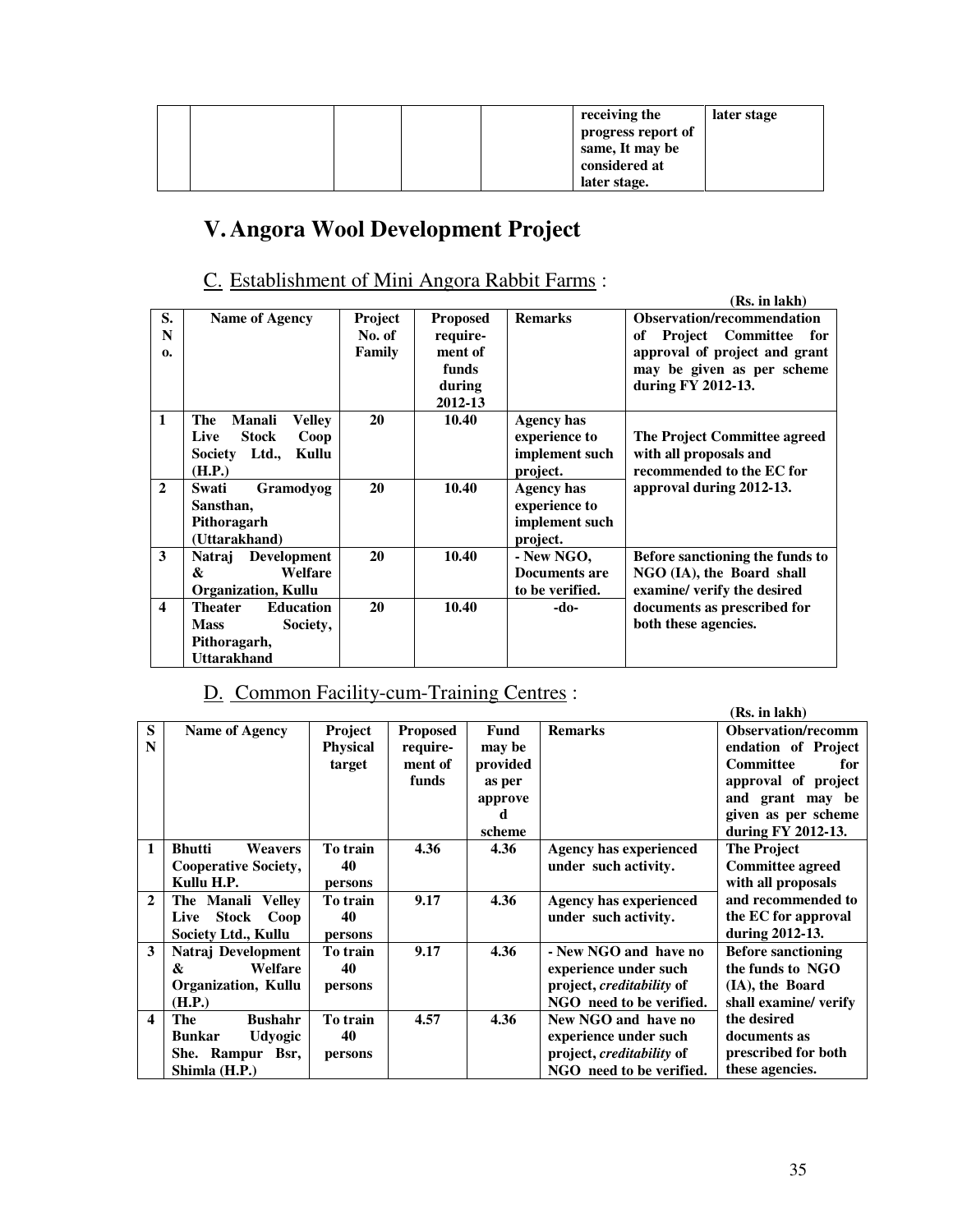|                 |                                                                                                                                            |                                                                                                                                                                                   |                                                 |                                                                                                                                                                     | (Rs. in lakh)                                                                                                                                                                                                                                                                                                                                         |
|-----------------|--------------------------------------------------------------------------------------------------------------------------------------------|-----------------------------------------------------------------------------------------------------------------------------------------------------------------------------------|-------------------------------------------------|---------------------------------------------------------------------------------------------------------------------------------------------------------------------|-------------------------------------------------------------------------------------------------------------------------------------------------------------------------------------------------------------------------------------------------------------------------------------------------------------------------------------------------------|
| S.<br>${\bf N}$ | Name of<br><b>Agency</b>                                                                                                                   | Project<br>Components/area                                                                                                                                                        | <b>Proposed</b><br>require-<br>ment of<br>funds | Fund may provide as<br>per approved scheme                                                                                                                          | <b>Observation/recommendation</b><br>of Project Committee for<br>approval of project and grant<br>may be given as per scheme<br>during FY 2012-13.                                                                                                                                                                                                    |
| $\mathbf{1}$    | Ladakh<br><b>Autonomous</b><br><b>Hill</b><br>Development<br>Council, Leh                                                                  |                                                                                                                                                                                   | Rs. 230.82<br>lakh for 3<br>year                |                                                                                                                                                                     | The Project Committee agreed<br>proposal<br>the<br>and<br>with                                                                                                                                                                                                                                                                                        |
|                 | a                                                                                                                                          | <b>Pashmina Buck</b>                                                                                                                                                              | 4000 per<br>buck                                | Rs. 2000 per buck for<br>$100$ bucks = Rs. 2 lakh                                                                                                                   | recommended to the Executive<br><b>Committee</b><br>of<br><b>Board</b><br>for                                                                                                                                                                                                                                                                         |
|                 | $\mathbf b$                                                                                                                                | <b>Nutrition</b><br><b>Supplement</b>                                                                                                                                             | Rs.3                                            | Rs. 3.00 for @ 270/-<br>for $25,000$ goat = Rs.<br>67.50 lakh (<br><b>Transportation</b><br>charges extra)                                                          | approval<br>of<br>Rs.<br>necessary<br>82.30 lakh during 2012-13.                                                                                                                                                                                                                                                                                      |
|                 | $\mathbf c$                                                                                                                                | <b>Health Coverage</b>                                                                                                                                                            | Rs. 12/-<br>animal                              | $\overline{\text{Rs. }10/1}$ for 1 lakh<br>$\text{goat} = \text{Rs.} 10 \text{ lakh}$                                                                               |                                                                                                                                                                                                                                                                                                                                                       |
|                 | $\mathbf d$                                                                                                                                | Pashmina combs                                                                                                                                                                    | $400$ each                                      | 200 each for 250<br>$combs = Rs. 0.50$ lakh                                                                                                                         |                                                                                                                                                                                                                                                                                                                                                       |
|                 | e                                                                                                                                          | <b>Breeder</b><br>orientation<br>training camps                                                                                                                                   | 1 lakh per<br>camp                              | Rs. 2.30 lakh for<br>refresher course                                                                                                                               |                                                                                                                                                                                                                                                                                                                                                       |
|                 | f                                                                                                                                          | Creation of mini<br>farm                                                                                                                                                          | Rs. 18 lakh                                     | No provision                                                                                                                                                        |                                                                                                                                                                                                                                                                                                                                                       |
|                 |                                                                                                                                            |                                                                                                                                                                                   |                                                 | <b>Total Rs. 82.30</b><br>lakh                                                                                                                                      |                                                                                                                                                                                                                                                                                                                                                       |
| $\overline{2}$  | Sher-e-<br>Kashmir<br>University<br>of<br><b>Agricultural</b><br><b>Science</b><br>and<br><b>Technology</b><br>of<br>Kashmir,<br>Srinagar. | <b>R&amp;D</b> project<br>under Pashmina<br>Development<br>Programme for<br>'Expansion of<br><b>Pashmina Goat</b><br>Rearing Area in<br><b>Non-Traditional</b><br>Area of Kargil' | Rs. 258.06<br>lakhs                             | Rs. 200 Lakh may be<br>sanctioned<br>as<br>per<br>comments of CSWRI<br>implement R&D<br>to<br>project<br>in<br>Kargil<br>district for Pashmina<br>wool development. | <b>CSWRI</b><br>has<br>commented<br>positively for implementation<br>of R&D Project for expansion<br>of Pashmina goat in non-<br>traditional area of Kargil<br>Purchase<br>of<br>district.<br>raw<br>Pashmina may be ensured by<br>existing CFC under Q&P<br>scheme of Board. The Project<br>Committee recommended the<br>project to EC for approval. |

### **VI. Pashmina Wool Development Programme :**

#### **VII. Project Proposal received from North East States**

CWDB has received following project proposals from North East region and Board has separate funds for the NE region during the FY-2012-13, accordingly, these proposal are placed for discussion and approval, as under :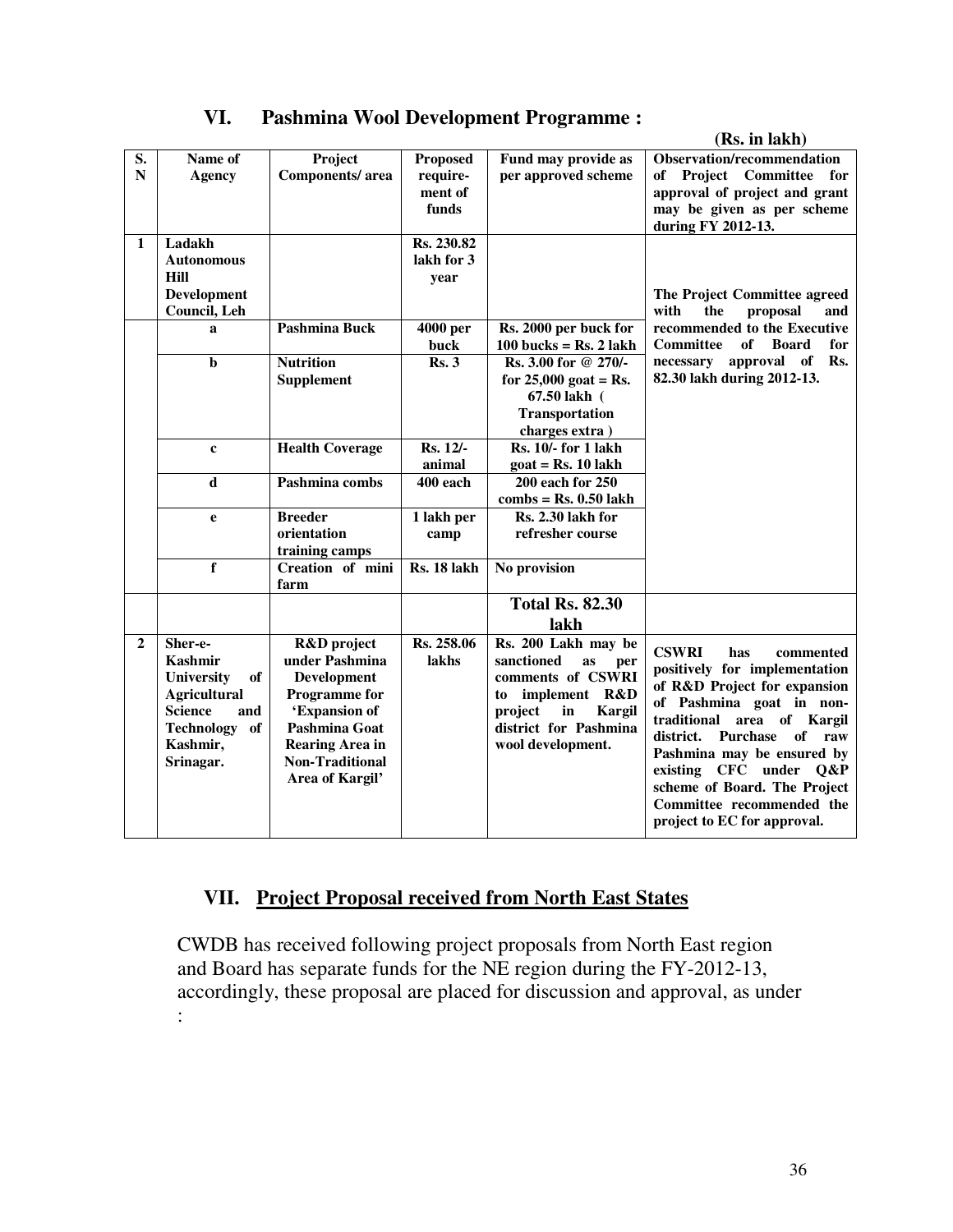| S.<br>N        | Name of Implementing<br>Agency                                                                                                                    | <b>Type of</b><br>Expo<br>Hiring/Total<br>expo        | <b>Place</b>                                             | Date/<br>Period                                         | Observation/recommendation<br>of<br><b>Project Committee for approval of</b><br>project and grant may be given as<br>per scheme during FY 2012-13. |
|----------------|---------------------------------------------------------------------------------------------------------------------------------------------------|-------------------------------------------------------|----------------------------------------------------------|---------------------------------------------------------|----------------------------------------------------------------------------------------------------------------------------------------------------|
| 1              | Indian Chamber of<br><b>Commerce North East</b><br>Regional office, 209, R.G.<br>Baruah Road, (Opp.<br>AIDC), Guwahati-781005                     | 4 Woollen<br>Expo $\oslash$ Rs.<br><b>14.00 Lakhs</b> | Guwahati<br>, Imphal,<br><b>Shillong</b><br>&<br>Gangtok | Date will<br>be<br>decided<br>after<br>sanction.        | The Project Committee<br>agreed<br>with proposals and recommended<br>to the EC for approval.                                                       |
| $\overline{2}$ | Arun Kutir Udvog<br><b>Cooperative Society, Zero,</b><br><b>Lower Subansiri District.</b><br><b>P.O. Zero-PB-No19</b><br>Arunachal Pradesh-791120 | <b>Total 1</b><br><b>Expo14.00</b><br>lacs            | <b>Itanagar</b><br>(AP)                                  | Date will<br><u>be</u><br>decided<br>after<br>sanction. | Project may be considered being<br>forwarded by Deptt. of Handloom<br>and Handicraft, Govt. of Arun.<br>Pradesh.                                   |

#### **B. Proposals received under Woollen Expo activity (HRD & Promotional Activities)**

#### **B. Proposals received from North East Region under other schemes**

|                |                       |                  |                 |                  |                          | (Rs. in lakh)                  |
|----------------|-----------------------|------------------|-----------------|------------------|--------------------------|--------------------------------|
| S.             | Name of Agency        | Name of          | Project         | <b>Fund that</b> | <b>Remarks</b>           | <b>Observation/recommendat</b> |
| No.            |                       | <b>Scheme</b>    | unit            | may be           |                          | ion of Project Committee       |
|                |                       |                  |                 | sanctione        |                          | for approval of project        |
|                |                       |                  |                 | d as per         |                          | and grant may be given as      |
|                |                       |                  |                 | approved         |                          | per scheme during FY           |
|                |                       |                  |                 | scheme           |                          | 2012-13.                       |
| $\mathbf{1}$   | M/s. Arunkutir        | <b>CFC</b> for   | 40              | 4.36             | Project report           |                                |
|                | <b>Udyog</b><br>Coop. | <b>Training</b>  | trainee         |                  | may be obtained          |                                |
|                | Society, Lower        | programme        |                 |                  | before sanctioning       | <b>The Project Committee</b>   |
|                | <b>Subansiri</b>      | under Angora     |                 |                  | the Training             | agreed with both               |
|                | district, AP          | wool for 1       |                 |                  | project.                 | proposals and                  |
|                |                       | vear             |                 |                  |                          | recommended to the EC          |
| $\overline{2}$ | M/s. Arunkutir        | Angora wool      | $\overline{20}$ | 10.40            | project report           | for approval during 2012-      |
|                | <b>Udyog</b>          | development      | family          |                  | alongwith list of        | 13.                            |
|                | Cooperative           | programme        |                 |                  | beneficiaries may        | Project may be considered      |
|                | Society, Lower        |                  |                 |                  | be obtained              | being forwarded by Deptt.      |
|                | <b>Subansiri</b>      |                  |                 |                  | before sanctioning       | of Handloom and                |
|                | district,             |                  |                 |                  | the Training             | Handicraft, Govt. of           |
|                | Arunachal             |                  |                 |                  | project                  | <b>Arunachal Pradesh.</b>      |
|                | <b>Pradesh</b>        |                  |                 |                  |                          |                                |
| 3              | Department of         | <b>Revolving</b> | <b>Revolvi</b>  | $\blacksquare$   | No detail project        | Due to reduced outlay, it      |
|                | <b>Textiles &amp;</b> | fund<br>for      | ng fund         |                  | have<br>proposal         | is not possible to consider    |
|                | Handicraft,           | woollen yarn     | for raw         |                  | submitted.<br>been       | the proposal now and it        |
|                | Govt. of              |                  | wool            |                  | Demanded Rs. 32          | may be considered at later     |
|                | <b>Arunachal</b>      |                  | marketi         |                  | lakh<br>for              | stage                          |
|                | Pradesh,              |                  | ng              |                  | of<br>procurement        |                                |
|                | Itanagar. (A.P.)      |                  |                 |                  | woollen<br>yarn          |                                |
|                |                       |                  |                 |                  | under<br>Revolving       |                                |
|                |                       |                  |                 |                  | <b>Fund scheme. The</b>  |                                |
|                |                       |                  |                 |                  | <b>Board</b><br>provides |                                |
|                |                       |                  |                 |                  | grant for only raw       |                                |
|                |                       |                  |                 |                  | wool marketing to        |                                |
|                |                       |                  |                 |                  | ensure                   |                                |
|                |                       |                  |                 |                  | remunerative             |                                |
|                |                       |                  |                 |                  | returns to wool          |                                |
|                |                       |                  |                 |                  | growers.                 |                                |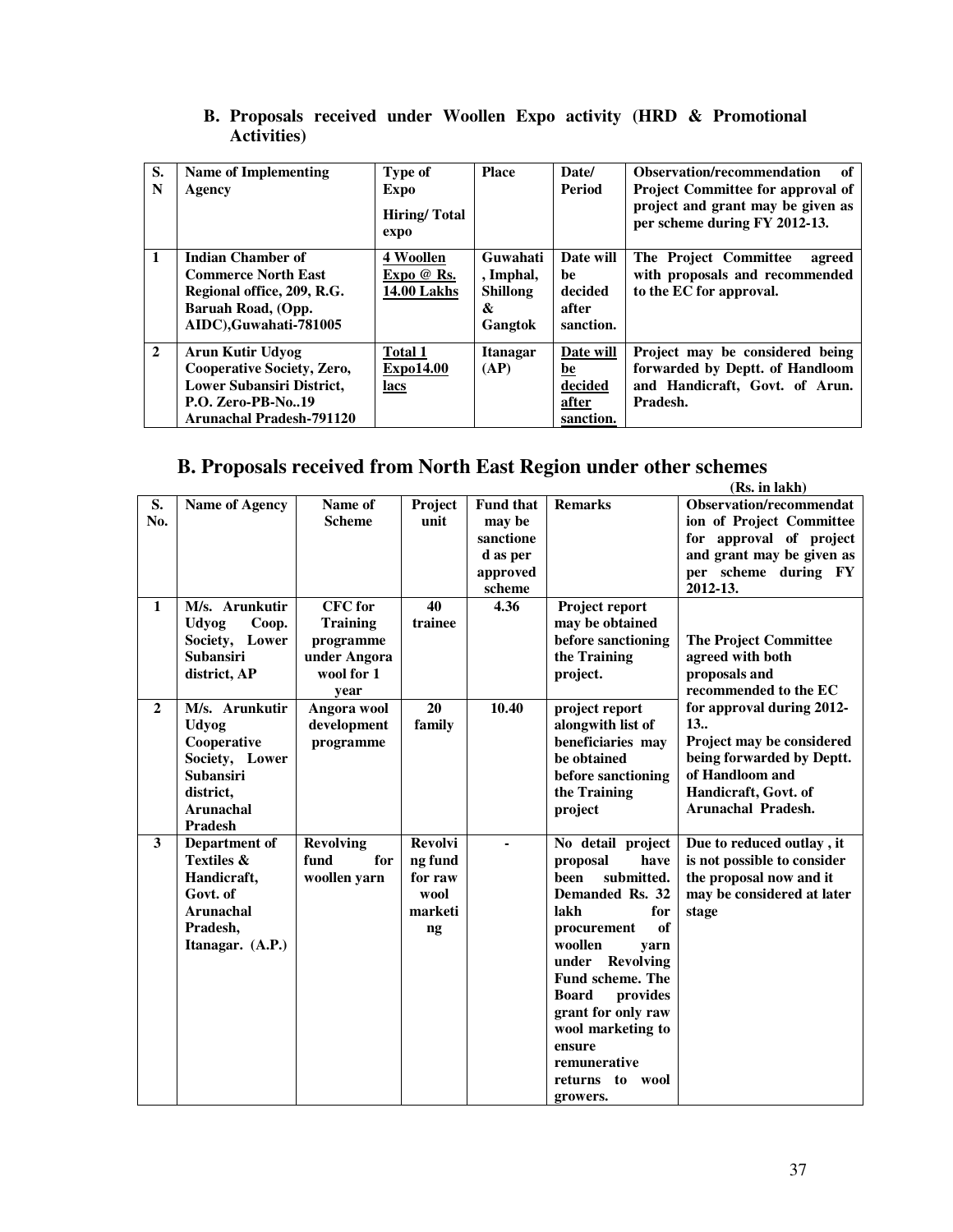|  |  |  | <b>VIII. Quality Processing of Wool Scheme:</b> |
|--|--|--|-------------------------------------------------|
|--|--|--|-------------------------------------------------|

|                          |                                                                                              |                                                                                                      |                                                                                                |                                                           |                                                                                                                                                                      | (Rs. in lakh)                                                                                                                                                           |
|--------------------------|----------------------------------------------------------------------------------------------|------------------------------------------------------------------------------------------------------|------------------------------------------------------------------------------------------------|-----------------------------------------------------------|----------------------------------------------------------------------------------------------------------------------------------------------------------------------|-------------------------------------------------------------------------------------------------------------------------------------------------------------------------|
| ${\bf S}$<br>$\mathbf N$ | Name of<br>I.A.                                                                              | Project<br>Cost                                                                                      | Name of<br>Project<br>Proposal                                                                 | <b>Grant may</b><br>be given as<br>per<br>scheme<br>norms | <b>Remark</b>                                                                                                                                                        | <b>Observation/recommend</b><br>ation<br>of<br>Project<br><b>Committee for approval</b><br>of project and grant<br>may be given as per<br>scheme during FY 2012-<br>13. |
| $\mathbf{A}$             | Director,<br><b>Indian</b><br><b>Institute of</b><br>Carpet<br>Technology,<br><b>Bhadohi</b> | Project<br>$Cost -$<br><b>109 lacs</b>                                                               | <b>Carpet testing</b><br>Lab under the<br><b>Scheme of</b><br>CFC - Q&P                        | 50.00                                                     | <b>Scheme finance is</b><br>for Rs. 50.0 Lakhs<br>only. It is not clear<br>whether rest may be<br>provided by<br><b>IICT.may</b> be<br>considered at later<br>stage. | Due to reduced outlay,<br>it is not possible to<br>consider the proposal<br>now and it may be<br>considered at later stage                                              |
| B                        | <b>Uttarakhan</b><br>d Sheep<br>and Wool<br><b>Developme</b><br>nt Board,<br><b>Dehradun</b> | Project<br>$cost = 50$ .<br>00lac                                                                    | 20 Shearing<br>Machine,20<br>grinder,<br>accessories,<br><b>AMC</b> for<br>shearing<br>machine | 48.20                                                     | May exclude the<br>fund for<br>AMC(2.80lac)<br><b>CWDB</b> may also<br>invite the rates for<br>shearing machine<br>with accessories.                                 | <b>The Project</b><br>Committee agreed with<br>proposal and<br>recommended to EC for<br>approval during 2012-<br>13.                                                    |
| $\mathbf C$              | <b>J&amp;K</b> Sheep<br><b>And Sheep</b><br><b>Products</b><br>Deve.<br><b>Board</b>         | Project<br>$Cost-100$<br>Lacs                                                                        | <b>CFC</b> for<br><b>Scouring Plant</b><br>& Bailing<br><b>Facility</b>                        | 50.00                                                     | <b>Suggested by</b><br><b>CSWRI.</b>                                                                                                                                 | <b>The Project Committee</b><br>agreed with proposal<br>and recommended to<br><b>EC</b> for approval during<br>2012-13.                                                 |
| D                        | Karnataka<br>Sheep &<br><b>Wool Deve.</b><br>Corp.<br><b>Bangalore</b>                       | Rs. 87.78<br><b>Lacs</b> for<br>phase 1,<br>land $\&$<br>building<br>will be<br>provided<br>by Corp. | $CFC$ for<br>carding $\&$<br>spinning                                                          | 50.00                                                     | Project was on the<br>recommendations of<br>WRA and CFC is to<br>be established in<br>consultation with<br>WRA.                                                      | <b>The Project Committee</b><br>agreed with proposal<br>and recommended to<br><b>EC</b> for approval during<br>2012-13.                                                 |

# IX. Discussion on up-gradation & accreditation of existing Wool Testing Centre, Bikaner (CWDB)

The Project Committee discussed the matter regd. up-gradation and accreditation of existing Wool Testing Centre established by the CWDB at Bikaner and recommended to install following equipments etc. with technical assistance of the Indian Institute of Carpet Technology, Bhadohi (IICT) with total approx. cost of Rs. 97.25 lakh during 2012-13, as under

| S.N | Name of the<br>equipment/Instrument | Tests to be Performed        | Approximate<br>Price (Amount in<br>Rs. |
|-----|-------------------------------------|------------------------------|----------------------------------------|
|     | <b>Bulkometer</b>                   | Bulk of Fiber                | $3,25,000/-$                           |
|     | Colour Matching                     | Colour determination of wool | 15,00,000/-                            |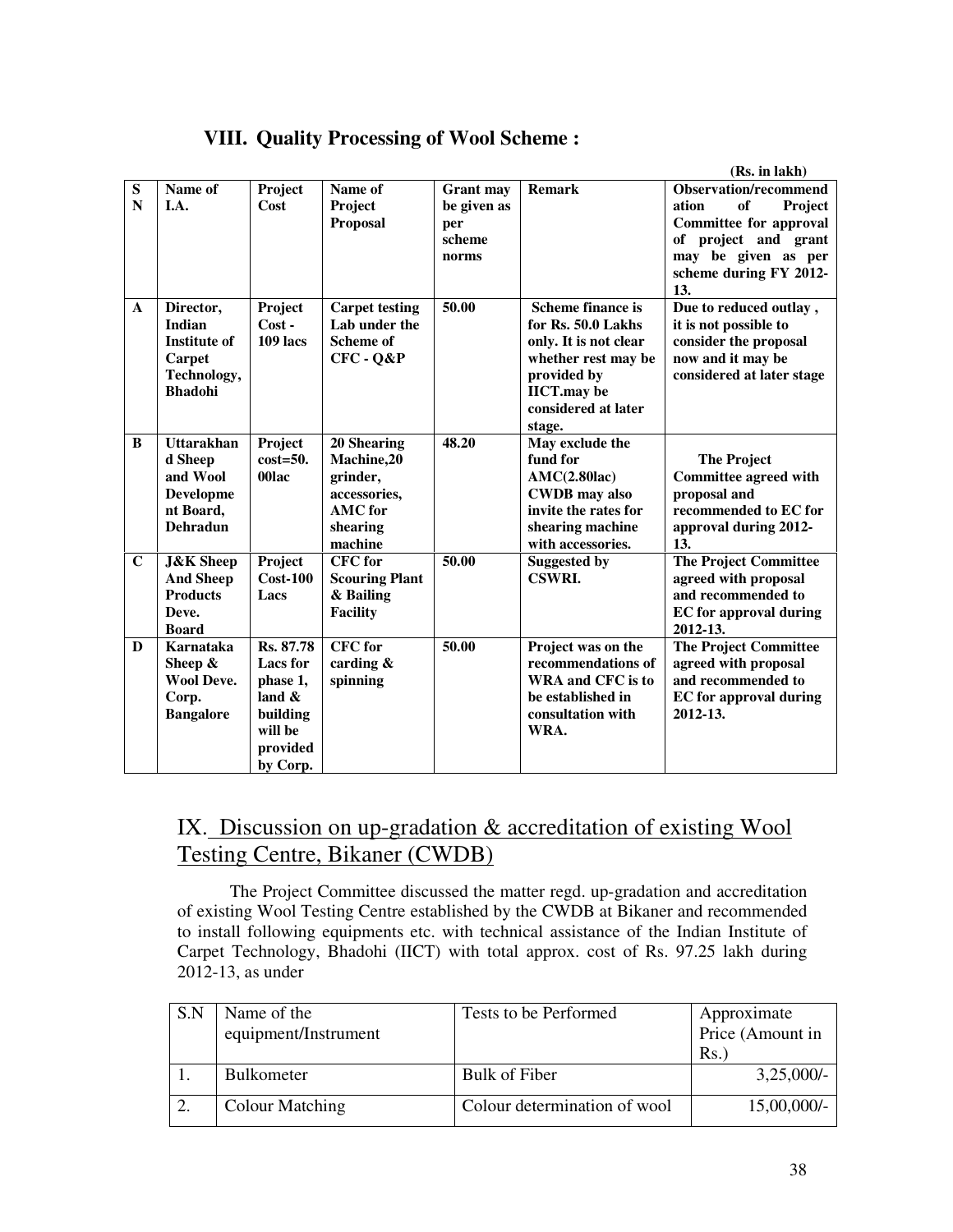|                  | Spectrophotometer and          | fiber and Quality control of  |                 |
|------------------|--------------------------------|-------------------------------|-----------------|
|                  | software                       | dyeing                        |                 |
| 3.               | <b>Optical Fibre Diameter</b>  | Fiber fineness                | 75,00,000/-     |
|                  | Analyser (OFDA 4000)           | Diameter of wool fiber length |                 |
|                  |                                | Diameter profile              |                 |
|                  |                                | Fiber curvature               |                 |
| $\overline{4}$ . | Wrap Reel                      | For count of yarn             | $50,000/-$      |
| 5.               | <b>Electronic Twist Tester</b> | Twist of yarn (TPI)           | $1,00,000/-$    |
| 6.               | Lab Beaker dyeing machine      | Shade matching                | 1,50,000/-      |
| 7.               | Launderometer                  | Washing fastness of dyed      | $1,00,000/-$    |
|                  |                                | materials                     |                 |
|                  | <b>Total</b>                   |                               | Rs. 97,25,000/- |

 Regarding Optical Fibre Diameter Analyser (OFDA 4000), it was decided by the Project Committee that the Board would conduct some sample wool testing of carpet grade wool at Wool Research Association, Thane on the OFDA equipment and after satisfying with this equipment, the Board may initiate procurement work in consultation with WRA otherwise WRA will suggest another equipment.

## X Discussion on opening a Handloom Weaving & Designing Training Centre at Leh.

The Project Committee discussed the matter to establishe the Shawl Weaving and Designing Training Centre at Leh with (approx.) cost of Rs. 12 lakh for further value addition to Pashmina wool and to increase employment opportunities, specially to women, during severe winter season by generate skill in weaving and designing of traditional shawls.

## XI. Setting up of a Regional office of CWDB at Ludhiana

The Executive Director, CWDB informed that during recent meeting of the Governing Body of CWDB it was decided to set up Regional office-cum-Wool Testing Laboratory of the Board at Ludhiana being a leading industrial town of Punjab and an important centre of woollen textiles and allied industry as it has units of spinning, dyeing, weaving and finishing and hosiery.

The Project Committee discussed the matter in detail and proposed to start the Regional office at Ludhiana with the approval of Ministry of Textiles. Project Committee also stated that as Textiles Committee (MOT) is already running a Testing Laboratory at Ludhiana, there is no need to start separate laboratory presently.

XII. Discussion and approval for organizing Woollen Expos at different places during FY 2012-13 : (Exhibition-cum-sale of woollen products) :